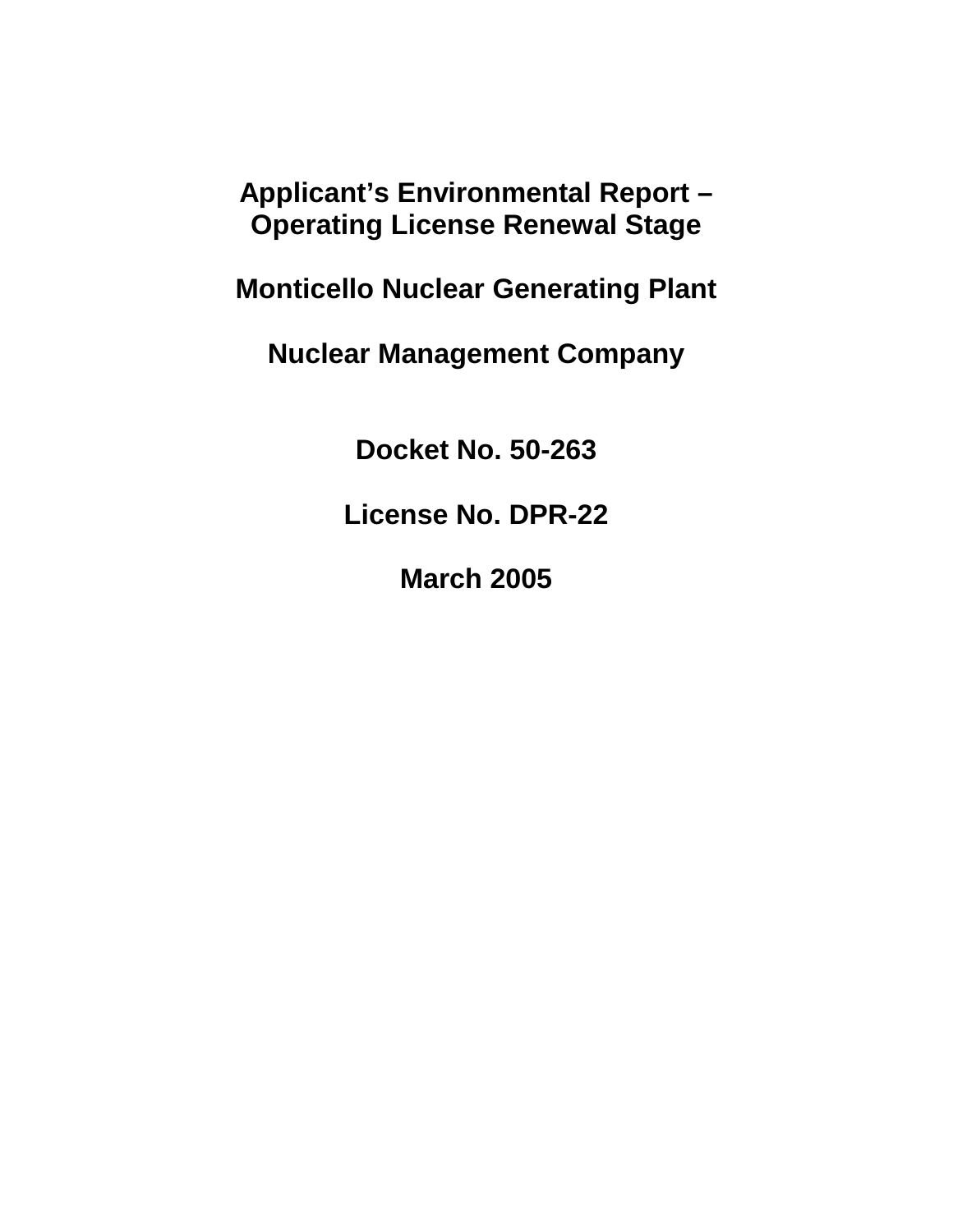# **TABLE OF CONTENTS**

| Section                         |                   |         |                                                           | Page                 |  |
|---------------------------------|-------------------|---------|-----------------------------------------------------------|----------------------|--|
| 1.0                             |                   |         |                                                           | $1 - 1$              |  |
| 1.1<br>1.2<br>1.3<br>1.4<br>1.5 |                   |         |                                                           |                      |  |
| 2.0                             | $2 - 1$           |         |                                                           |                      |  |
| 2.1                             |                   |         |                                                           | $2 - 1$              |  |
|                                 | 2.1.1             |         | Regional Features and General Features in the 6-Mile Site | $2 - 1$              |  |
|                                 | 2.1.2             |         |                                                           | $2 - 2$              |  |
| 2.2                             |                   |         |                                                           | $2 - 5$              |  |
|                                 | 2.2.1             |         |                                                           | $2 - 5$              |  |
|                                 |                   | 2.2.1.1 |                                                           | $2 - 6$              |  |
|                                 |                   | 2.2.1.2 | United States Geological Survey Gaging Stations           | $2 - 7$              |  |
|                                 |                   | 2.2.1.3 |                                                           | $2 - 8$              |  |
|                                 |                   | 2.2.1.4 |                                                           | $2 - 9$              |  |
|                                 | 2.2.2             |         |                                                           | $2 - 11$             |  |
|                                 | 2.2.3             |         |                                                           | $2 - 12$             |  |
|                                 | 2.2.4             |         |                                                           |                      |  |
|                                 | 2.2.5             |         |                                                           | $2 - 13$             |  |
| 2.3                             |                   |         |                                                           | $2 - 14$             |  |
|                                 | 2.3.1             |         |                                                           | $2 - 14$             |  |
|                                 |                   | 2.3.1.1 |                                                           | $2 - 14$             |  |
|                                 |                   | 2.3.1.2 |                                                           | $2 - 19$             |  |
|                                 | 2.3.2             |         |                                                           | $2 - 20$             |  |
|                                 |                   | 2.3.2.1 |                                                           | $2 - 20$             |  |
|                                 |                   | 2.3.2.2 |                                                           | $2 - 21$             |  |
|                                 |                   | 2.3.2.3 |                                                           | $2 - 24$             |  |
|                                 | 2.3.3             |         |                                                           | $2 - 25$             |  |
|                                 |                   | 2.3.3.1 |                                                           | $2 - 25$             |  |
|                                 |                   | 2.3.3.2 |                                                           | $2 - 27$             |  |
| 2.4                             |                   |         |                                                           | $2 - 28$             |  |
| 2.5                             |                   |         |                                                           |                      |  |
|                                 | $2 - 29$<br>2.5.1 |         |                                                           |                      |  |
|                                 | 2.5.2             |         |                                                           | $2 - 29$<br>$2 - 32$ |  |
|                                 | 2.5.3             |         |                                                           |                      |  |
|                                 |                   | 2.5.3.1 |                                                           | $2 - 33$<br>$2 - 33$ |  |
|                                 |                   | 2.5.3.2 |                                                           | $2 - 35$             |  |
| 2.6                             |                   |         |                                                           | $2 - 36$             |  |
| 2.7                             |                   |         |                                                           | $2 - 39$             |  |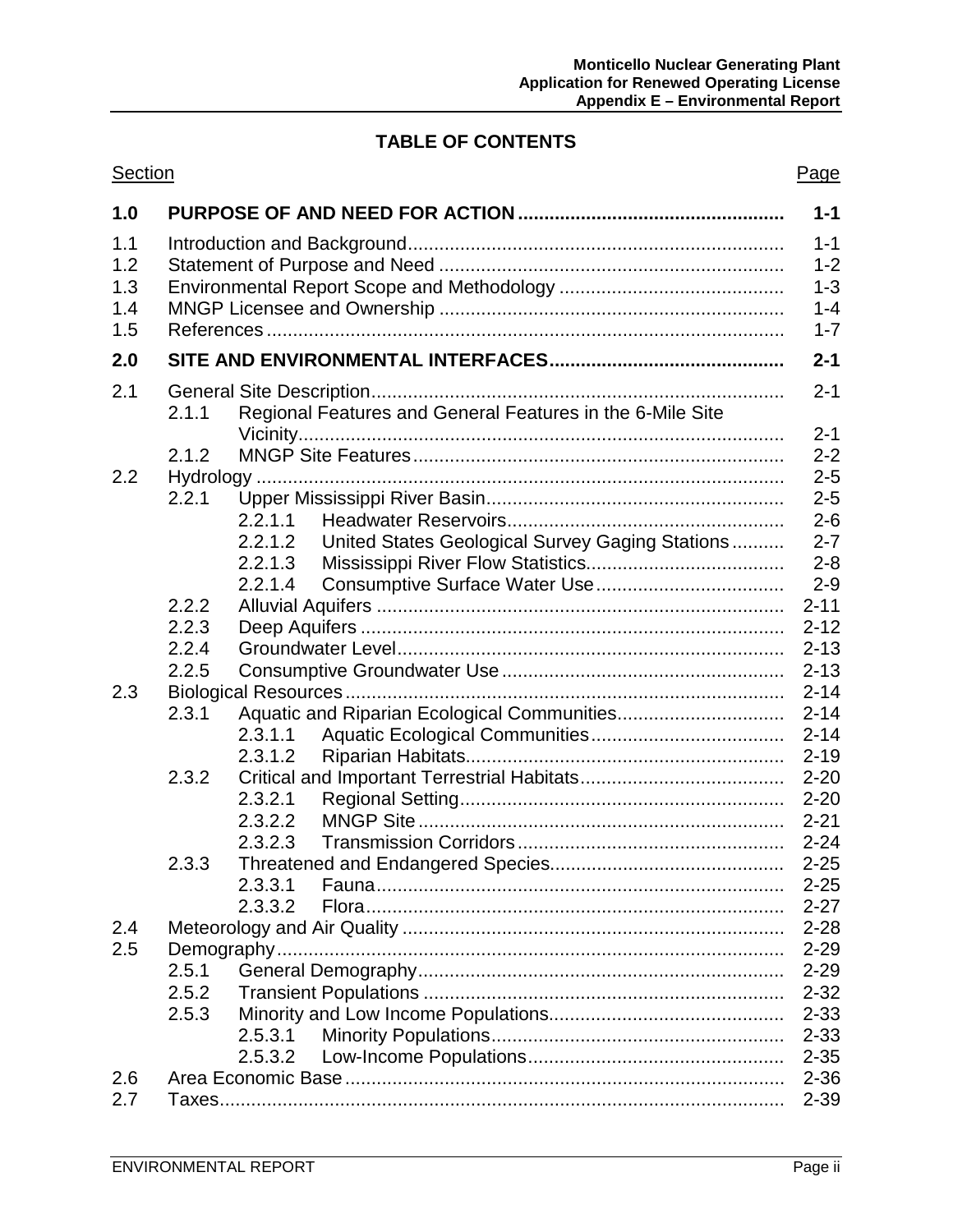# **TABLE OF CONTENTS (CONTINUED)**

| Section |                                                             | Page                 |  |  |  |
|---------|-------------------------------------------------------------|----------------------|--|--|--|
| 2.8     | 2.8.1                                                       | $2 - 41$<br>$2 - 41$ |  |  |  |
| 2.9     | 2.8.2                                                       | $2 - 41$<br>$2 - 43$ |  |  |  |
| 2.10    |                                                             | $2 - 46$             |  |  |  |
| 2.11    |                                                             | $2 - 87$             |  |  |  |
| 3.0     |                                                             | $3 - 1$              |  |  |  |
| 3.1     |                                                             |                      |  |  |  |
|         | 3.1.1                                                       | $3 - 2$              |  |  |  |
|         | 3.1.2                                                       | $3 - 3$              |  |  |  |
|         | 3.1.3                                                       | $3 - 4$              |  |  |  |
|         | 3.1.3.1                                                     | $3 - 4$              |  |  |  |
|         | 3.1.3.2                                                     | $3 - 4$              |  |  |  |
|         | 3.1.3.3<br>Circulating Water System Operating Modes         | $3 - 7$              |  |  |  |
|         | 3.1.3.4                                                     | $3-9$                |  |  |  |
|         | Domestic Water Supply and Sanitary Wastewater<br>3.1.3.5    |                      |  |  |  |
|         |                                                             | $3-9$                |  |  |  |
|         | 3.1.4                                                       | $3 - 10$<br>$3 - 13$ |  |  |  |
| 3.2     |                                                             |                      |  |  |  |
| 3.3     | Programs and Activities for Managing the Effects of Aging   |                      |  |  |  |
| 3.4     |                                                             | $3 - 15$<br>$3 - 15$ |  |  |  |
|         | 3.4.1                                                       |                      |  |  |  |
|         | 3.4.2                                                       | $3 - 15$             |  |  |  |
| 3.5     |                                                             | $3 - 20$             |  |  |  |
| 4.0     | <b>ENVIRONMENTAL CONSEQUENCES OF THE PROPOSED ACTION</b>    | $4 - 1$              |  |  |  |
| 4.1     |                                                             | $4 - 1$              |  |  |  |
|         | 4.1.1                                                       | $4 - 2$              |  |  |  |
|         | 4.1.2                                                       | $4 - 2$              |  |  |  |
|         | 4.1.3                                                       | 4-4                  |  |  |  |
| 4.2     |                                                             |                      |  |  |  |
|         | Impact on Mississippi River Flows and Water Levels<br>4.2.1 |                      |  |  |  |
|         | 4.2.2                                                       | $4 - 8$              |  |  |  |
|         | 4.2.3                                                       | $4 - 8$              |  |  |  |
| 4.3     | Entrainment of Fish and Shellfish in Early Life Stages      | $4 - 10$             |  |  |  |
| 4.4     |                                                             | $4 - 12$             |  |  |  |
| 4.5     |                                                             | $4 - 14$             |  |  |  |
| 4.6     |                                                             | $4 - 17$             |  |  |  |
| 4.7     |                                                             | $4 - 18$             |  |  |  |
| 4.8     | Air Quality During Refurbishment (Nonattainment Areas)      | $4 - 21$             |  |  |  |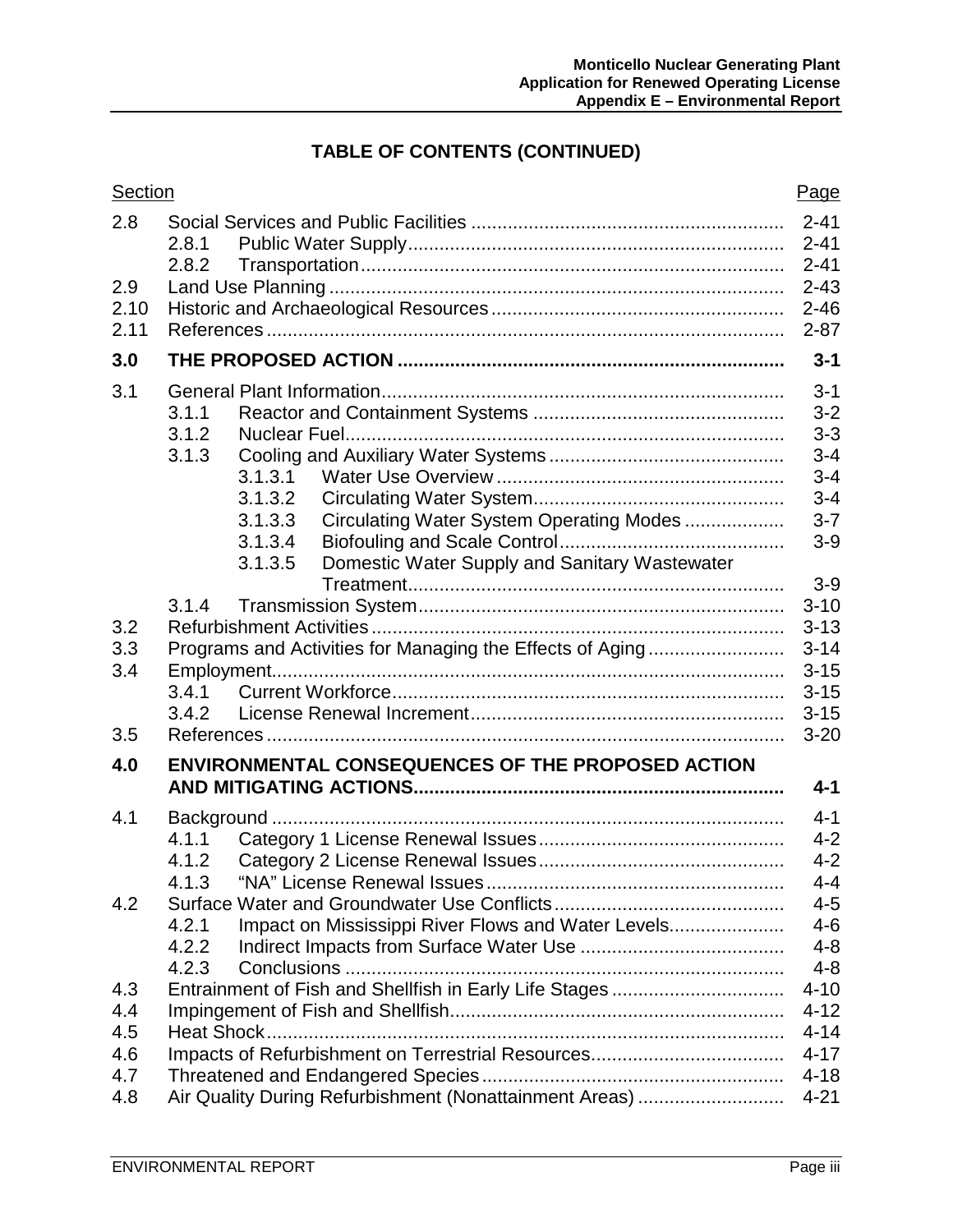# **TABLE OF CONTENTS (CONTINUED)**

| Section |                                                                 | Page             |  |  |  |
|---------|-----------------------------------------------------------------|------------------|--|--|--|
| 4.9     | Impact on Public Health of Microbiological Organisms            | $4 - 22$         |  |  |  |
| 4.10    | $4 - 24$                                                        |                  |  |  |  |
| 4.11    |                                                                 | $4 - 26$         |  |  |  |
|         |                                                                 | $4 - 26$         |  |  |  |
|         |                                                                 | $4 - 26$         |  |  |  |
| 4.12    |                                                                 | $4 - 28$         |  |  |  |
| 4.13    |                                                                 | $4 - 30$         |  |  |  |
| 4.14    |                                                                 | $4 - 31$         |  |  |  |
|         |                                                                 | $4 - 31$         |  |  |  |
|         |                                                                 | $4 - 31$         |  |  |  |
| 4.15    |                                                                 | $4 - 34$         |  |  |  |
| 4.16    |                                                                 | $4 - 36$         |  |  |  |
| 4.17    |                                                                 | $4 - 37$         |  |  |  |
|         |                                                                 | $4 - 38$<br>4-39 |  |  |  |
|         |                                                                 | $4 - 49$         |  |  |  |
| 4.18    |                                                                 | $4 - 44$         |  |  |  |
|         |                                                                 |                  |  |  |  |
| 5.0     | ASSESSMENT OF NEW AND SIGNIFICANT INFORMATION                   | $5 - 1$          |  |  |  |
| 5.1     |                                                                 | $5 - 4$          |  |  |  |
| 6.0     | SUMMARY OF LICENSE RENEWAL IMPACTS AND MITIGATING               | $6 - 1$          |  |  |  |
|         |                                                                 |                  |  |  |  |
| 6.1     |                                                                 | $6 - 1$          |  |  |  |
| 6.2     |                                                                 | $6 - 2$          |  |  |  |
| 6.3     | $6 - 3$                                                         |                  |  |  |  |
| 6.4     |                                                                 | $6 - 4$          |  |  |  |
| 6.5     | Short-Term Use Versus Long-Term Productivity of the Environment | $6-5$            |  |  |  |
| 6.6     |                                                                 | $6-9$            |  |  |  |
| 7.0     |                                                                 | $7 - 1$          |  |  |  |
| 7.1     |                                                                 | $7 - 3$          |  |  |  |
|         | 7.1.1                                                           | $7 - 3$          |  |  |  |
|         | 7.1.2                                                           | $7 - 7$          |  |  |  |
| 7.2     |                                                                 | $7 - 8$          |  |  |  |
|         | 7.2.1                                                           | $7 - 8$          |  |  |  |
|         | Current and Projected Generating Capability and<br>7.2.1.1      |                  |  |  |  |
|         |                                                                 | $7 - 8$          |  |  |  |
|         | Electric Power Industry Regulation<br>7.2.1.2                   | $7 - 11$         |  |  |  |
|         | 7.2.1.3                                                         | $7 - 13$         |  |  |  |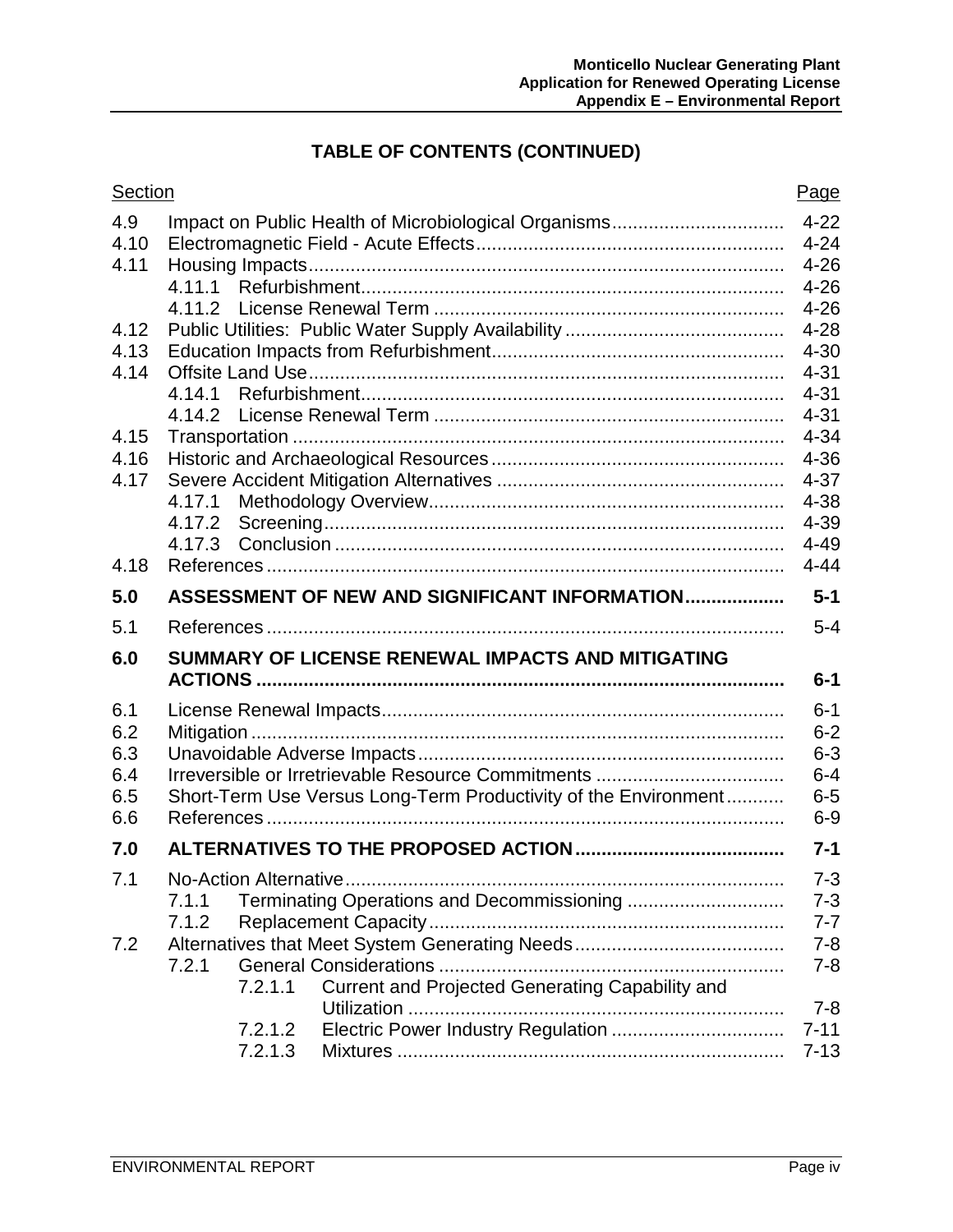## **TABLE OF CONTENTS (CONTINUED)**

| Section | Page |
|---------|------|

|     | 7.2.2 | $7 - 13$                                             |                                                  |          |  |
|-----|-------|------------------------------------------------------|--------------------------------------------------|----------|--|
|     |       | 7.2.2.1                                              |                                                  | $7 - 13$ |  |
|     |       | 7.2.2.2                                              | Representative Natural Gas-Fired Generation      | $7 - 14$ |  |
|     |       | 7.2.2.3                                              | Representative Coal-Fired Generation             | $7 - 16$ |  |
|     |       | 7.2.2.4                                              |                                                  | $7 - 18$ |  |
|     | 7.2.3 |                                                      |                                                  | $7 - 19$ |  |
|     |       | 7.2.3.1                                              |                                                  | $7 - 19$ |  |
|     |       | 7.2.3.2                                              | Delayed Retirement of Existing Non-nuclear Units | $7 - 20$ |  |
|     |       | 7.2.3.3                                              |                                                  | $7 - 20$ |  |
| 7.3 |       |                                                      |                                                  | $7 - 22$ |  |
|     | 7.3.1 |                                                      |                                                  | $7 - 22$ |  |
|     | 7.3.2 |                                                      |                                                  | $7 - 24$ |  |
|     | 7.3.3 |                                                      |                                                  | $7 - 28$ |  |
| 7.4 |       |                                                      |                                                  | $7 - 39$ |  |
| 8.0 |       | <b>COMPARISON OF ENVIRONMENTAL IMPACT OF LICENSE</b> |                                                  |          |  |
|     |       |                                                      |                                                  |          |  |
|     |       |                                                      |                                                  | $8 - 1$  |  |
| 8.1 |       |                                                      |                                                  | $8 - 13$ |  |
| 9.0 |       |                                                      |                                                  | $9 - 1$  |  |
| 9.1 |       |                                                      |                                                  | $9 - 1$  |  |
|     | 9.1.1 |                                                      |                                                  | $9 - 1$  |  |
|     | 9.1.2 |                                                      |                                                  | $9 - 1$  |  |
|     | 9.1.3 |                                                      |                                                  | $9 - 2$  |  |
|     | 9.1.4 |                                                      |                                                  | $9 - 2$  |  |
|     | 9.1.5 |                                                      |                                                  | $9 - 2$  |  |
|     | 9.1.6 |                                                      | State of Minnesota Environmental Review Program  | $9 - 3$  |  |
| 9.2 |       |                                                      |                                                  | $9 - 4$  |  |
| 9.3 |       |                                                      |                                                  | $9-9$    |  |

| Attachment A | Discussion of NRC License Renewal National<br><b>Environmental Policy Act Issues</b> |
|--------------|--------------------------------------------------------------------------------------|
| Attachment B | <b>Clean Water Act Documentation</b>                                                 |
| Attachment C | Threatened and Endangered Species Correspondence                                     |
| Attachment D | <b>Public Health Agency Correspondence</b>                                           |
| Attachment E | <b>Cultural Resources Correspondence</b>                                             |
| Attachment F | Severe Accident Mitigation Alternatives                                              |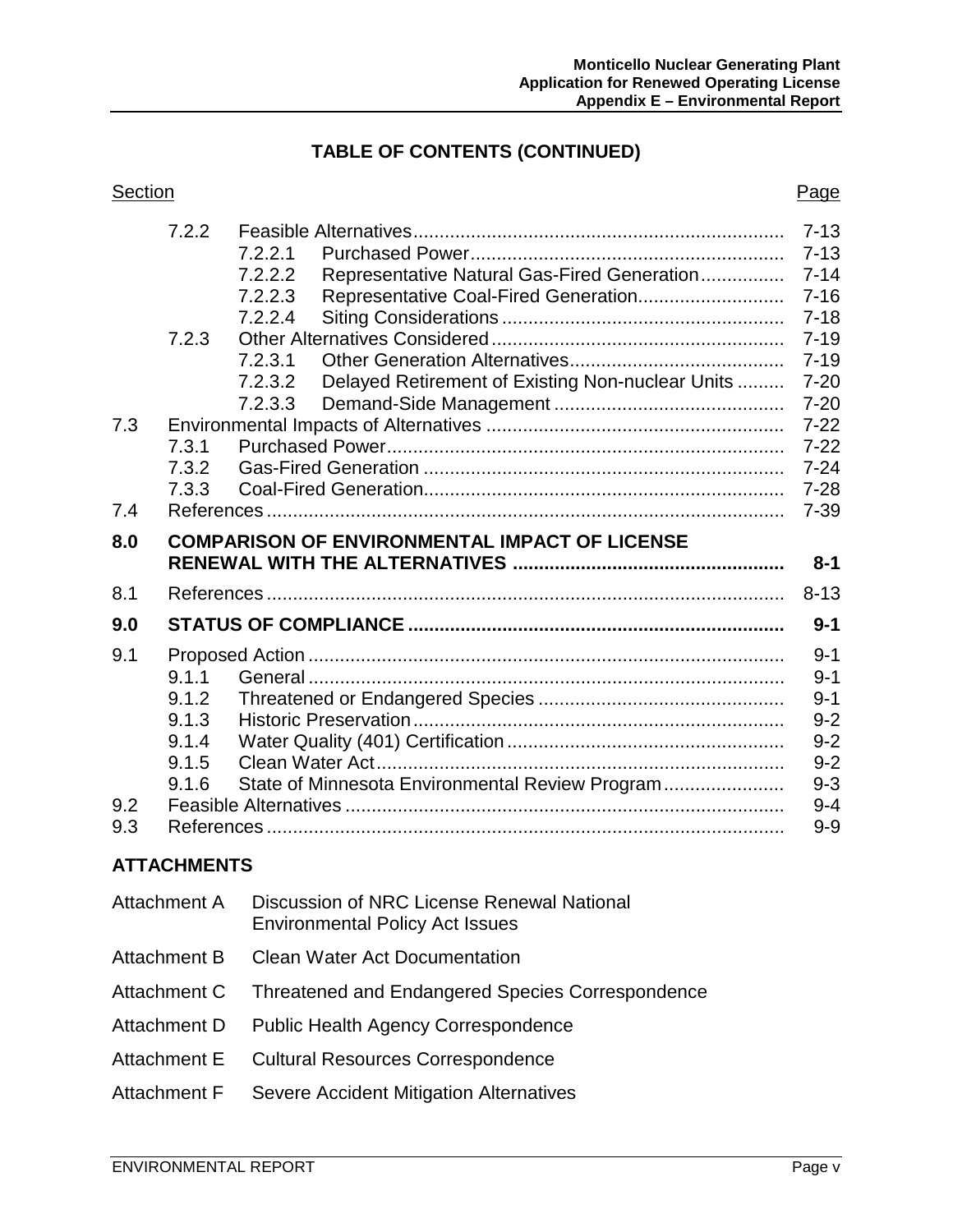# **LIST OF TABLES**

| <b>Table</b> |                                                                                                                                          | Page     |
|--------------|------------------------------------------------------------------------------------------------------------------------------------------|----------|
| $1.3 - 1$    | <b>Environmental Report Responses to License Renewal Environmental</b>                                                                   | $1 - 5$  |
| $2.2 - 1$    | Frequency Distribution of Mississippi River Flows Scaled to the MNGP                                                                     | $2 - 47$ |
| $2.2 - 2$    | Frequency Distribution of Mississippi River Flows Scaled to the MNGP                                                                     | $2 - 48$ |
| $2.2 - 3$    | Monthly Average Mississippi River Flows Based on Daily Data Scaled                                                                       | $2 - 49$ |
| $2.2 - 4$    | Stage-Discharge Relationship for the Mississippi River at the MNGP                                                                       | $2 - 51$ |
| $2.2 - 5$    | Industrial and Municipal Usage of the Mississippi River Based on                                                                         | $2 - 52$ |
| $2.2 - 6$    | Agricultural Usage of Mississippi River Water by County Based on                                                                         | $2 - 53$ |
| $2.2 - 7$    | Power Plant Usage of Mississippi River Water Based on MNDNR                                                                              | $2 - 54$ |
| $2.2 - 8$    | Power Plants Upstream of the St. Croix River Confluence with Water                                                                       | $2 - 55$ |
| $2.2 - 9$    | Weekly and Monthly Average Groundwater Elevations at Two On-Site                                                                         | $2 - 56$ |
| $2.2 - 10$   | Appropriation Permits for Groundwater Wells in Wright County within                                                                      | $2 - 58$ |
| $2.3 - 1$    | Fish Species Documented in the Upper Mississippi River near MNGP:<br>Northern States Power (NSP) Annual Electrofishing and Seine Surveys | $2 - 60$ |
| $2.3 - 2$    | State of Minnesota Identified Natural Communities in the Vicinity of the                                                                 | $2 - 62$ |
| $2.3 - 3$    | Threatened and Endangered Species Occurring in the Vicinity of<br>MNGP and the Associated Transmission Corridors                         | $2 - 63$ |
| $2.5 - 1$    | Estimated Populations and Annual Growth Rates in Wright and                                                                              | $2 - 64$ |
| $2.5 - 2$    | Number of Census Blocks with Minority and Low-Income Populations                                                                         | $2 - 65$ |
| $2.6 - 1$    | Total Employment by Sector of Wright and Sherburne Counties                                                                              | $2 - 67$ |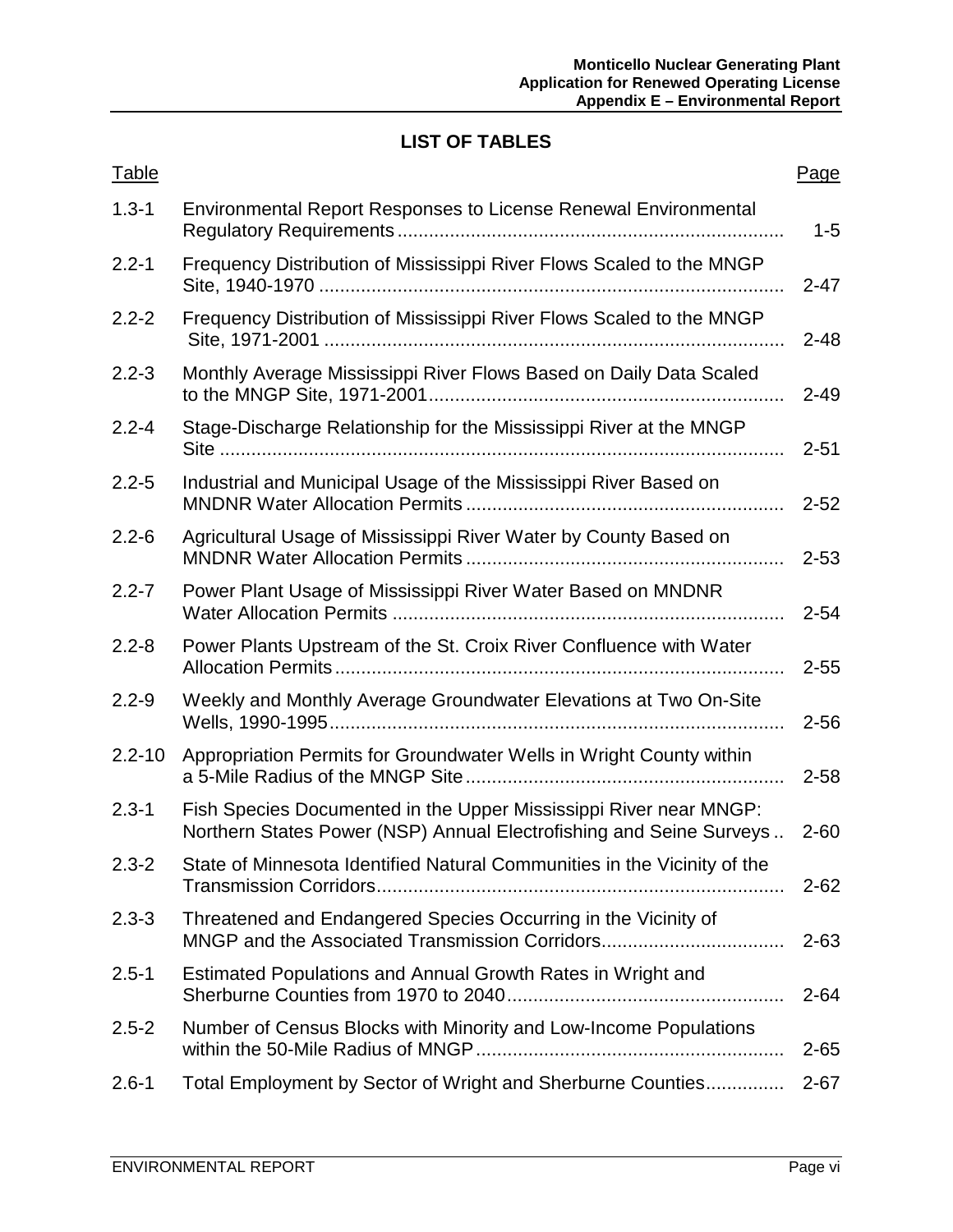# **LIST OF TABLES (CONTINUED)**

| <b>Table</b> |                                                                                                                                      | Page     |
|--------------|--------------------------------------------------------------------------------------------------------------------------------------|----------|
| $2.7 - 1$    | Property Tax Paid for MNGP; Total Revenues and Total Budgets of<br>Wright County, City of Monticello, School District 882; 1994-2002 | $2 - 68$ |
| $2.7 - 2$    | Property Tax Paid for MNGP; Tax Revenues and Total Revenues of                                                                       | $2 - 69$ |
| $2.8 - 1$    | Wright and Sherburne County Municipal Water Systems and Capacities.                                                                  | $2 - 70$ |
| $2.8 - 2$    | Average Annual Daily Traffic Counts for Commuting Routes to MNGP                                                                     | $2 - 71$ |
| $2.10 - 1$   | Historical Sites of National and Local Significance Within 10 Miles of<br><b>MNGP Site</b>                                           | $2 - 72$ |
| $3.1 - 1$    |                                                                                                                                      | $3 - 17$ |
| $4.2 - 1$    | Frequency Distribution of Daily Circulating Water Flow at MNGP,                                                                      | $4 - 42$ |
| $6.1 - 1$    | Environmental Impacts Related to License Renewal of MNGP                                                                             | $6-6$    |
| $7.2 - 1$    | Representative Natural Gas-Fired Generation Alternative                                                                              | $7 - 34$ |
| $7.2 - 2$    |                                                                                                                                      | $7 - 35$ |
| $7.2 - 3$    |                                                                                                                                      | $7 - 36$ |
| $8.0 - 1$    |                                                                                                                                      | $8 - 3$  |
| $8.0 - 2$    |                                                                                                                                      | $8 - 4$  |
| $9.1 - 1$    |                                                                                                                                      | $9-5$    |
| $9.1 - 2$    | Environmental Authorizations for License Renewal                                                                                     | $9 - 8$  |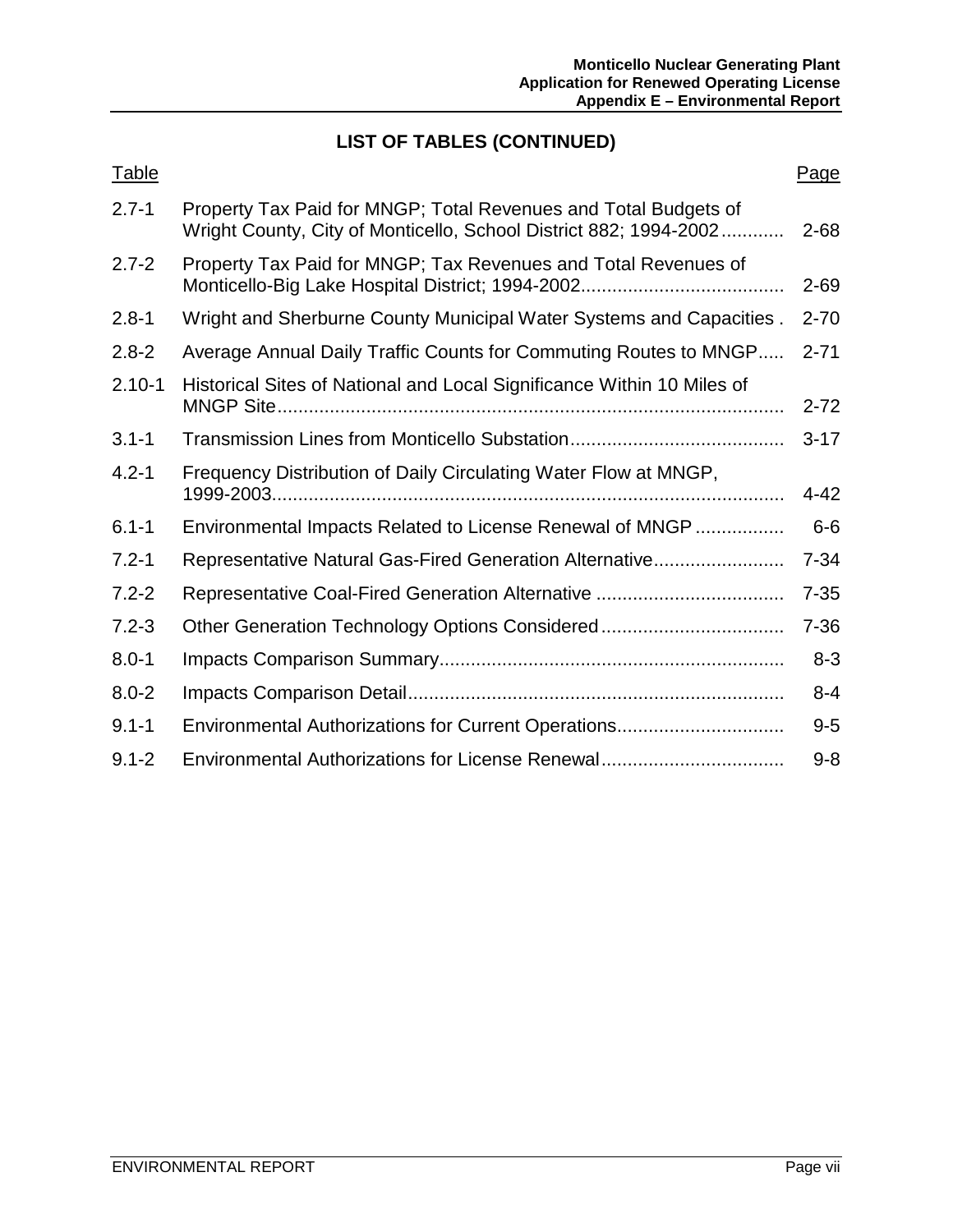## **LIST OF FIGURES**

# Figure Page **Page 2018** 2.1-1 50-Mile Region........................................................................................... 2-73 2.1-2 6-Mile Site Vicinity ..................................................................................... 2-74 2.1-3 Site Boundary ............................................................................................ 2-75 2.2-1 Monthly Minimum, Maximum, and Mean Mississippi River Flow, 1971-2001.................................................................................................. 2-76 2.2-2 Consumptive Mississippi River Use for a 14 County Region Upstream of the St. Croix River Confluence............................................................... 2-77 2.2-3 Monthly Average On-Site Well Elevations and River Elevations, 1993-1995..................................................................................................... 2-78 2.5-1 Aggregate Minority Population................................................................... 2-79 2.5-2 Black or African American Minority Population .......................................... 2-80 2.5-3 Native American Minority Population......................................................... 2-81 2.5-4 Asian Minority Population .......................................................................... 2-82 2.5-5 Other Single Race Minority Population ...................................................... 2-83 2.5-6 Minority Populations of Two or More Races .............................................. 2-84 2.5-7 Hispanic or Latino Population .................................................................... 2-85 2.5-8 Low-Income Population ............................................................................. 2-86 3.1-1 Power Block............................................................................................... 3-18 3.1-2 Monticello 345-kV Transmission Corridors ................................................ 3-19 4.2-1 MNGP Circulating Water Flow, 1999-2003................................................ 4-43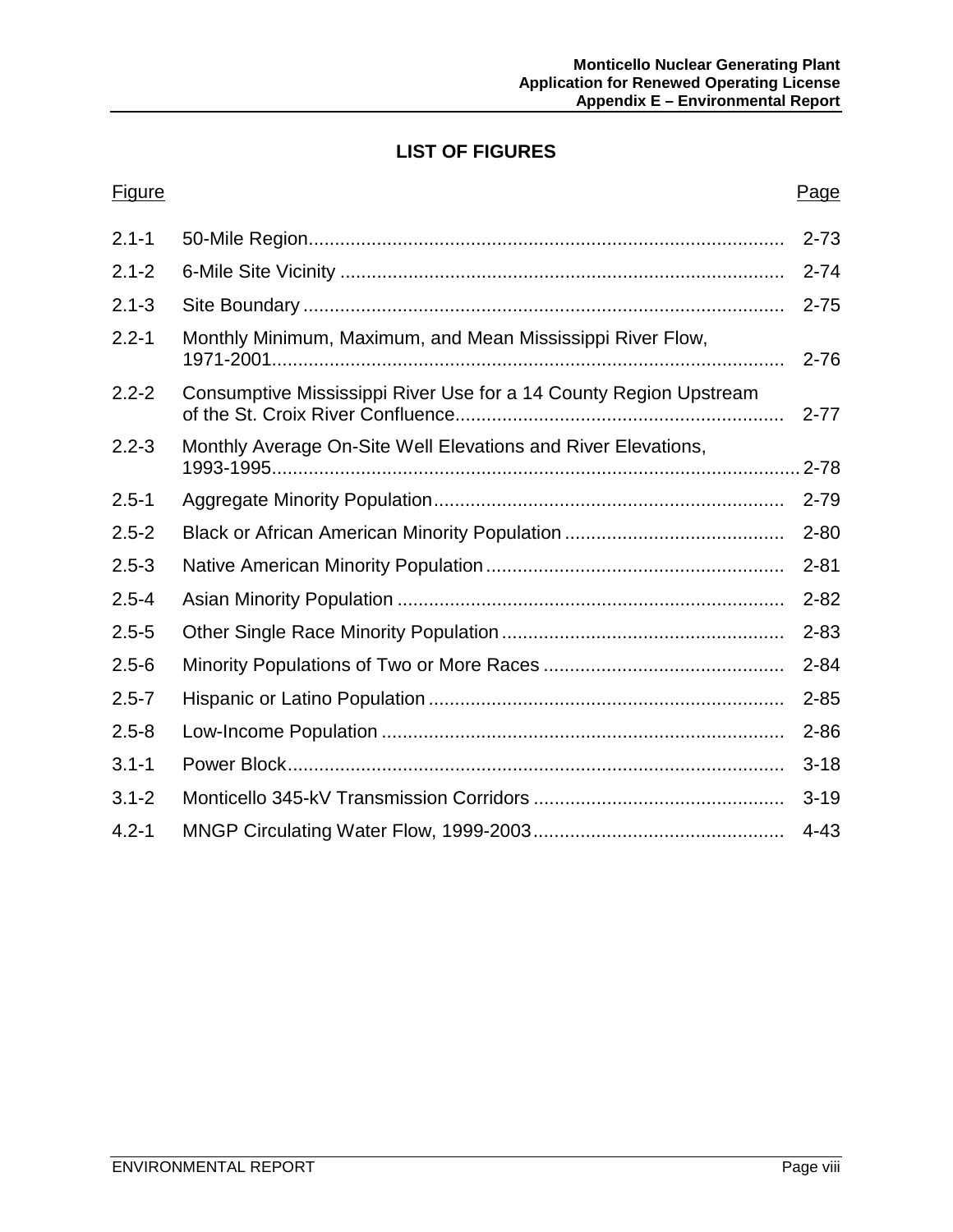#### **ACRONYMS AND ABBREVIATIONS**

| $\mathsf{P}$            | degrees Fahrenheit                                                                     |
|-------------------------|----------------------------------------------------------------------------------------|
| <b>AADT</b>             | average annual daily traffic counts                                                    |
| <b>AEC</b>              | U.S. Atomic Energy Commission                                                          |
| <b>BNSF</b>             | <b>Burlington Northern-Sante Fe</b>                                                    |
| <b>BWR</b>              | boiling water reactor                                                                  |
| <b>CEQ</b>              | <b>Council on Environmental Quality</b>                                                |
| <b>CFR</b>              | Code of Federal Regulations                                                            |
| cfs                     | cubic feet per second                                                                  |
| <b>CIP</b>              | <b>Conservation Implementation Plan</b>                                                |
| <b>CNS</b>              | Constellation Nuclear Services, Inc.                                                   |
| CO                      | carbon monoxide                                                                        |
| <b>CON</b>              | <b>Certificate of Need</b>                                                             |
| <b>CT</b>               | combustion turbine                                                                     |
| <b>CWA</b>              | (Federal) Clean Water Act                                                              |
| <b>CWIS</b>             | cooling-water intake structures                                                        |
| <b>DOE</b>              | U.S. Department of Energy                                                              |
| <b>DSM</b>              | Demand Side Management                                                                 |
| EAM                     | <b>Equivalent Adult Model</b>                                                          |
| EIA                     | <b>Energy Information Agency</b>                                                       |
| <b>EIS</b>              | environmental impact statement                                                         |
| <b>EPA</b>              | U.S. Environmental Protection Agency                                                   |
| <b>EPRI</b>             | <b>Electric Power Research Institute</b>                                               |
| ER                      | environmental report                                                                   |
| <b>FERC</b>             | <b>Federal Energy Regulatory Commission</b>                                            |
| <b>FES</b>              | <b>Final Environmental Statement</b>                                                   |
| <b>FWS</b>              | U.S. Fish and Wildlife Service                                                         |
| <b>GEIS</b>             | Generic Environmental Impact Statement for License Renewal of<br><b>Nuclear Plants</b> |
| <b>General Electric</b> | <b>General Electric Company</b>                                                        |
| gpd                     | gallons per day                                                                        |
| gpm                     | gallons per minute                                                                     |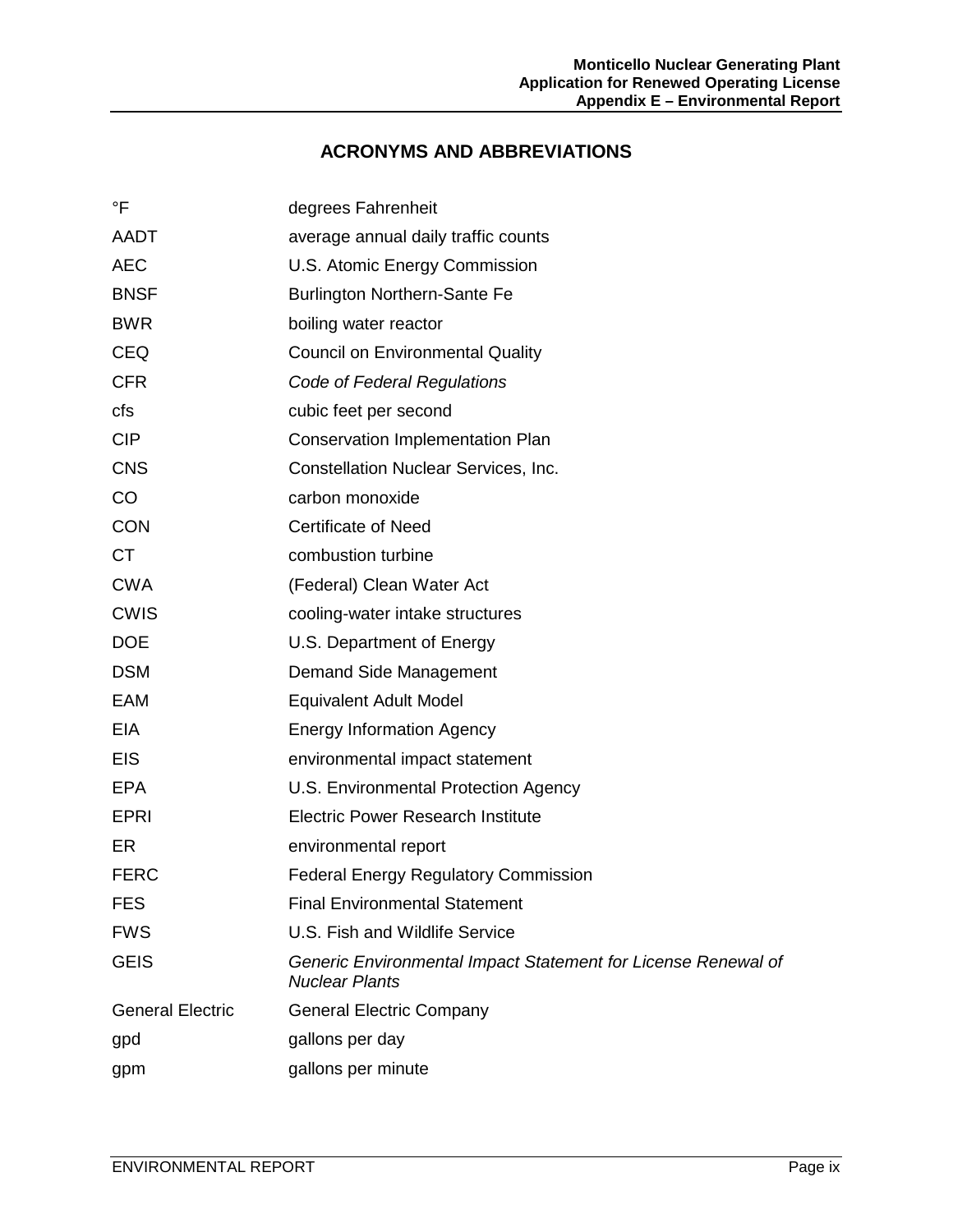# **ACRONYMS AND ABBREVIATIONS (CONTINUED)**

| <b>GRE</b>        | <b>Great River Energy</b>                    |
|-------------------|----------------------------------------------|
| GWh               | gigawatt-hours                               |
| <b>HRSG</b>       | heat recovery steam generator                |
| <b>IGCC</b>       | Integrated gasification combined cycle       |
| <b>ISFSI</b>      | Independent Spent Fuel Storage Installation  |
| <b>ISO</b>        | Independent System Operator                  |
| kV                | kilovolt                                     |
| <b>LOS</b>        | level of service                             |
| <b>MAPP</b>       | Mid-Continent Area Power Pool                |
| <b>MDC</b>        | Minnesota Department of Commerce             |
| <b>MEQB</b>       | Minnesota Environmental Quality Board        |
| mgd               | million gallons per day                      |
| <b>MISO</b>       | Midwest Independent System Operator          |
| <b>MMBtu</b>      | million British thermal units                |
| <b>MNDNR</b>      | Minnesota Department of Natural Resources    |
| <b>MNDT</b>       | Minnesota Department of Transportation       |
| <b>MNGP</b>       | <b>Monticello Nuclear Generating Plant</b>   |
| <b>MPCA</b>       | Minnesota Pollution Control agency           |
| <b>MPUC</b>       | Minnesota Public Utilities Commission        |
| <b>MSA</b>        | Metropolitan Statistical Area                |
| msl               | mean sea level                               |
| <b>MSP</b>        | Minneapolis-St. Paul International Airport   |
| <b>MW</b>         | megawatt                                     |
| <b>MWe</b>        | megawatt-electric                            |
| MWh               | megawatt-hours                               |
| <b>NA</b>         | not applicable                               |
| <b>NEPA</b>       | <b>National Environmental Policy Act</b>     |
| <b>NERC</b>       | North American Electric Reliability Council  |
| NESC <sup>®</sup> | National Electrical Safety Code <sup>®</sup> |
| <b>NMC</b>        | Nuclear Management Company, LLC              |
| <b>NMFS</b>       | <b>National Marine Fisheries Service</b>     |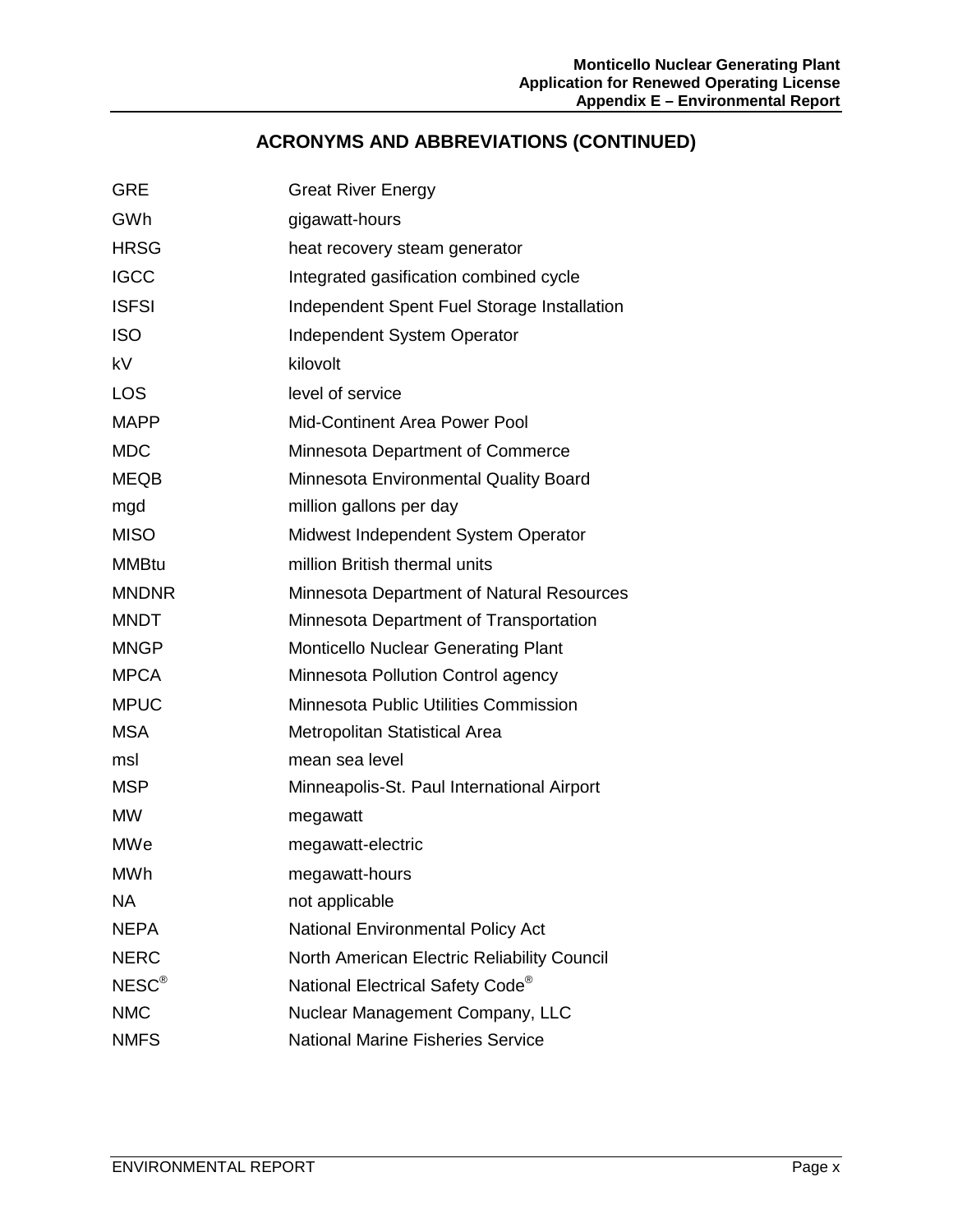# **ACRONYMS AND ABBREVIATIONS (CONTINUED)**

| <b>NO<sub>x</sub></b> | nitrogen oxides                                        |
|-----------------------|--------------------------------------------------------|
| <b>NPDES</b>          | National Pollutant Discharge Elimination System        |
| <b>NPPOSA</b>         | <b>Nuclear Power Plant Operating Service Agreement</b> |
| <b>NRC</b>            | U.S. Nuclear Regulatory Commission                     |
| <b>NRHP</b>           | National Register of Historic Places                   |
| <b>NSP</b>            | Northern States Power Company                          |
| <b>NWIS</b>           | National Water Information System                      |
| psi                   | pounds per square inch                                 |
| <b>REMP</b>           | Radiological Environmental Monitoring Program          |
| <b>RIMS II</b>        | Regional Input-Output Modeling System                  |
| rm                    | river mile                                             |
| <b>ROPE</b>           | <b>Reservoir Operating Plan Evaluation</b>             |
| <b>ROW</b>            | right(s)-of-way                                        |
| <b>RTO</b>            | <b>Regional Transmission Operator</b>                  |
| Sherco                | <b>Sherburne County Generating Plant</b>               |
| <b>SHPO</b>           | <b>State Historic Preservation Officer</b>             |
| SO <sub>2</sub>       | sulfur dioxide                                         |
| SO <sub>x</sub>       | sulfur oxides                                          |
| <b>TCMA</b>           | Twin Cities Metropolitan Area                          |
| U.S.                  | <b>United States</b>                                   |
| <b>USAR</b>           | <b>Updated Safety Analysis Report</b>                  |
| <b>USC</b>            | <b>United States Code</b>                              |
| <b>USGS</b>           | U.S. Geological Survey                                 |
| <b>Xcel Energy</b>    | Xcel Energy Inc.                                       |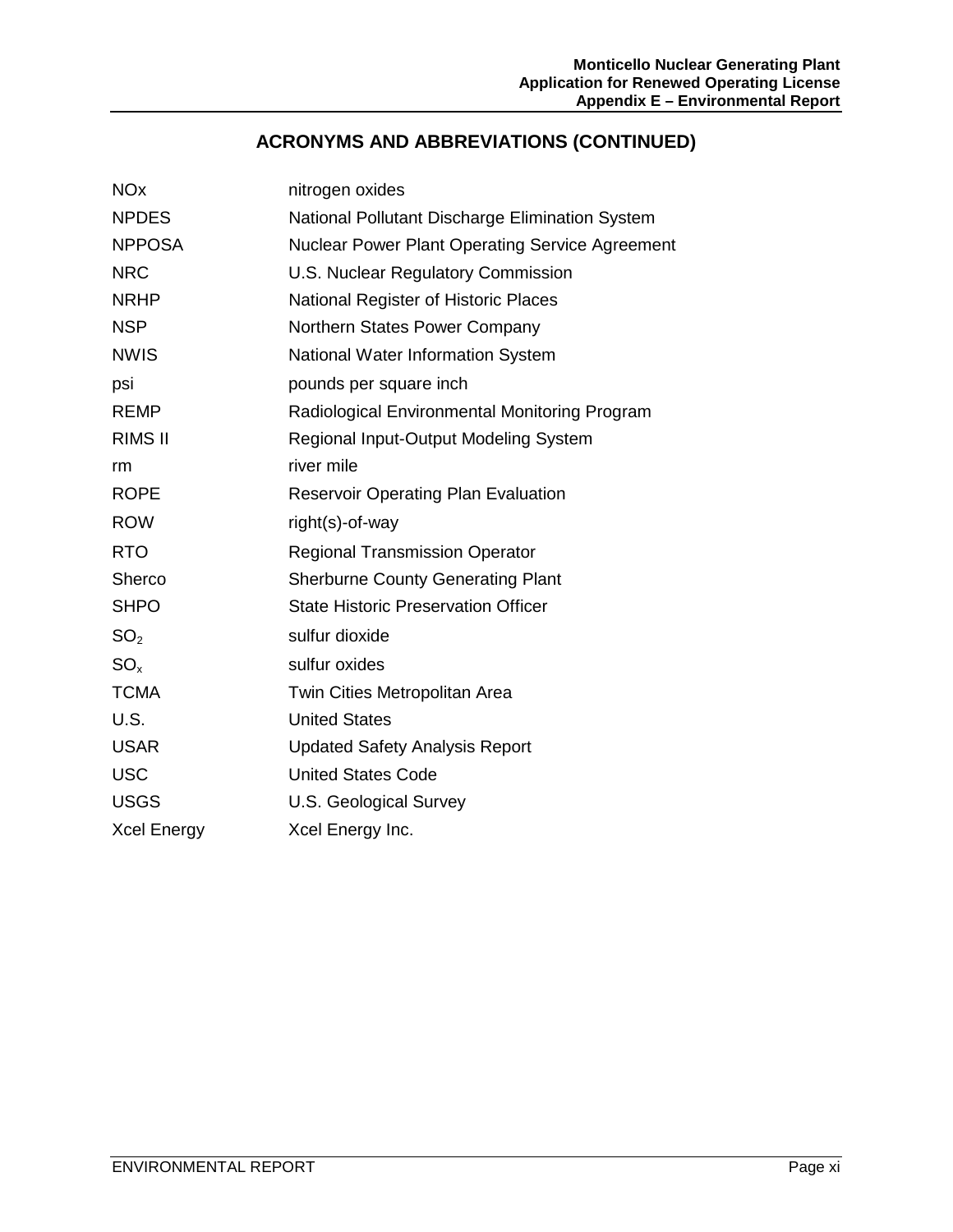# **1.0 PURPOSE OF AND NEED FOR ACTION**

#### **1.1 INTRODUCTION AND BACKGROUND**

**NRC** 

**"Each application must include a supplement to the environmental report that complies with the requirements of Subpart A of 10 CFR Part 51." 10 CFR 54.23** 

**"…The purpose and need for the proposed action (renewal of an operating license) is to provide an option that allows for power generation capability beyond the term of a current nuclear power plant operating license to meet future system generating needs, as such needs may be determined by State, utility, and, where authorized, Federal (other than NRC) decisionmakers…" (NRC 1996a, Section 1.3; NRC 1996b, Page 28472).** 

**"...The NRC's NEPA decision standard for license renewal would require the NRC to determine whether the environmental impacts of license renewal are so great that preserving the option of license renewal for future decisionmakers would be unreasonable." (NRC 1996b, 28471)**

The U.S. Nuclear Regulatory Commission (NRC) licenses the operation of domestic nuclear power plants in accordance with the Atomic Energy Act of 1954, as amended, and NRC implementing regulations. Nuclear Management Company, LLC (NMC), operates Monticello Nuclear Generating Plant (MNGP) pursuant to NRC Operating License DPR-22 (NRC 2000a). The current license expires September 8, 2010 (NRC 1987). NMC has prepared this Environmental Report (ER) in conjunction with its application to NRC to renew the MNGP operating license, as provided by the following NRC regulations:

- Title 10, Energy, *Code of Federal Regulations* (CFR), Part 54, Requirements for Renewal of Operating Licenses for Nuclear Power Plants, Section 54.23, Contents of Application-Environmental Information (10 CFR 54.23)
- Title 10, Energy, CFR, Part 51, Environmental Protection Regulations for Domestic Licensing and Related Regulatory Functions, Section 51.53, Post-Construction Environmental Reports, Subsection 51.53(c), Operating License Renewal Stage [10 CFR 51.53(c)]

These regulations provide for an operating license renewal period for up to 20 years beyond the initial 40-year license term.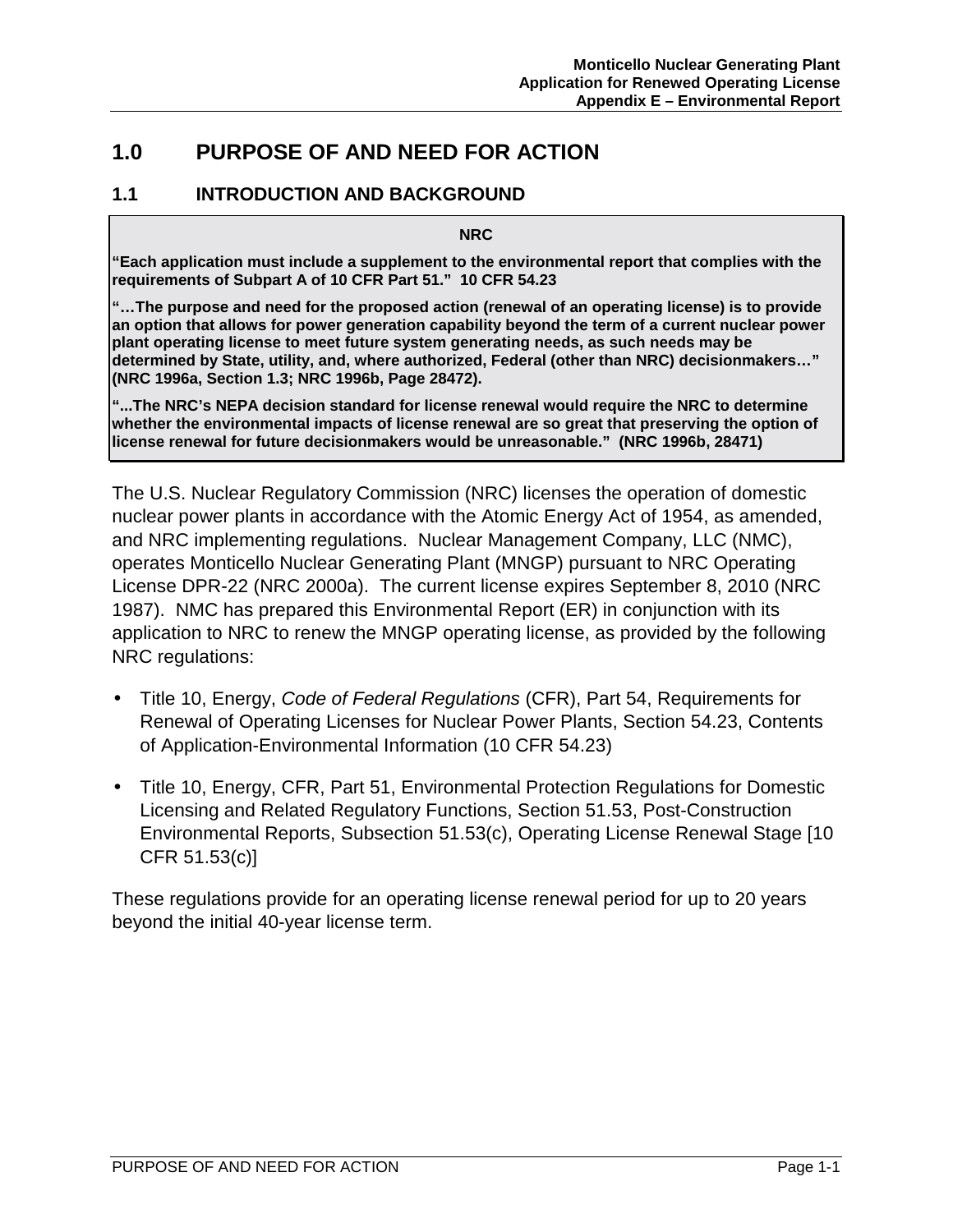## **1.2 STATEMENT OF PURPOSE AND NEED**

NMC adopts for this ER the following NRC general definition of purpose and need for the proposed action, as stated in NRC's *Generic Environmental Impact Statement for License Renewal of Nuclear Plants* (GEIS), NUREG-1437 (NRC 1996a, Section 1.3; NRC 1996b, page 28472):

The purpose and need for the proposed action (renewal of an operating license) is to provide an option that allows for power generation capability beyond the term of a current nuclear power plant operating license to meet future system generating needs, as such needs may be determined by State, utility, and, where authorized, Federal (other than NRC) decisionmakers.

The proposed action would provide NMC the option to operate MNGP for up to an additional 20 years beyond the current 40-year operating license term, i.e., until September 8, 2030.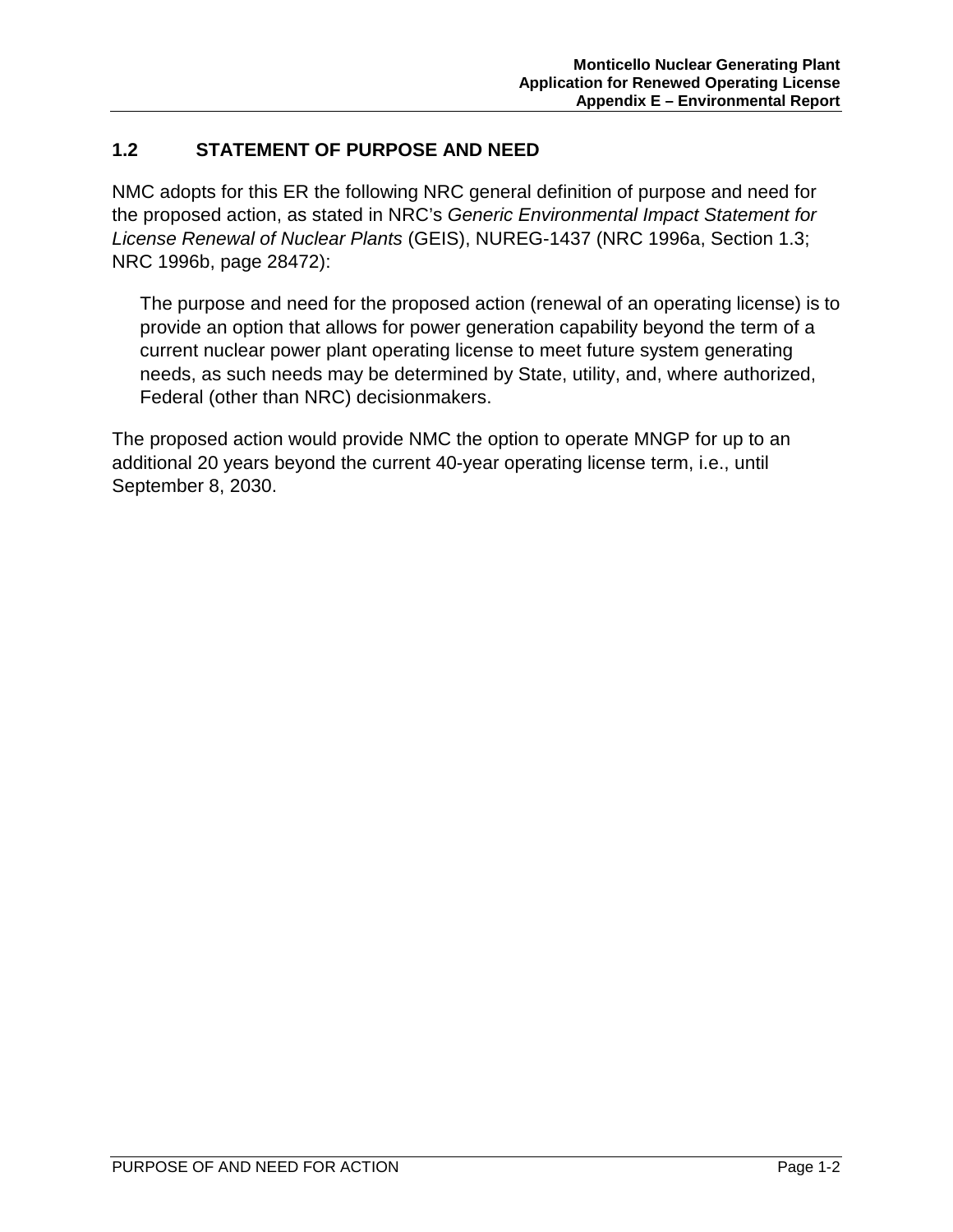#### **1.3 ENVIRONMENTAL REPORT SCOPE AND METHODOLOGY**

NRC regulations for domestic licensing of nuclear power plants require environmental review of applications to renew operating licenses. NRC regulation 10 CFR 51.53(c) requires that an applicant for license renewal submit with its application a separate document entitled, *Applicant's Environmental Report - Operating License Renewal Stage*. This appendix to the MNGP License Renewal Application fulfills that requirement. In determining what information to include in the MNGP ER, NMC relied on NRC regulations and the following supporting documents which provide additional insight into the regulatory requirements:

- NRC supplemental information in the *Federal Register* (NRC 1996b; NRC 1996c; NRC 1996d; NRC 1999a)
- The *Generic Environmental Impact Statement for License Renewal of Nuclear Plants* (GEIS) (NRC 1996a; NRC 1999b)
- *Regulatory Analysis for Amendments to Regulations for the Environmental Review for Renewal of Nuclear Power Plant Operating Licenses* (NRC 1996e)
- *Public Comments on the Proposed 10 CFR Part 51 Rule for Renewal of Nuclear Power Plant Operating Licenses and Supporting Documents: Review of Concerns and NRC Staff Response* (NRC 1996f)

NMC also obtained general guidance regarding format and content of the ER from the following NRC documents:

- Supplement 1 to NRC Regulatory Guide 4.2, *Preparation of Supplemental Environmental Reports for Applications to Renew Nuclear Power Plant Operating Licenses* (NRC 2000b)
- Supplement 1 to NUREG-1555, *Standard Review Plans for Environmental Reviews for Nuclear Power Plants (Operating License Renewal)* (NRC 1999c)

NMC developed Table 1.3-1 to verify conformance with regulatory requirements. Table 1.3-1 indicates where the ER addresses each requirement of 10 CFR 51.53(c). Additionally, key excerpts from applicable regulations and supporting documents preface each responsive section of the ER.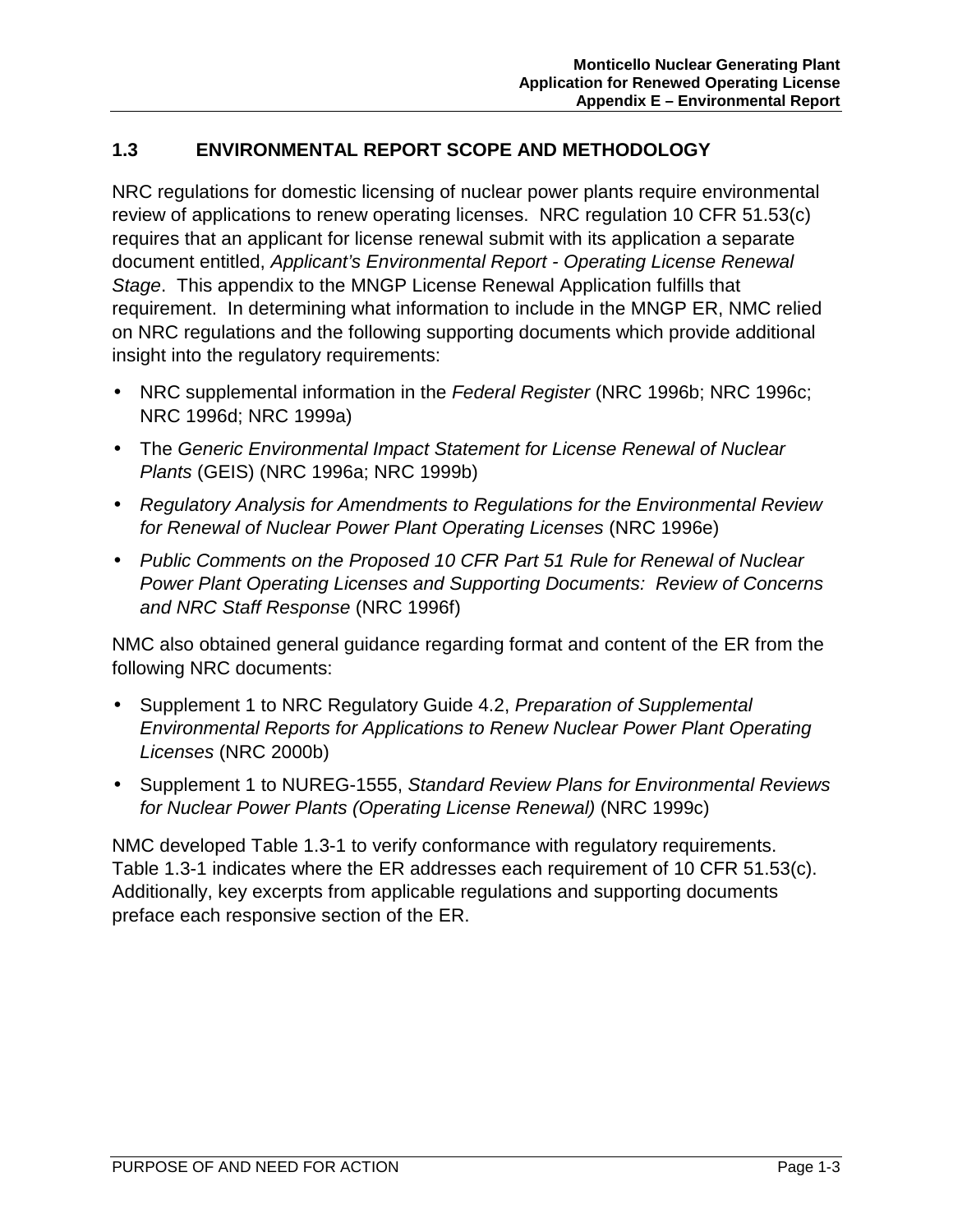## **1.4 MNGP LICENSEE AND OWNERSHIP**

MNGP is owned by Northern States Power Company (NSP) which is a wholly owned utility operating subsidiary of Xcel Energy Inc. (Xcel Energy). As the plant's owner, NSP has the exclusive right to the energy generated by MNGP. NMC operates and maintains MNGP on behalf of NSP. NSP is licensed by NRC to own MNGP, while NMC is licensed by NRC to use and operate the facility.

*Nuclear Power Plant Operating Service Agreement* (NPPOSA) between Xcel Energy Inc. and Nuclear Management Company, LLC establishes NMC as the sole operator of MNGP and defines the owner-operator relationship (NSP 1999). NMC and its employees are obligated to comply with all corporate policies listed in Exhibit D of the NPPOSA, including Xcel Energy's Code of Conduct and Environmental Policy. NPPOSA provides for owner services and assistance to NMC for safe, economic, and efficient operation of MNGP. Implementation of the NPPOSA agreement is achieved by continuance of functional relationships among owner/operator organizations regarding environmental matters. These functional relationships provide for close coordination among corporate and plant staff for efficient and effective environmental management (Xcel 2004).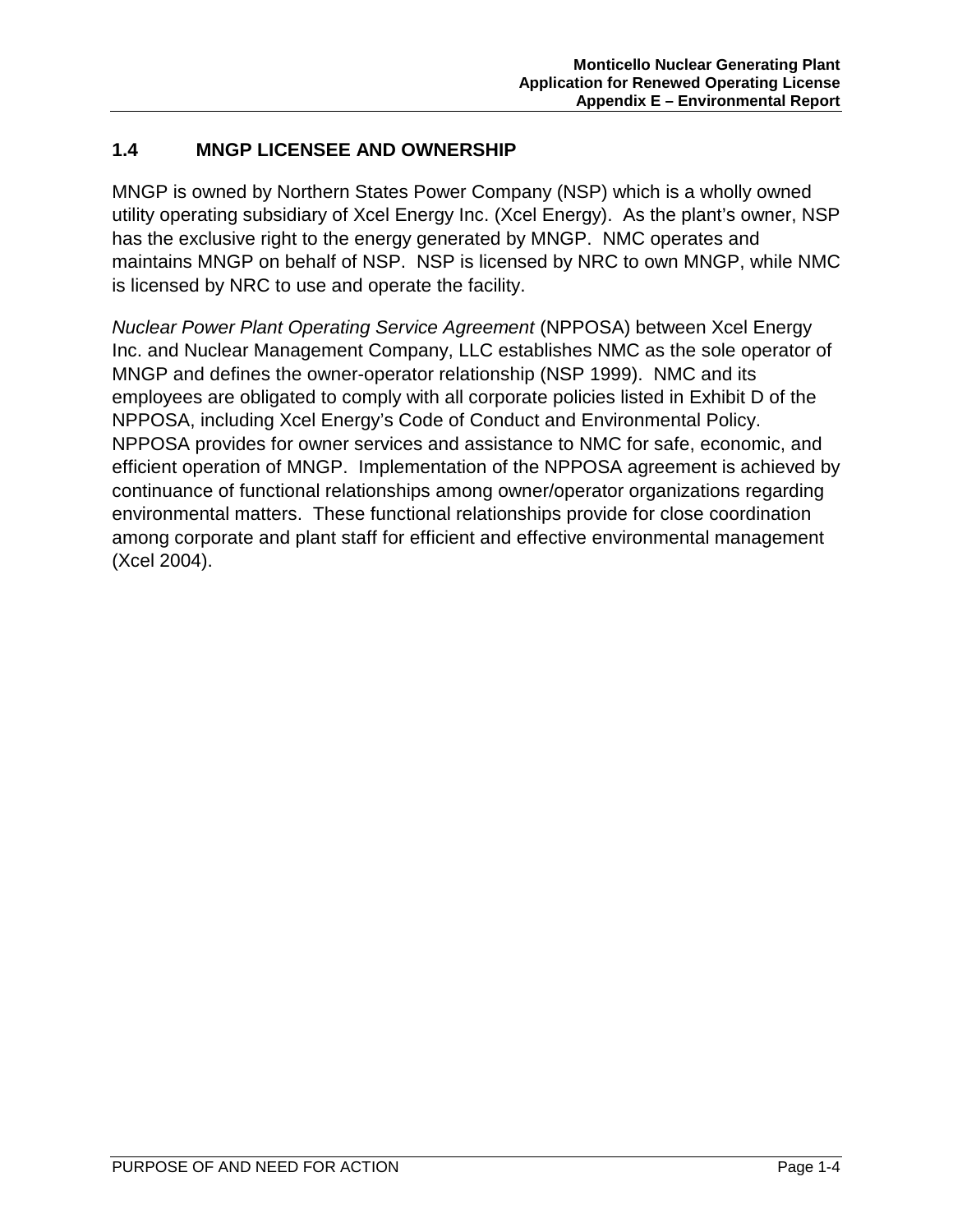#### **TABLE 1.3-1 ENVIRONMENTAL REPORT RESPONSES TO LICENSE RENEWAL ENVIRONMENTAL REGULATORY REQUIREMENTS**

| <b>Regulatory Requirement</b>                |                          | <b>Responsive Environmental Report Section(s)</b>                                                                                                                                                                                  |
|----------------------------------------------|--------------------------|------------------------------------------------------------------------------------------------------------------------------------------------------------------------------------------------------------------------------------|
| 10 CFR 51.53(c)(1)                           |                          | <b>Entire Document</b>                                                                                                                                                                                                             |
| 10 CFR 51.53(c)(2), Sentences 1<br>and 2     | 3.0                      | The Proposed Action                                                                                                                                                                                                                |
| 10 CFR 51.53(c)(2), Sentence 3               | 7.3                      | <b>Environmental Impacts of Alternatives</b>                                                                                                                                                                                       |
| 10 CFR 51.53(c)(2) and<br>10 CFR 51.45(b)(1) | 4.0                      | Environmental Consequences of the Proposed Action and<br><b>Mitigating Actions</b>                                                                                                                                                 |
| 10 CFR 51.53(c)(2) and<br>10 CFR 51.45(b)(2) | 6.3                      | Unavoidable Adverse Impacts                                                                                                                                                                                                        |
| 10 CFR 51.53(c)(2) and<br>10 CFR 51.45(b)(3) | 7.0<br>8.0               | Alternatives to the Proposed Action<br>Comparison of Environmental Impact of License Renewal with<br>the Alternatives                                                                                                              |
| 10 CFR 51.53(c)(2) and<br>10 CFR 51.45(b)(4) | 6.5                      | Short-Term Use Versus Long-Term Productivity of the<br>Environment                                                                                                                                                                 |
| 10 CFR 51.53(c)(2) and<br>10 CFR 51.45(b)(5) | 6.4                      | Irreversible or Irretrievable Resource Commitments                                                                                                                                                                                 |
| 10 CFR 51.53(c)(2) and<br>10 CFR 51.45(c)    | 4.0<br>6.2<br>7.3<br>8.0 | Environmental Consequences of the Proposed Action and<br><b>Mitigating Actions</b><br>Mitigation<br><b>Environmental Impacts of Alternatives</b><br>Comparison of Environmental Impact of License Renewal with<br>the Alternatives |
| 10 CFR 51.53(c)(2) and<br>10 CFR 51.45(d)    | 9.0                      | <b>Status of Compliance</b>                                                                                                                                                                                                        |
| 10 CFR 51.53(c)(2) and<br>10 CFR 51.45(e)    | 4.0<br>6.3               | Environmental Consequences of the Proposed Action and<br><b>Mitigating Actions</b><br>Unavoidable Adverse Impacts                                                                                                                  |
| 10 CFR 51.53(c)(3)(ii)(A)                    | 4.2                      | Surface Water and Groundwater Use Conflicts                                                                                                                                                                                        |
| 10 CFR 51.53(c)(3)(ii)(B)                    | 4.3<br>4.4<br>4.5        | Entrainment of Fish and Shellfish in Early Life Stages<br>Impingement of Fish and Shellfish<br><b>Heat Shock</b>                                                                                                                   |
| 10 CFR 51.53(c)(3)(ii)(C)                    | 4.1                      | Background                                                                                                                                                                                                                         |
| 10 CFR 51.53(c)(3)(ii)(D)                    | 4.1                      | Background                                                                                                                                                                                                                         |
| 10 CFR 51.53(c)(3)(ii)(E)                    | 4.6<br>4.7               | Impacts of Refurbishment on Terrestrial Resources<br><b>Threatened or Endangered Species</b>                                                                                                                                       |
| 10 CFR 51.53(c)(3)(ii)(F)                    | 4.8                      | Air Quality During Refurbishment (Nonattainment Areas)                                                                                                                                                                             |
| 10 CFR 51.53(c)(3)(ii)(G)                    | 4.9                      | Impact on Public Health of Microbiological Organisms                                                                                                                                                                               |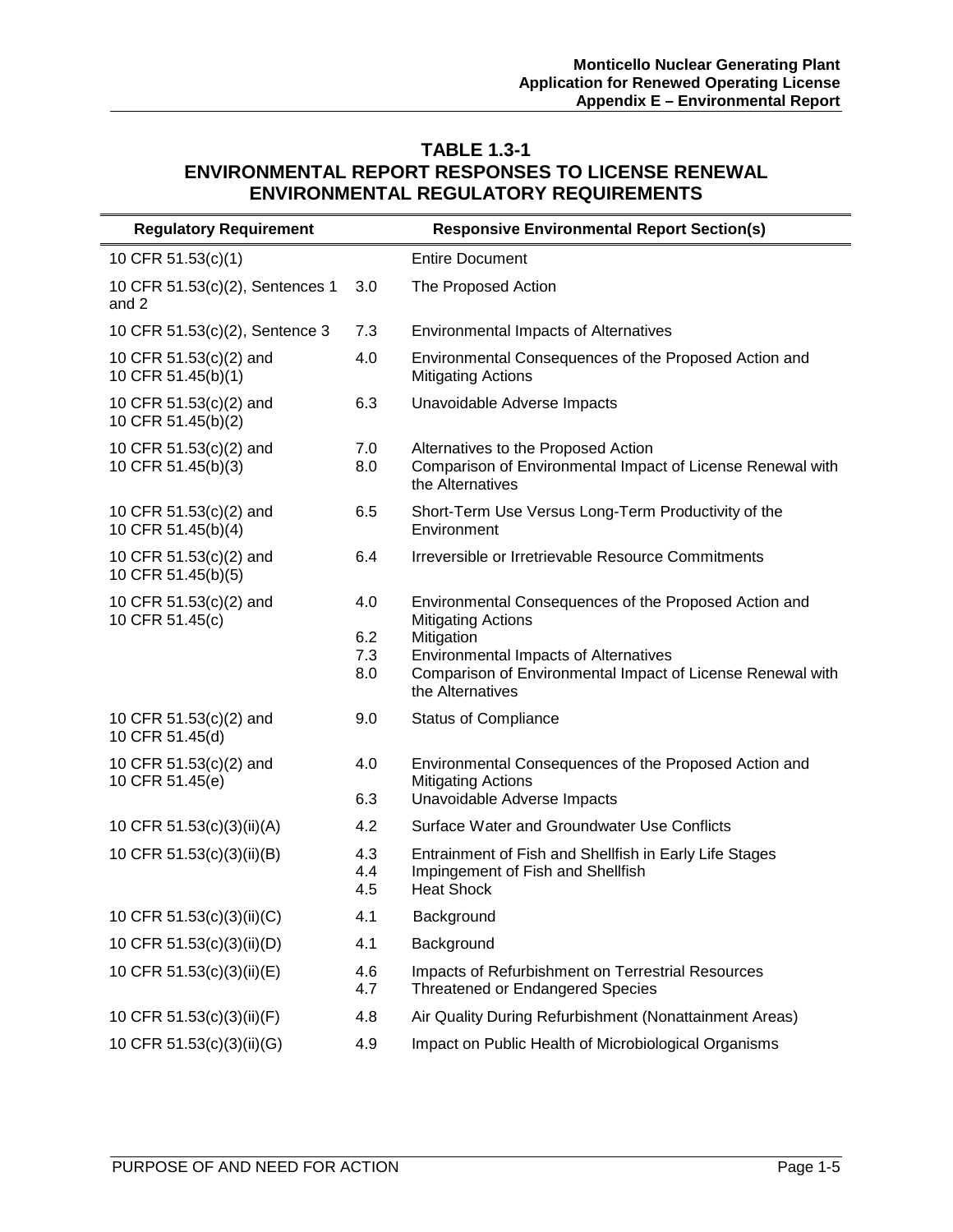#### **TABLE 1.3-1 (CONTINUED) ENVIRONMENTAL REPORT RESPONSES TO LICENSE RENEWAL ENVIRONMENTAL REGULATORY REQUIREMENTS**

| <b>Regulatory Requirement</b>                                |                              | <b>Responsive Environmental Report Section(s)</b>                                                                                        |
|--------------------------------------------------------------|------------------------------|------------------------------------------------------------------------------------------------------------------------------------------|
| 10 CFR 51.53(c)(3)(ii)(H)                                    | 4.10                         | Electromagnetic Fields - Acute Effects                                                                                                   |
| 10 CFR 51.53(c)(3)(ii)(l)                                    | 4.11<br>4.12<br>4.13<br>4.14 | Housing Impacts<br>Public Utilities: Public Water Supply Availability<br>Education Impacts from Refurbishment<br><b>Offsite Land Use</b> |
| 10 CFR 51.53(c)(3)(ii)(J)                                    | 4.15                         | Transportation                                                                                                                           |
| 10 CFR 51.53(c)(3)(ii)(K)                                    | 4.16                         | Historic and Archaeological Resources                                                                                                    |
| 10 CFR 51.53(c)(3)(ii)(L)                                    | 4.17                         | Severe Accident Mitigation Alternatives                                                                                                  |
| 10 CFR 51.53(c)(3)(iii)                                      | 4.0<br>6.2                   | Environmental Consequences of the Proposed Action and<br><b>Mitigating Actions</b><br>Mitigation                                         |
| 10 CFR 51.53(c)(3)(iv)                                       | 5.0                          | Assessment of New and Significant Information                                                                                            |
| 10 CFR 51, Appendix B to<br>Subpart A, Table B-1, Footnote 6 | 2.5.3                        | Minority and Low-Income Populations                                                                                                      |
| $CFR = Code$ of Federal Regulations                          |                              |                                                                                                                                          |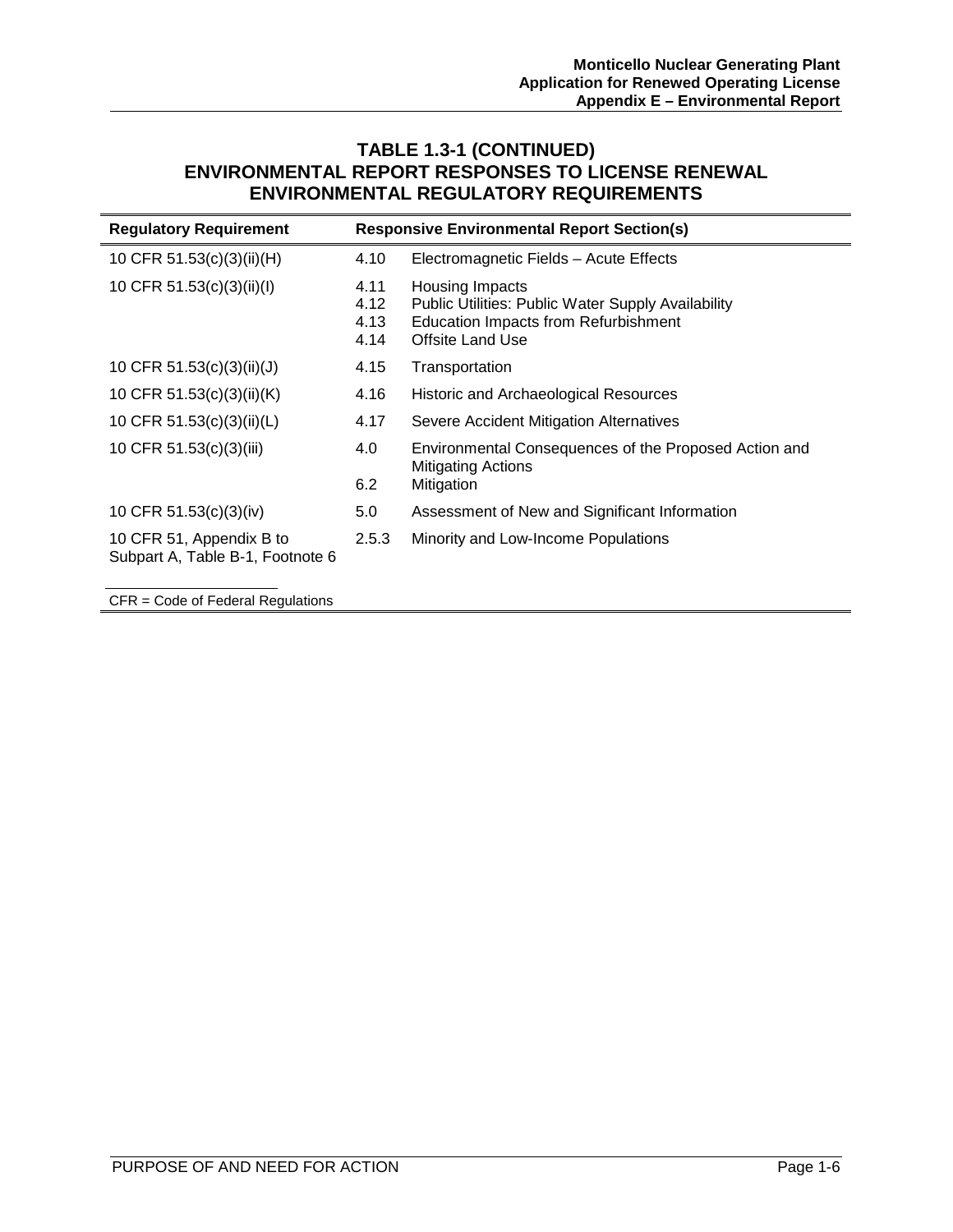#### **1.5 REFERENCES**

Note to reader: This list of references identifies web pages and associated URLs where reference data was obtained. Some of these web pages may likely no longer be available or their URL addresses may have changed. NMC has maintained hard copies of the information and data obtained from the referenced web pages.

- NRC (U.S. Nuclear Regulatory Commission). 1987. "Northern States Power Company; Docket NO. 50-263; Monticello Nuclear Generating Plant; Amendment to Facility Operating License." Amendment 53. November 19.
- NRC (U.S. Nuclear Regulatory Commission). 1996a. *Generic Environmental Impact Statement for License Renewal of Nuclear Plants*. NUREG-1437. Office of Nuclear Regulatory Research. Washington, D.C. May.
- NRC (U.S. Nuclear Regulatory Commission). 1996b. "Environmental Review for Renewal of Nuclear Power Plant Operating Licenses." *Federal Register*. Vol. 61, No. 109. (June 5, 1996): 28467-97.
- NRC (U.S. Nuclear Regulatory Commission). 1996c. "Environmental Review for Renewal of Nuclear Power Plant Operating Licenses; Correction." *Federal Register*. Vol. 61, No. 147. (July 30, 1996): 39555-6.
- NRC (U.S. Nuclear Regulatory Commission). 1996d. "Environmental Review for Renewal of Nuclear Power Plant Operating Licenses." *Federal Register*. Vol. 61, No. 244. (December 18, 1996): 66537-54.
- NRC (U.S. Nuclear Regulatory Commission). 1996e. *Re*g*ulatory Analysis for Amendments to Regulations for the Environmental Review for Renewal of Nuclear Power Plant* Operating *Licenses*. NUREG-1440. Office of Nuclear Regulatory Research. Washington, D.C. May.
- NRC (U.S. Nuclear Regulatory Commission). 1996f. *Public Comments on the Proposed 10 CFR* Part *51 Rule for Renewal of Nuclear Power Plant Operating Licenses and Supporting Documents: Review of Concerns and NRC Staff Response*. NUREG-1529. Office of Nuclear Regulatory Research. Washington, D.C. May.
- NRC (U.S. Nuclear Regulatory Commission). 1999a. "Changes to Requirements for Environmental Review for Renewal of Nuclear Power Plant Operating Licenses; Final Rules." *Federal Register*. Vol. 64, No. 171. (September 3, 1999): 48496- 507.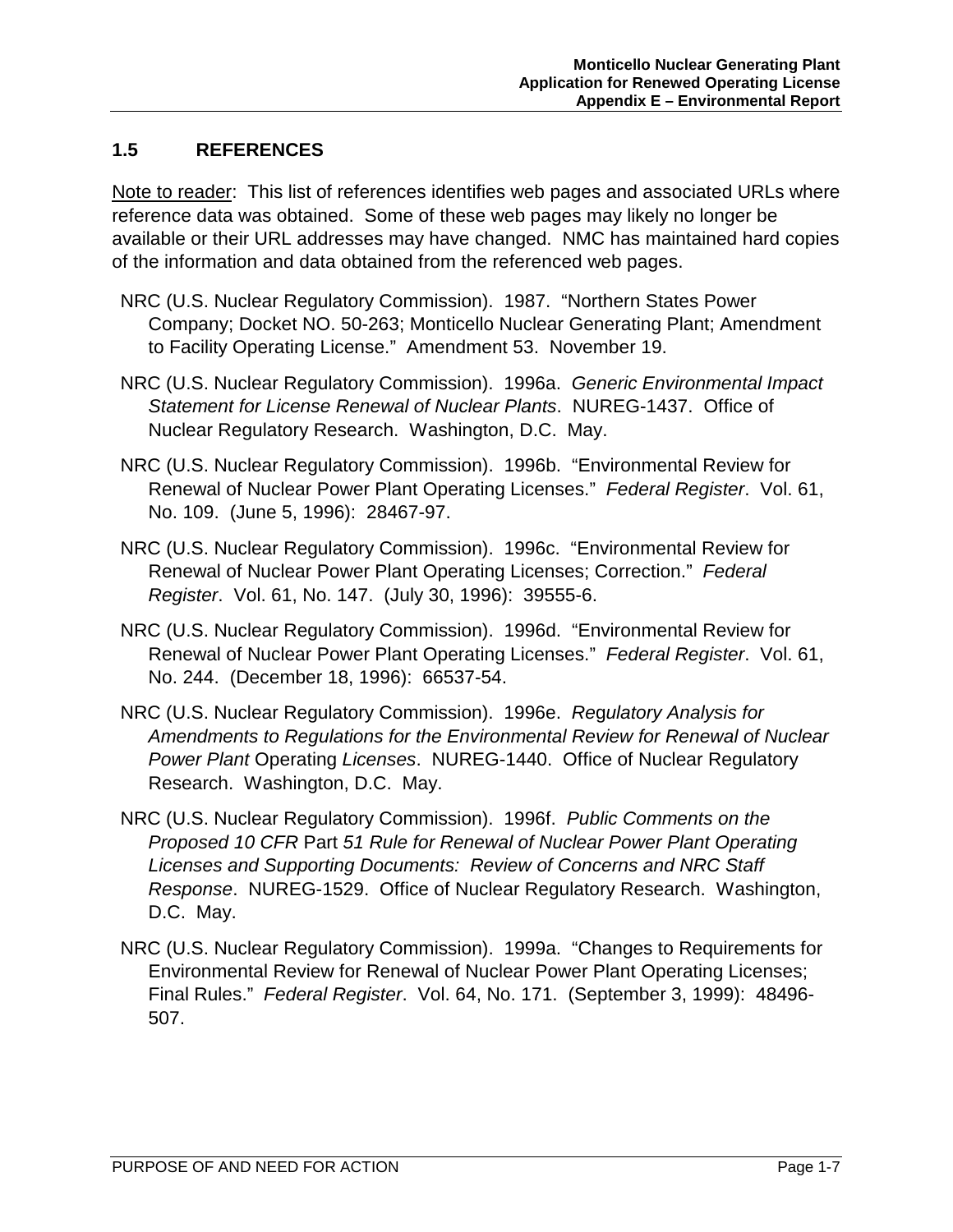- NRC (U.S. Nuclear Regulatory Commission). 1999b. *Generic Environmental Impact Statement for License Renewal of Nuclear Plants.* Section 6.3*,* "Transportation," and Table 9-1, "Summary of Findings on NEPA Issues for License Renewal of Nuclear Power Plants." NUREG-1437, Vol. 1, Addendum 1. Office of Nuclear Reactor Regulation. Washington, D.C. August.
- NRC (U.S. Nuclear Regulatory Commission). 1999c. *Standard Review Plans for Environmental Reviews for Nuclear Power Plants (Operating License Renewal)*. NUREG-1555, Supplement 1. Office of Nuclear Reactor Regulation. Washington, D.C. October.
- NRC (U.S. Nuclear Regulatory Commission). 2000a. "Northern States Power Company Nuclear Management Company, LLC; Docket NO. 50-263; Monticello Nuclear Generating Plant, Unit NO. 1; Facility Operating License." Amendment 110. August 7.
- NRC (U.S. Nuclear Regulatory Commission). 2000b. *Preparation of Supplemental Environmental Reports for Applications to Renew Nuclear Power Plant Operating Licenses*. Supplement 1 to Regulatory Guide 4.2. Office of Nuclear Regulatory Research. Washington, D.C. September.
- NSP (Northern States Power Company). 1999. "Nuclear Power Plant Operating Services Agreement between Northern States Power Company and Nuclear Management Company, LLC for the Monticello Nuclear Generating Plant." November 24.
- Xcel (Xcel Energy Inc.). 2004. "Xcel Energy Code of Conduct (Uniform Policy)." February 25.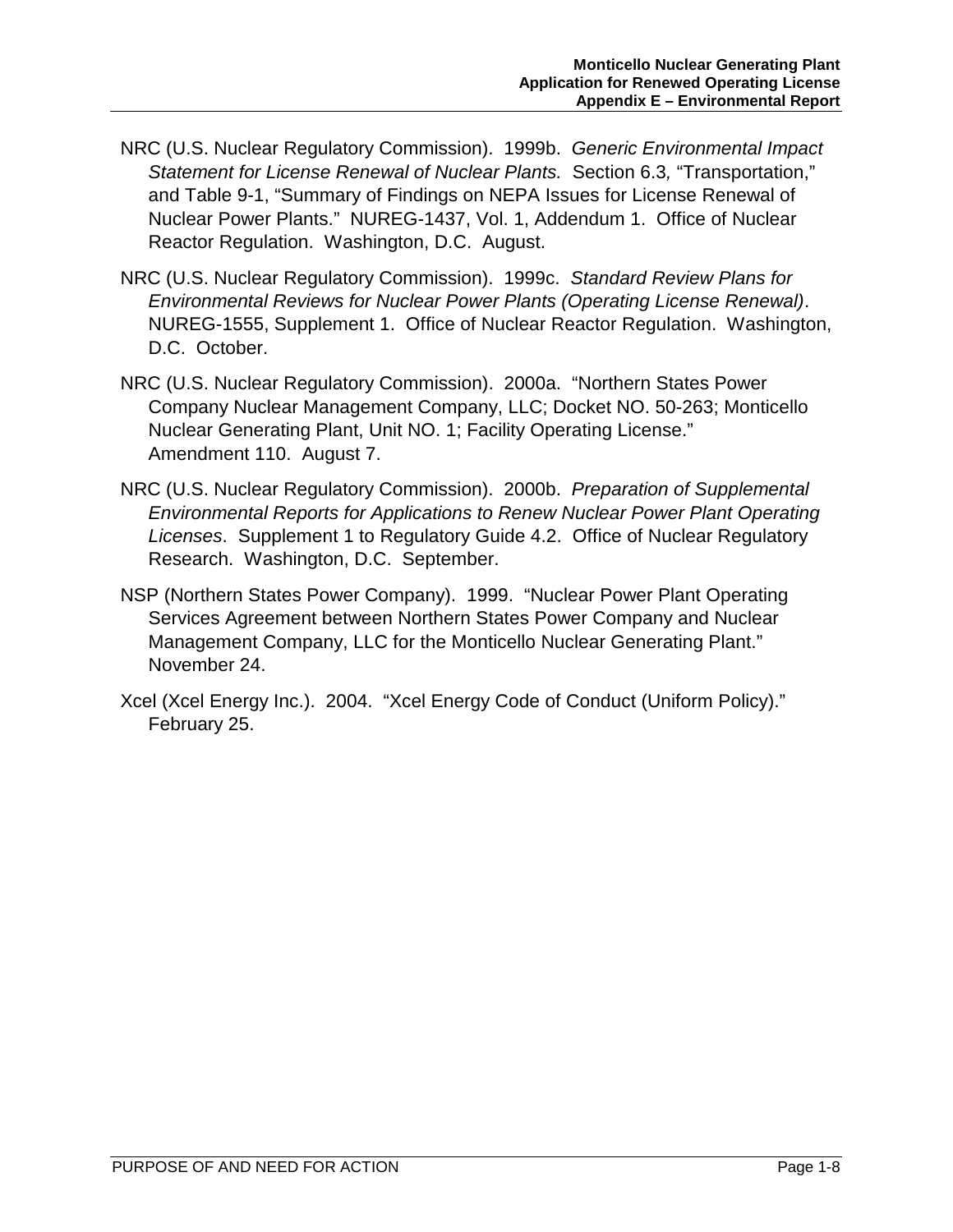# **2.0 SITE AND ENVIRONMENTAL INTERFACES**

# **2.1 GENERAL SITE DESCRIPTION**

Monticello Nuclear Generating Plant (MNGP; shown in the photo below) is located in the City of Monticello, Wright County, Minnesota, on the southern bank of the Mississippi River (NMC 2003, Section 2.2). Major features within the MNGP region (i.e., within 50 and 6 miles) are illustrated in Figures 2.1-1 and 2.1-2, respectively. Figure 2.1-3 shows the MNGP site and its immediate environs. General regional, vicinity, and site features are highlighted in the following subsections. Nuclear Management Company, LLC (NMC) discusses characteristics of particular interest to this Environmental Report (ER) in Section 2.2 through 2.10.

#### **2.1.1 REGIONAL FEATURES AND GENERAL FEATURES IN THE 6-MILE SITE VICINITY**

Although the plant is located in the City of Monticello, the land use in the region is primarily agricultural (NMC 2003, Section 2.2). The nearest large city is St. Cloud, 22 miles to the northwest and upstream of the MNGP site. The Twin Cities area of Minneapolis, St. Paul, and their surrounding suburbs, is approximately 30 miles to the southeast and downstream of the site. This is the largest urban area within 50 miles of



**Monticello Nuclear Generating Plant**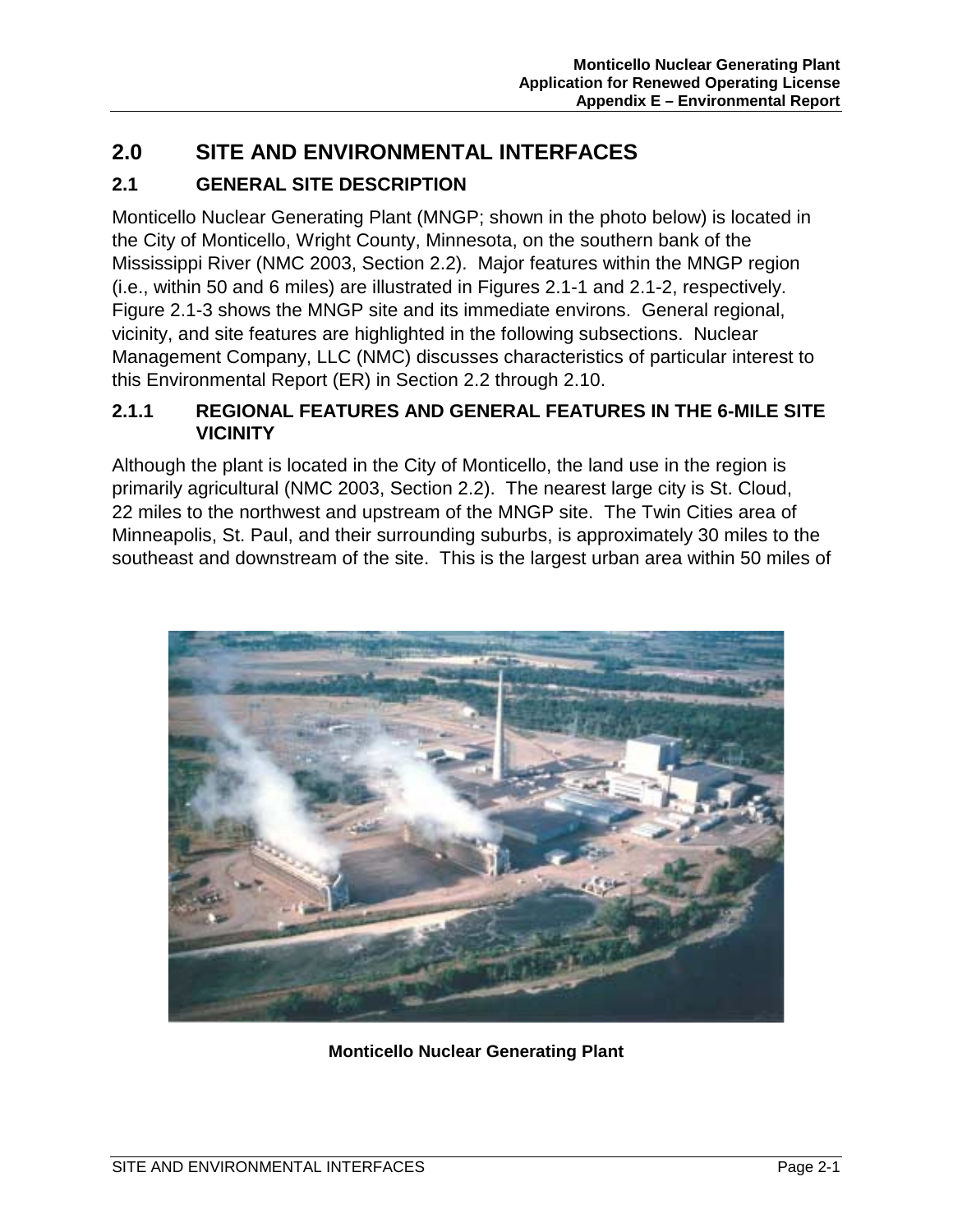the site exerting a strong influence on the region as the surrounding cities and townships respond to the Twin City area's demands for suburban development (NMC 2003, Section 2.2).

The MNGP site is located in a region dominated by rivers, streams, and lakes. Figure 2.1-1 highlights some of the numerous public recreational and natural areas located within 50 miles of the MNGP site. Federal properties include 35 acres owned by the National Park Service in the Mississippi National River and Recreation Area, which extends in a narrow corridor along the River from Dayton to Hastings, Minnesota, and three federal wildlife refuges (FWS 2004a; NPS 2004). The nearest refuge is the Sherburne National Wildlife Refuge located approximately 9 miles to the northeast of the MNGP site (AEC 1972, II.D.4; FWS 2004a;). State properties include three state parks. Lake Maria State Park is the nearest to the MNGP site located approximately 6 miles to the west-southwest (AEC 1972, II.D.4; MNDNR 2004a). Additional state properties include three state forests; eighteen state Scientific and Natural Areas; and numerous state wildlife management areas (MNDNR 2004b,c,d,e). The closest state forest to the plant site is Sand Dunes State Forest located approximately 9 miles to the northeast. The Kelly-meyer State Wildlife Management Area is located less than 5 miles to the southeast of the site. Other public recreation areas within 10 miles of the MNGP site include three Wright County properties and one Sherburne County property. In Wright County, Montissippi County Park, Harry Larson County Forest, and Marcus Zumbreunnen County Park offer picnic grounds, trails for hiking and cross-country skiing, and public access for fishing. Montissippi County Park is also the nearest point of public access to the River from the MNGP site. This access point provides yearround fishing opportunities due to its close proximity to the warm water discharge from the plant. In Sherburne County, the Oak Savanna Land Preserve near Becker provides for day use activities such as hiking, biking, horseback riding, cross country skiing, snowshoeing, and dog sledding. Grams Regional Park, acquired in 2002 by Sherburne County, is located along Fremont Lake near the City of Zimmerman. The Park is in the early development stages and has some hiking trails (Sherburne Co. 2004a).

## **2.1.2 MNGP SITE FEATURES**

Access to the MNGP site is provided by a site road connecting to Wright County Road 75, which parallels Interstate 94 in the vicinity of the site. Interstate 94 runs in a northwesterly direction from Minneapolis. Figures 2.1-1 and 2.1-2 illustrate the site location and features with 50 and 6 miles respectively. Figure 2.1-3 shows the site boundary in relation to the power block. The exclusion zone for the plant is set as the owner controlled fenced area as shown on Figure 2.1-3 satisfying the definition as specified at 10 CFR 100.3 (NMC 2003, Section 2.2).

The site consists of approximately 2,150 acres with roughly two miles of frontage on the north and south banks of the Mississippi River in Wright and Sherburne Counties. The majority of the acreage is located on the southern side of the River with approximately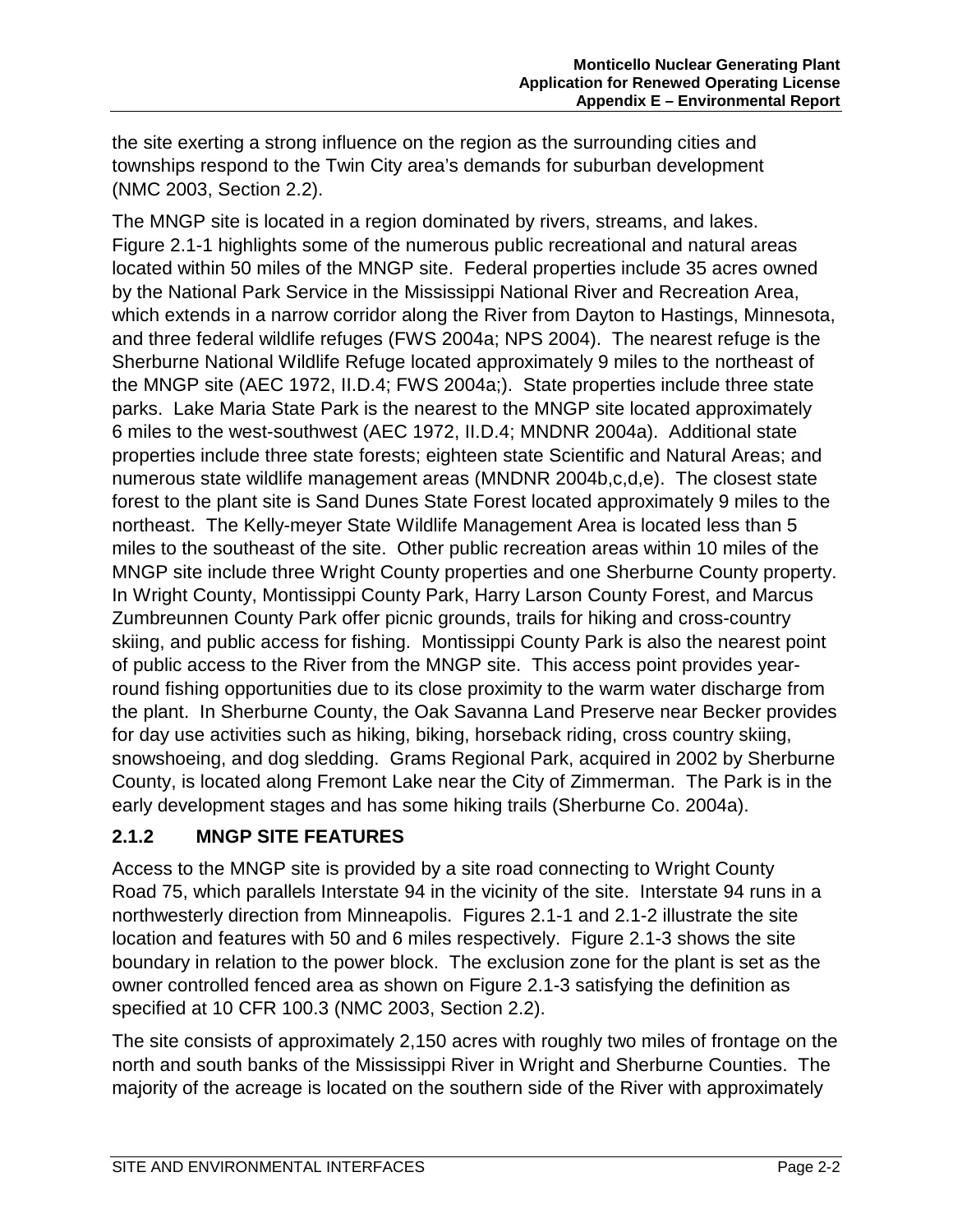450 acres on the northern side of the River. Approximately 50 acres are occupied by the plant and its supporting facilities (NMC 2003, Section 2.2; NSP 1971, Section II.A.2). The remaining acres are undeveloped with approximately 174 acres leased by local farmers for growing row crops and 144 acres are under lease for recreational use. Recreational use includes the lease of 120 acres to the Big Oaks Campground that is available for use by NMC and Xcel Energy employees and their families; 9 acres to Wright County Flyers Model Airplane Club; and 15 acres between the Training Center and Interstate 94 to the City of Monticello for athletic fields. Approximately 26 acres southeast of the power block make up the former MNGP Ecological Research Station which consisted of a series of canals and a laboratory building. The U.S. Environmental Protection Agency (EPA) originally leased the property from Northern States Power Company<sup>1</sup> (NSP) in 1970 and developed the facility for conducting field temperature studies on fish and other organisms with exposure to warm water discharges from MNGP. Through a cooperative agreement with the University of Minnesota, the lease was transferred from EPA to the University. The University's lease expired in 1996, and the facility has subsequently been closed and the canal area has been leveled off.

Transmission lines and corridors are prominent features on and near the MNGP site. Five Xcel Energy transmission lines emanate from the Monticello substation through three separate corridors: Sherburne County line corridor; St. Cloud line corridor; and a common corridor for the Elm Creek, Lake Pulaski, and Hassan lines. These transmission corridors are owned and maintained by Xcel Energy. Section 3.1.4 of this ER describes the power transmission systems in detail.

From a hydrologic perspective, MNGP site lies on the outwash plain of the Mississippi River. A glacial moraine, containing numerous lakes and swampy areas, bounds this outwash plain. Surface drainage from the moraine combines with that from the area's terraces and swales and flows in a southeastern direction into the River (AEC 1972, Section II.D).

Natural surface drainage of the MNGP site is generally to the southwest at an approximate 2 to 3 percent grade away from the River with surface runoff tending to collect at the southend of the terrace. Mississippi River tributaries close to the site are Silver Creek, five miles to the northwest, and Otter Creek, three miles to the southeast. The Elk River flows roughly parallel to the Mississippi River four miles to the north and converges with it 15 miles downstream of the MNGP site (AEC 1972, Section II.D). River use in the vicinity of the MNGP site is primarily recreational and includes fishing, boating, canoeing, water skiing, and sail boating.

The land cover of the MNGP site is predominated by formerly cultivated fields in various stages of ecological succession with remnant climax hardwood forest in isolated

 $\overline{a}$  $1$  Northern States Power is a wholly owned operating subsidiary of Xcel Energy Inc.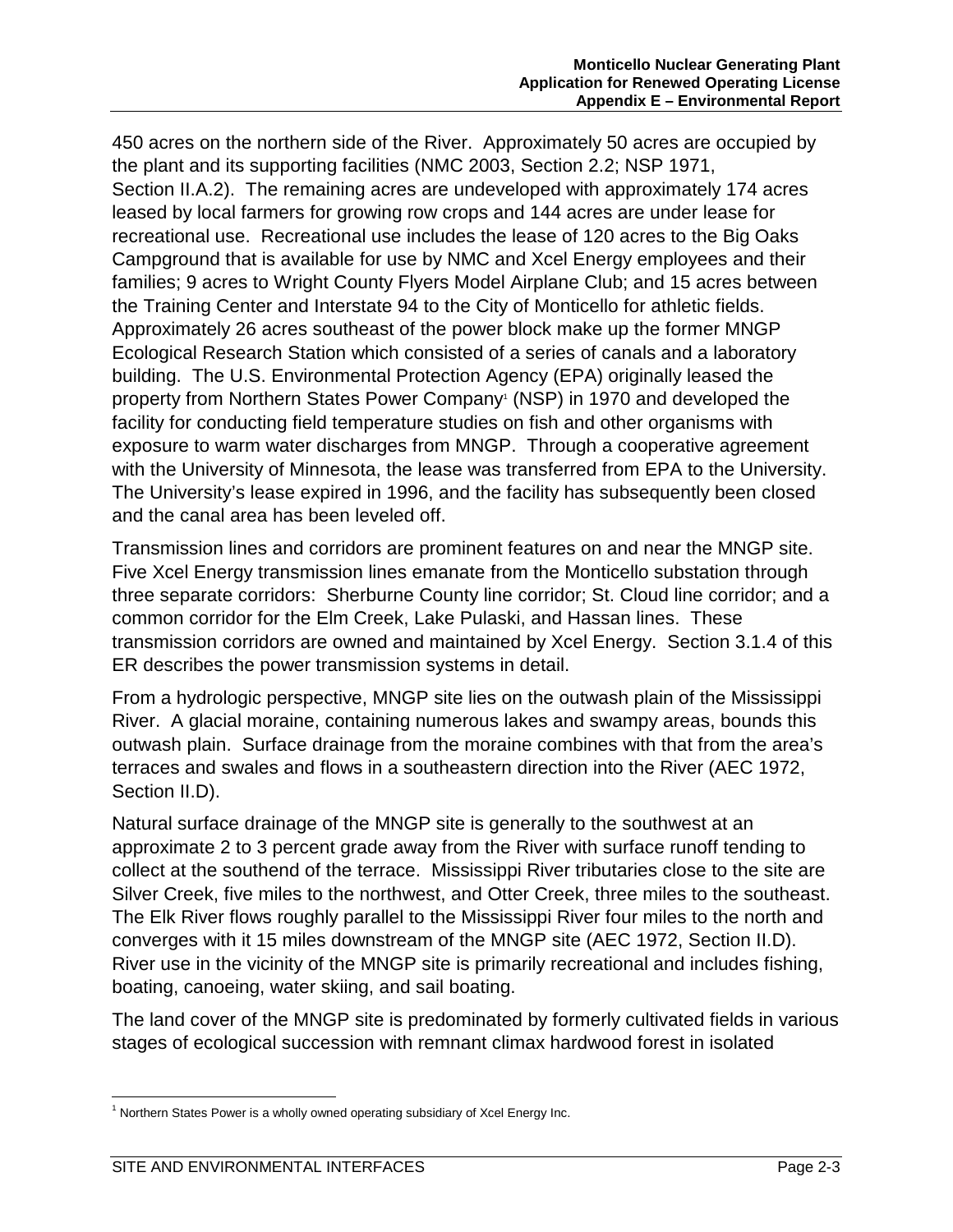pockets along the River and on the larger islands and some actively cultivated fields (AEC 1972, Section II.E.1).

The Sherburne County Generating Plant (Sherco) exhaust stacks are visible from the MNGP site. Sherco, a coal-fired plant also owned by Xcel Energy, is the closest industrial facility on the Mississippi River. Over 4,500 acres comprise the Sherco site, the majority of which are leased for agricultural purposes.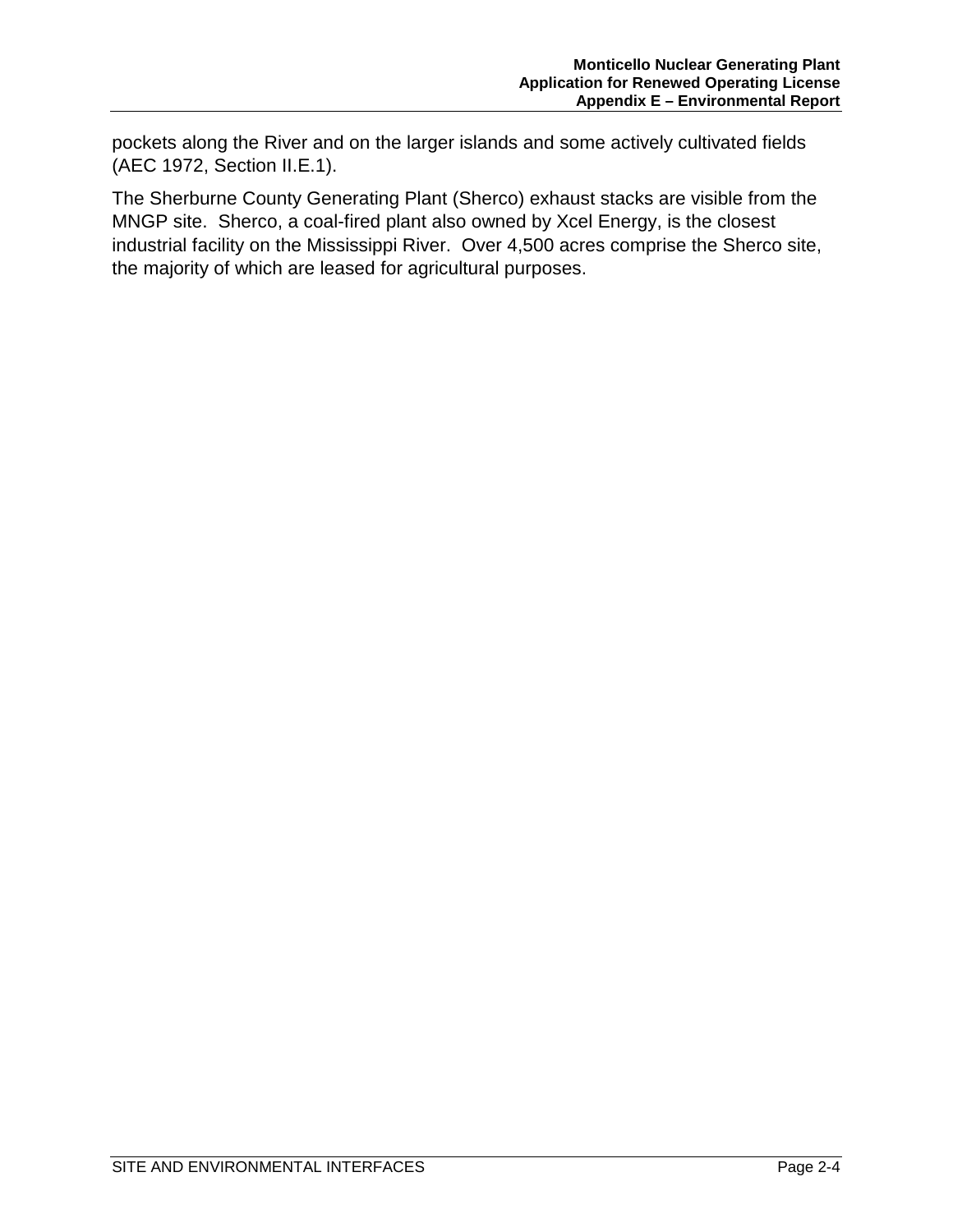#### **2.2 HYDROLOGY**

#### **2.2.1 UPPER MISSISSIPPI RIVER BASIN**

The Mississippi River, with its source located in the north woods of Minnesota in Itasca State Park is the longest and largest river in North America. The River flows 3,705 kilometers (2,302 miles) from its source, Lake Itasca, draining through all or part of 31 states. Eventually, the Mississippi River reaches the Gulf of Mexico after it meanders through the sub-tropical Louisiana Delta. The River and the forests and wetlands along its banks support various diverse ecosystems. Over 400 species of wildlife including forty percent of the nation's duck, goose, swan and wading bird populations depend upon the Mississippi River for a migration corridor. For reference purposes, the United States Geological Survey (USGS) has broken the Mississippi River into six sub-basins known as the Upper Mississippi River, Lower Mississippi River, Arkansas Red-White River, Ohio River, Missouri River, and Tennessee River Subbasins (EPA 2004a).

The Upper Mississippi River Subbasin includes portions of Minnesota, Wisconsin, Iowa, Illinois, and Missouri (EPA 2004a). Within the State of Minnesota this subbasin includes 7 major drainage basins: Upper Mississippi River, St. Croix River, Minnesota River, Lower Mississippi River, Missouri River, Des Moines River and Cedar River Drainage Basins (MPCA 2004). Each individual drainage basin is comprised of smaller units corresponding to the drainage of a tributary or lake system, otherwise known as watersheds. MNGP is located in the Upper Mississippi River Drainage Basin, which extends from the headwaters at Lake Itasca to Lock and Dam Number 2 near Hastings, Minnesota (MPCA 2004). Most specifically, MNGP is found within the Clearwater-Elk watershed in the Upper Mississippi River Drainage Basin, Upper Mississippi River Sub-Basin. The Clearwater-Elk watershed includes land in both Sherburne County and Wright County and encompasses all water bodies within its boundaries (EPA 2004b). A series of dams exist between Lake Itasca and the Saint Anthony Falls Lock and Dam on the Mississippi River. However, lock systems for these dams are not in place on this area of the River, because it is not used for commercial navigational purposes (USGS 2004a).

Near MNGP, the Mississippi River is a broad turbulent stream with a boulder substrate. Rapids occur frequently as the River drops 10 feet from 1.5 miles upstream to 1.5 miles downstream from the plant. The Minnesota Department of Natural Resources (MNDNR) classifies the portion of the River adjacent to the plant as suitable for aquatic recreation, including fishing and swimming, as well as for protection as a drinking water source. Mississippi River tributaries close to the plant are Silver Creek, 5 miles upstream, and Otter Creek, 3 miles downstream. The Elk River flows parallel to the Mississippi River along a line 4 miles northeast of the plant, entering the Mississippi River 15 miles downstream at river mile (RM) 884.8 (ACE 2004a). The Mississippi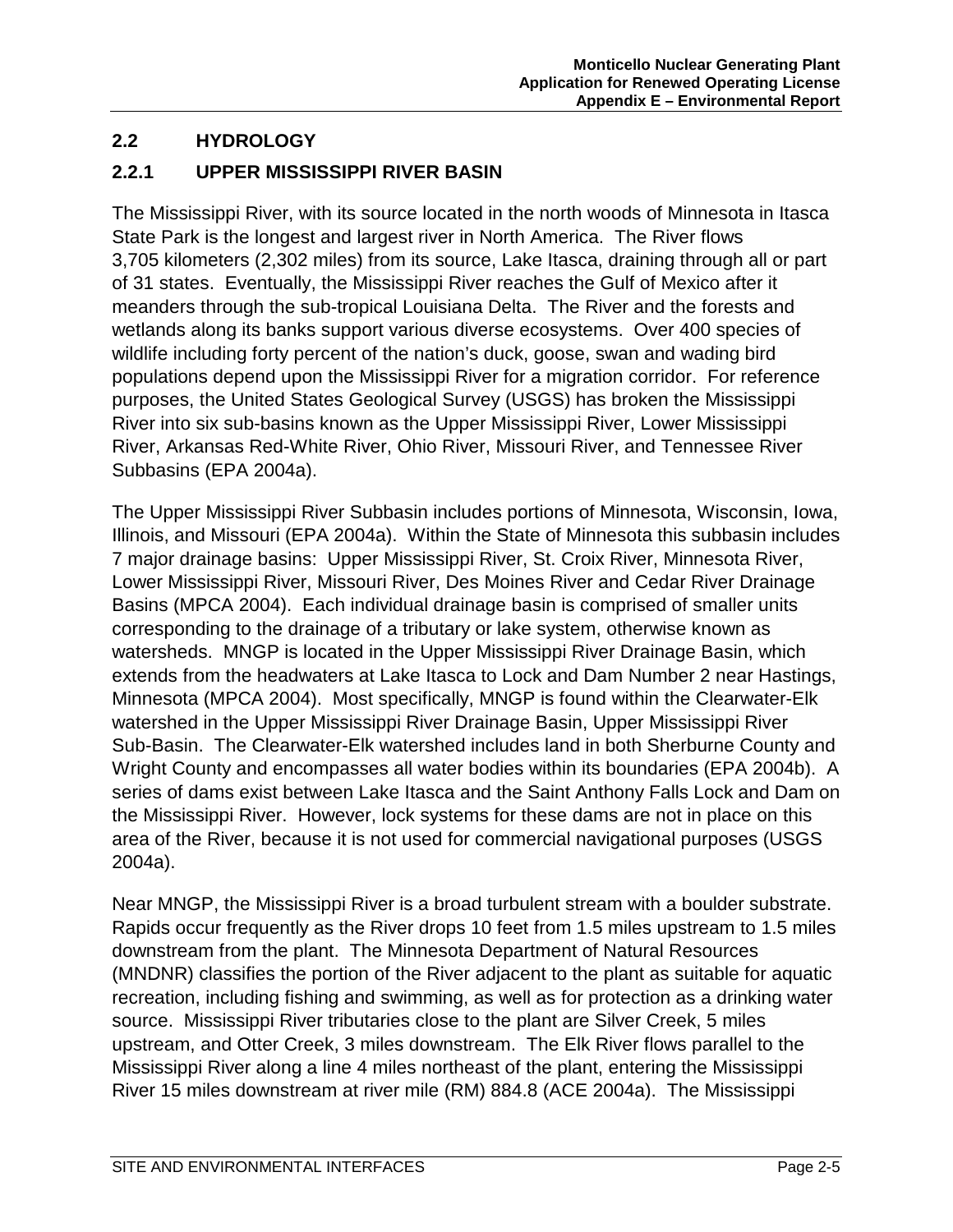River flow continues to increase downstream with additional tributaries entering including the Crow River at RM 879.6, the Minnesota River at RM 844.0, and the St. Croix River at RM 811.3 (ACE 2004a). The Upper Saint Anthony Lock and Dam is located at Mississippi RM 853.8, 46 miles downstream of the MNGP site. Downstream of this location, Mississippi River elevations and flows are regulated by a series of locks and dams (ACE 2004a).

#### **2.2.1.1 Headwater Reservoirs**

Upstream from the MNGP site in north-central Minnesota, Mississippi River flows are impacted by six primary headwater reservoirs (Mississippi Headwaters reservoirs). The reservoirs were created by a series of dams and control structures, initially designed to augment the Mississippi River flows for navigation. The dams creating the six reservoirs were built between 1884 and 1912 (ACE 2004b).

General regulations governing the operation of the Mississippi Headwaters dams were first established by the War Department in 1889 and were formally modified in 1931, 1935, 1936, 1944 and 1988. The regulations deal primarily with the control of water levels in the six reservoirs and include a normal summer band and operating limits (Spading 2004, page 2-3). The summer band represents the range of water levels that are the most beneficial to a majority of users during the summer months. The summer band was established as a result of an investigation of desirable summer water levels through public consultation in the late 1920's and early 1930's. Several modifications to summer band parameters have occurred in more recent years. Currently, the range of water elevations for the summer band does not exceed 0.5 feet.

The Ordinary Operating Limits for the Headwater reservoirs were adopted through public consultation in the 1930's and 1940's. In general, the limits range from a normal winter drawdown level to an upper elevation above which erosion begins to accelerate in a particular reservoir. These limits are meant to be a range of elevations residents might expect to experience during a year as an 'ordinary' annual cycle. The reservoir water levels are lowered every winter to create room for flood control storage in the spring. The drawdown begins in the fall, usually in September or early October and concludes prior to the spring breakup. The drawdown is targeted for completion by February 15-28. The actual drawdown elevation in any given year is adjusted as the extent of the snowpack reveals itself over the course of a winter. The final drawdown elevation can be higher, or in some cases lower, than the 'normal' drawdown target (Spading 2004).

The regulations issued between 1931 and 1944 also contain required average annual flows from the reservoirs. The cumulative required federal minimum average annual flow is 400 cubic feet per second (cfs) based on the sum of the minimum required flow from Lakes Pokegama, Sandy, Cross, and Gull (Spading 2004, Table 1). The MNDNR has low-flow guidelines to maintain a minimum instantaneous flow of 270 cfs whenever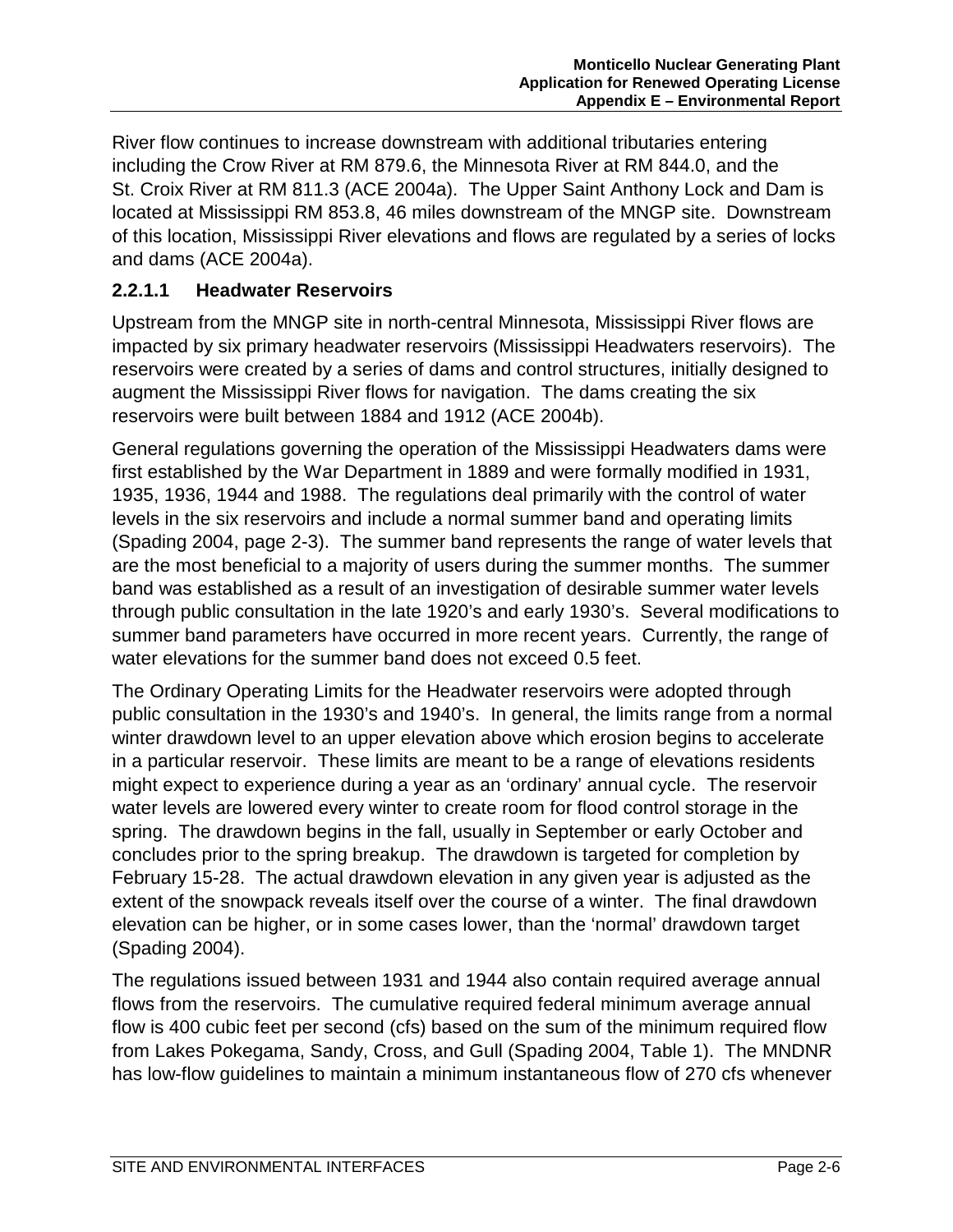the same four reservoirs are above a specified elevation. However, the state guideline is secondary to maintaining the federal operating limits (Spading 2004, page 5).

The U.S. Army Corps of Engineers and the U.S. Forest Service are currently performing a joint long-range Reservoir Operating Plan Evaluation (ROPE). The primary purpose of the study is to evaluate alternative plans for each of the existing reservoirs and to improve system-wide operations of the Mississippi Headwaters reservoirs. Possible outcomes of the study could include changes in winter drawdown, a more natural flow release for downstream river reaches, and changes in flood control (ACE 2004b).

#### **2.2.1.2 United States Geological Survey Gaging Stations**

| listed as follows:  |                   |                                    |                         |
|---------------------|-------------------|------------------------------------|-------------------------|
| <b>USGS Station</b> | <b>River Mile</b> | <b>Drainage Area</b><br>(mi $^2$ ) | <b>Available Record</b> |

USGS gaging stations are located both upstream and downstream of the MNGP site

| St. Cloud (5270700) | 926.3 | 13,320 | 1988-2002 |
|---------------------|-------|--------|-----------|
| Elk River (5275500) | 884.6 | 14.500 | 1915-1956 |
| Anoka (5288500)     | 864.8 | 19.100 | 1931-2002 |

The daily flow data observed at various stations near the MNGP site were obtained from the USGS National Water Information System (NWIS) web page (USGS 2004b). The USGS flow data were extrapolated to the MNGP site using drainage area scaling to provide a continuous record of daily historical flows. MNGP site flows were scaled from the gage at Elk River from data available for the period prior to 1956. For the period following 1988, site flows were scaled from data available from the gage at St. Cloud. In the interval between 1956 and 1988, flows were scaled from data available from the gage at Anoka. The drainage area scaling took into account two major tributaries: the Elk River and the Crow River. The Elk River at Big Lake (Station #5275000) has a drainage area of 599 square miles. The confluence of the Elk River with the Mississippi is 2,500 feet upstream of the Mississippi River gage at Elk River. The Crow River at Rockford (Station #5280000) has a drainage area of 2,640 square miles and enters the Mississippi River between the Elk River and Anoka gaging stations.

The MNGP site is located at RM 900. Interpolating drainage area between St. Cloud and Elk River, while accounting for the 599-square mile area associated with the Elk River tributary, results in a drainage area for the MNGP site of 13,700 square miles.

Site flows  $(Q<sub>site</sub>)$  were determined using the following relationships:

Prior to 1956  $Q_{site} = 0.9855$  (Flow Elk River – Elk River Tributary) 1956-1988  $Q_{site} = 0.8638$  (Flow Anoka – Elk River Trib. – Crow River Trib.) 1988-2002  $Q_{site} = 1.0285$  (Flow St. Cloud)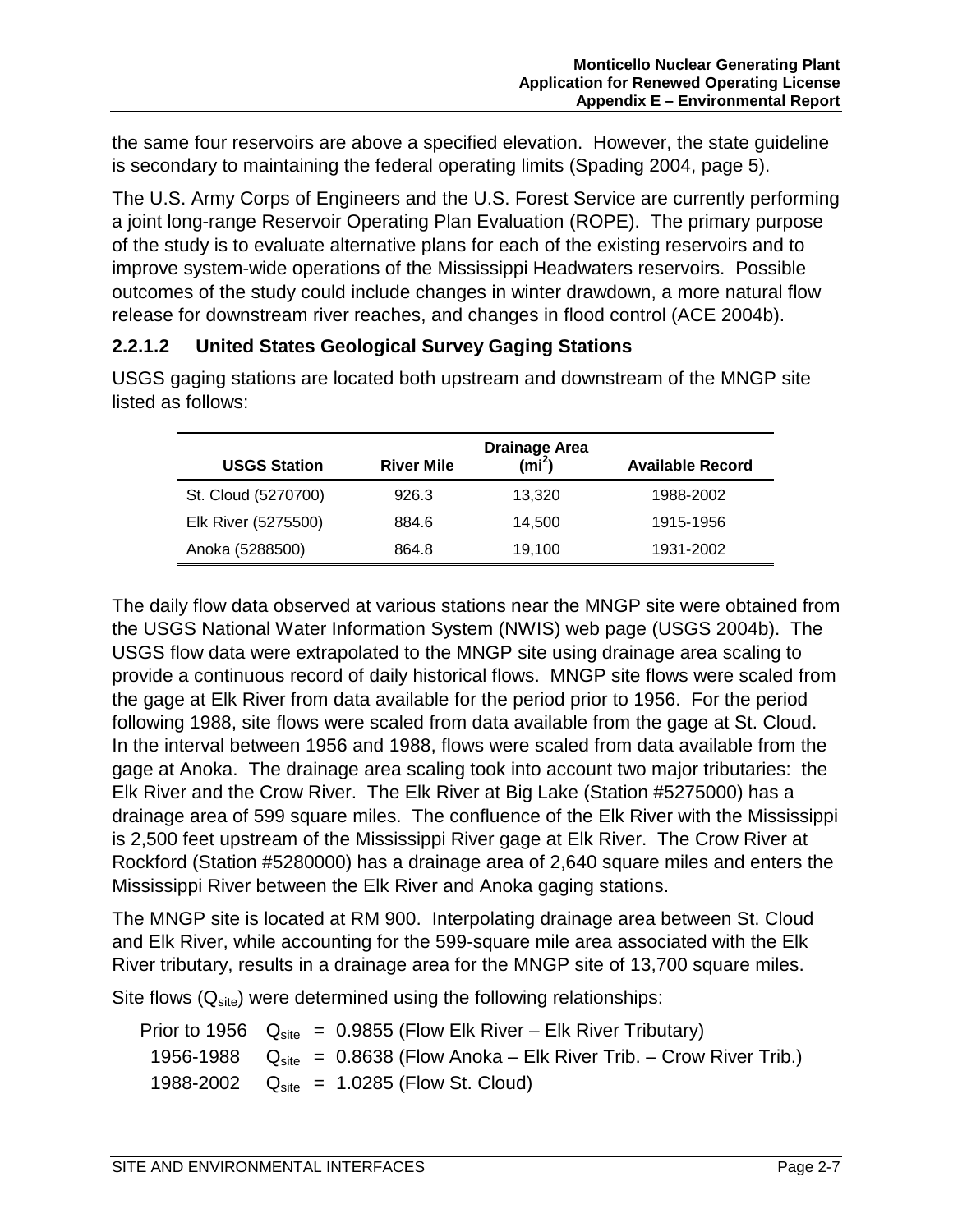Frequency distributions of Mississippi River flows scaled from USGS data to the MNGP site are provided in Tables 2.2-1 and 2.2-2. Table 2.2-1 provides the 31-year historical period from 1940 to 1970, prior to the operation of MNGP, and Table 2.2-2 provides the 31-year period from 1971 to 2001. Examination of the two tables indicates the annual average flow increased from 6,209 cfs to 7,217 cfs between the two 31-year periods.

#### **2.2.1.3 Mississippi River Flow Statistics**

Using data generated for the MNGP site scaled from USGS data taken at the St. Cloud and Elk River gages as discussed above, monthly average flows for the 1971 to 2001 historical period are provided in Table 2.2-3. Table 2.2-3 also includes the monthly minimum and maximum flows for the 31-year period. The monthly minimum, maximum, and mean flows for 1971-2001 are displayed in Figure 2.2-1. The maximum monthly average flow of 30,561 cfs occurred in April 2001 and the minimum monthly average flow of 853 cfs occurred in September 1976.

Daily Mississippi River flows recorded at the MNGP site by NSP were obtained from 1984 to 2003. Comparisons made between these flows and USGS flows scaled to the site were very favorable. In April 2001, the historical maximum monthly flow recorded at the site of 30,845 cfs, was within 1 percent of the 30,561 cfs scaled USGS flow. The second lowest monthly average flow in Table 2.2-3 for the 1971-2001 period was 880 cfs in July 1988. The July 1988 monthly average flow recorded at MNGP was 867 cfs.

Minimum seven-day average Mississippi River flows for a range of recurrence intervals are provided in the following table using data similarly generated. The flows were calculated using the standard Log-Pearson procedure.

| <b>Recurrence Interval</b> | 1940-1970 | 1971-2001 | 1940-2001 |
|----------------------------|-----------|-----------|-----------|
| 2-year                     | 2,251     | 2,708     | 2,455     |
| 5-year                     | 1,636     | 1,735     | 1,666     |
| 10-year                    | 1,366     | 1,294     | 1,318     |
| 25-year                    | 1.117     | 900       | 1,000     |
| 50-year                    | 976       | 692       | 826       |

#### **Minimum 7-Day Average Flows (cfs)**

A common low-flow statistic is the 7Q10, a number denoting the minimum 7-day average flow with a 10-year recurrence interval at any given site on a river. The 7Q10 flow at the MNGP site decreased slightly from 1,366 cfs during the 1940-1970 period to 1,294 cfs during the 1971-2001 period. The 7Q10 for the longer 1940-2001 historical period is 1,318 cfs. Using MNGP data, a 7Q10 flow was calculated for the 1990 to 2003 period, which contained no missing data. The resulting 7Q10 flow of 1,934 cfs was significantly higher than the 1,318 cfs flow in the above table for the longer 1940-2001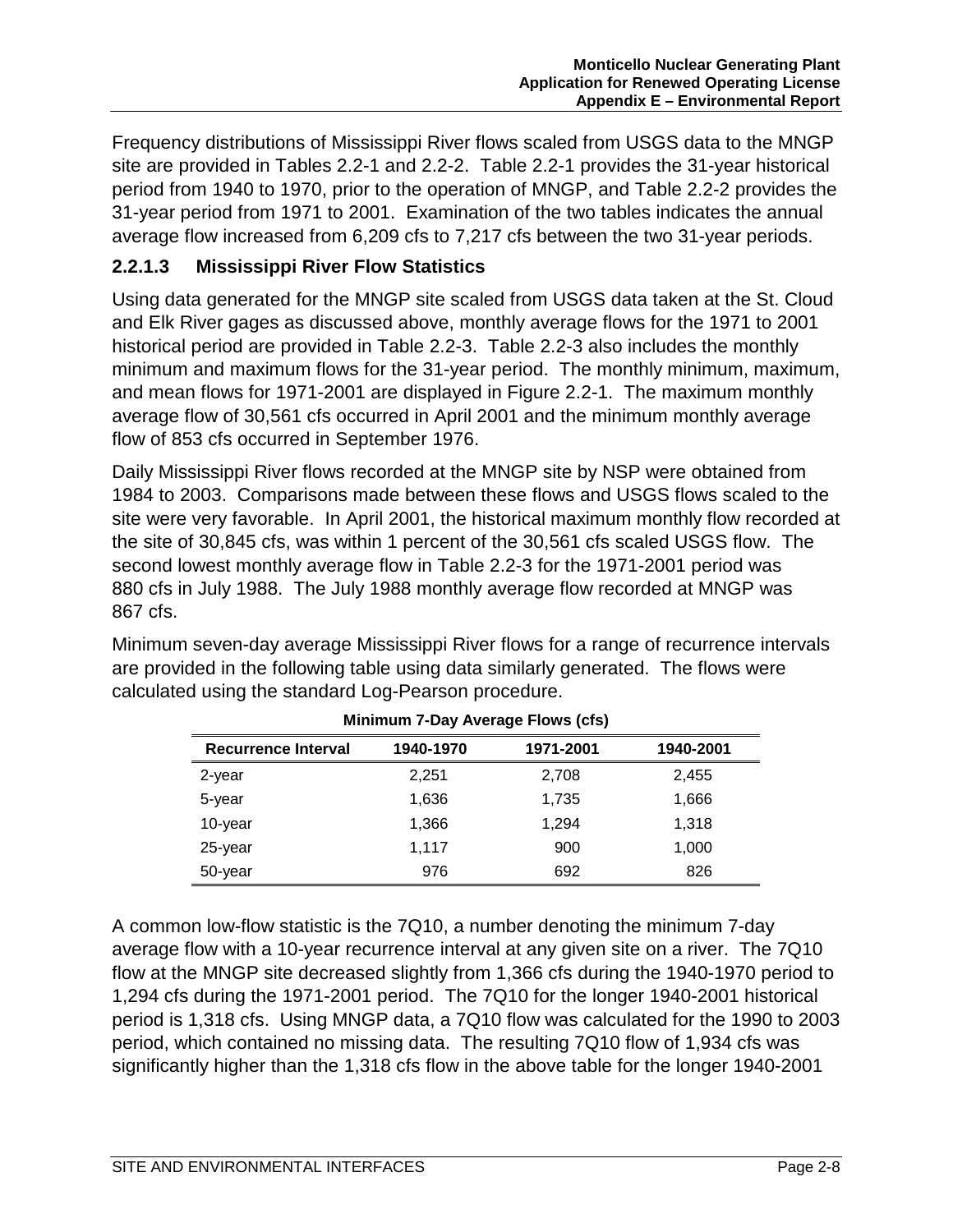period. However, a 7Q10 calculated using 1990-2001 scaled USGS data resulted in a value of 1,966 cfs, very similar to the result using site data.

The stage-discharge relationship used for MNGP location to calculate Mississippi River flows is illustrated in Table 2.2-4. This table provides river surface elevation in 0.1-foot intervals over a flow range extending up to 61,335 cfs.

#### **2.2.1.4 Consumptive Surface Water Use**

The MNDNR maintains an online database of water allocation permits. This database includes surface water and ground water type of use permits, and provides reported surface water usage for years 1988-2002 (MNDNR 2004f). The database was searched for Mississippi River water withdrawals for 14 counties upstream of the St. Croix River confluence. This point was chosen because the flow characteristics of the Mississippi River do not change appreciably from that in the vicinity of MNGP until the addition of the Minnesota and St. Croix Rivers. The 14-county area includes the Mississippi headwaters to Lake Itasca and the Twin Cities Metropolitan Area (TCMA), which includes major users that share the River surface water resource with MNGP. The results of this search were summarized by type of water use in three categories: industrial and municipal, agricultural, and power plants. The results of this analysis are provided in Tables 2.2-5 to 2.2-7.

A summary of the water allocation permits for industrial and municipal usage within the 14-county area is provided for the years 1994 to 2002 in Table 2.2-5. Within the 14 county area, there were a total of 13 permits (10 for industrial usage and 3 for municipal usage). Total Mississippi River withdrawals for industrial/municipal usage in 2002 amounted to 49,039 million gallons (208 cfs). In 2002, the largest user was the City of Minneapolis with 23,431 million gallons (47.8 percent of total) and the second largest user was the City of St. Paul with 12,200 million gallons (24.9 percent of total). Also in 2002, the 10 industrial permits used a total of 13,409 million gallons (27.3 percent of the total) (see Table 2.2-5). The net impact of water withdrawals from the Mississippi River is largely due to consumptive use, since a significant portion of the water is returned to the River by municipal wastewater treatment plants and similar discharges. For the following discussion, industrial/municipal consumptive use is assumed to be 15 percent on the basis of USGS water use statistics for the Upper Mississippi River region (Solley, Pierce, and Perlman 1998). Based on an estimated consumptive use of 15 percent, the annual average industrial/municipal withdrawals in the year 2002 results in a consumptive use of 31.2 cfs. Estimated annual industrial/municipal consumptive use estimates for the years 1994 to 2002 are provided at the bottom of Table 2.2-5 and displayed in Figure 2.2-2 (1990-2002). On this basis, industrial/municipal consumptive use during this 9-year period has varied from a low of 31.2 cfs in 2002 to a high of 35.3 cfs in 1998 (see Table 2.2-5). The majority of the industrial/municipal consumptive use is associated with the TCMA. The Minneapolis municipal intake is at RM 858.6, approximately 41 miles downstream of the MNGP site (ACE 2004a).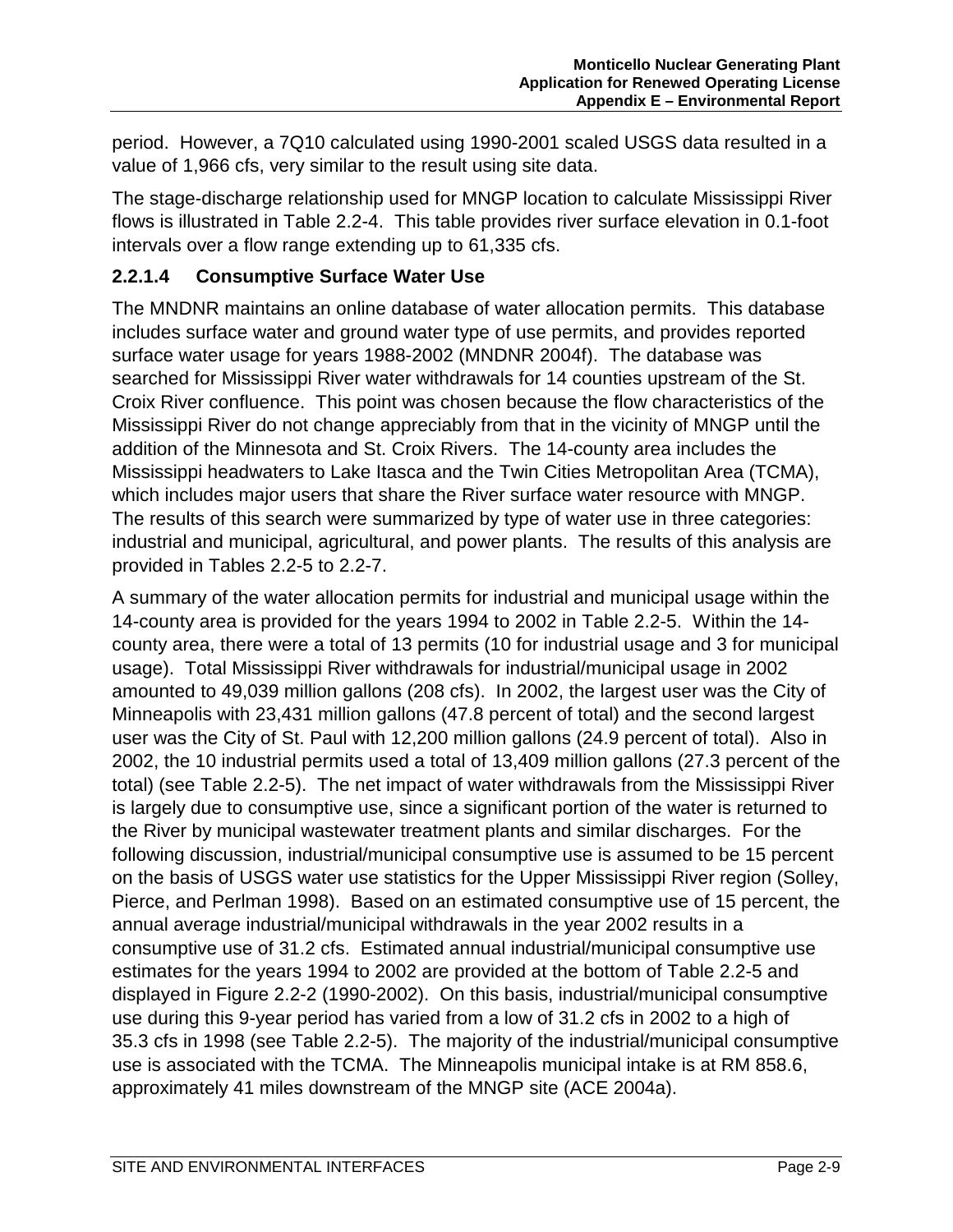A summary of the water allocation permits for agricultural usage is provided in Table 2.2-6 for the years 1992 to 2002. A search of the MNDNR database for agricultural use permits granted in the 14 counties upstream of the St. Croix River confluence identified 105 permits. The search included both the Mississippi River and its tributaries. The agricultural water usage for river withdrawals is summarized in Table 2.2-6 by county. Aitkin County, upstream of the MNGP site near the Mississippi headwaters, had the highest agricultural water use of all 14 counties, consuming 589 of the 811 million gallon total usage in 2002. The total agricultural usage from the 14 county area is summarized at the bottom of Table 2.2-6 (1992-2002) and displayed in Figure 2.2-2 (1990-2002). The total agricultural usage of Mississippi River water has generally declined from a high of 1,579 million gallons (6.7 cfs) in 1992 to a low of 793 million gallons (3.4 cfs) in 2001 (see Table 2.2-6). The consumptive use of agricultural withdrawals is difficult to define since a portion of the water is returned to the environment by way of surface water runoff or ground water recharge. However, 100 percent consumptive use is assumed as a conservative estimator for purposes of this discussion.

A summary of the water allocation permits for power generation from 1992 to 2002 is provided in Table 2.2-7. Within the 14 counties upstream of the St. Croix River confluence, water allocation permits were identified for 7 power plants, 6 on the Mississippi River and 1 on the Minnesota River (see Table 2.2-8). Xcel Energy estimates consumptive use (surface water) at facilities using primarily once through cooling is 1 percent and that the average annual consumptive use at MNGP is 2 percent and at Sherco 90 percent for its closed cycle system. Based on these estimates, the total river water withdrawals at the 6 power plants were converted to consumptive use and provided in Table 2.2-7 (1992-2002) and displayed in Figure 2.2-2 (1990-2002).

The Metropolitan Council serving Minneapolis, St. Paul and seven surrounding counties performed a Projected Water Demand Study for the TCMA (Metropolitan Council 2001). This study forecasted increased water demand for the TCMA from 2000 to 2040. In 2000, the total water demand for residential, commercial, industrial, and other uses (excluding power production) was 464.3 million gallons per day (mgd). In 2040, water usage is forecasted to increase by 21.5 percent (100 mgd) to 564.5 mgd (Metropolitan Council 2001, pages iii, 11, 24). However, the forecasted water demand for power generation between 2000 and 2040 did not change. Currently, the TCMA obtains approximately 28 percent of its water demand from the Mississippi River, 57.4 percent from municipal groundwater wells, and 14.6 percent from private groundwater wells. Regarding the ability of the current water resources to meet future needs, the report states, "It is generally accepted that available water resources are sufficient to supply the increased demand" (Metropolitan Council 2001). In addition, the report indicates additional groundwater resources would be sought in areas currently being served by wells. It further states that in the event of an increased demand, division between percentages drawn from river and groundwater sources will remain similar. The current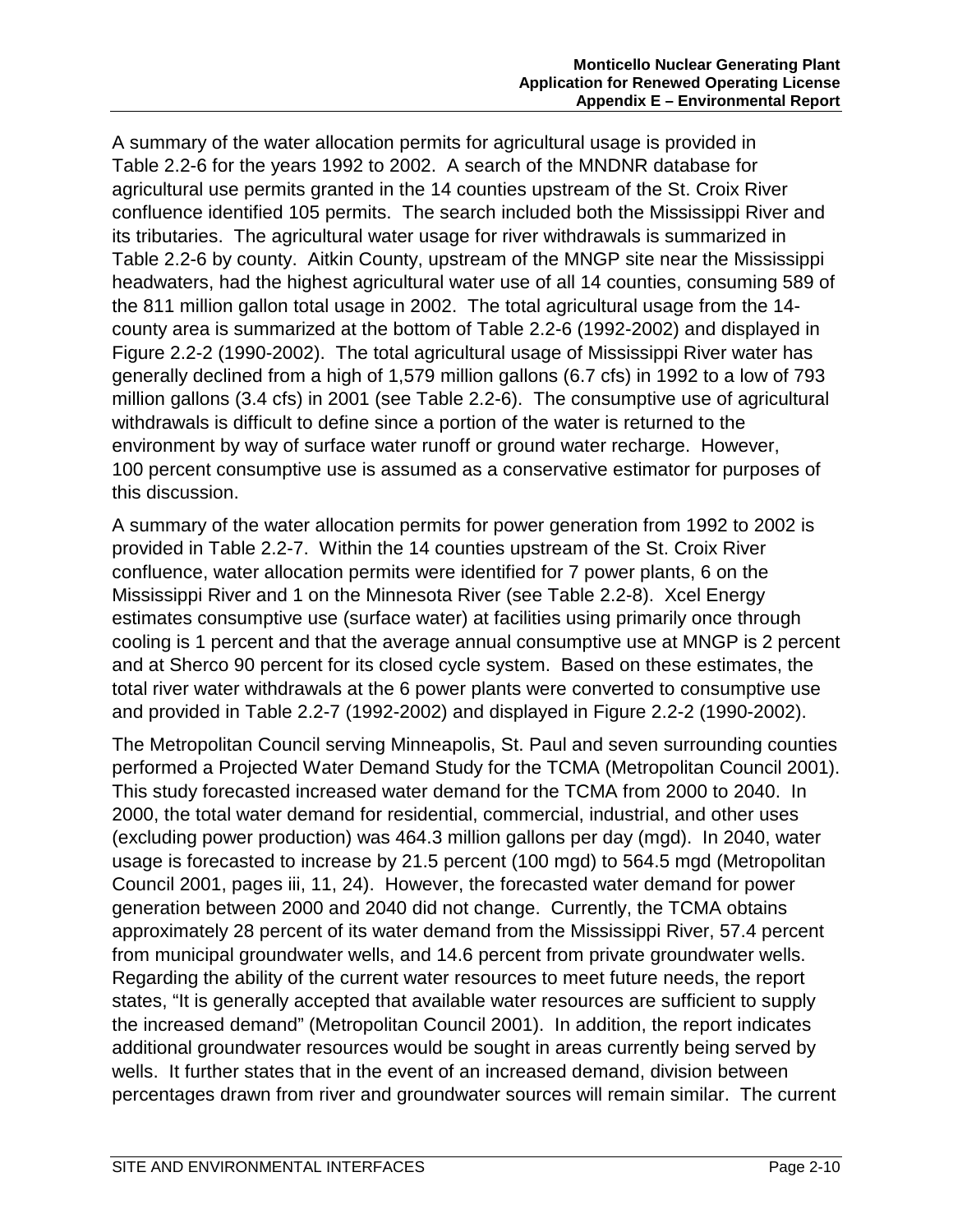28 percent Mississippi River usage represents 28 mgd of the total forecasted increase (100 mgd) through 2040 to come from the River. As previously discussed, the consumptive loss from industrial/municipal water use is assumed to be 15 percent. Thus, the consumptive loss from the 28 mgd forecasted increase in river withdraws would be 4.2 mgd (6.5 cfs).

The forecasted 21.5 percent increase in water demand between 2000 and 2040 for the TCMA is a conservative estimate for use in other areas in the region. The estimated industrial/municipal consumptive loss for the year 2000, the base year for the TCMA study, for a 14-county area upstream of the St. Croix River confluence was 34.9 cfs in Table 2.2-5. This loss rate was the highest during the 1999-2002 period. Seventy percent of the usage for the year 2000 in Table 2.2-5 were associated with municipal withdraws for the Twin Cities. Table 2.2-5 also includes industrial users that would have been included in the study by the Metropolitan Council. Applying the 21.5 percent demand increase for the year 2040 to the 34.9 cfs consumptive loss for the year 2000, results in a forecasted river loss of 42.4 cfs. This is a 7.5 cfs increase in consumptive loss from the Mississippi River between the years 2000 and 2040 for industrial/municipal usage.

## **2.2.2 ALLUVIAL AQUIFERS**

Abundant quantities of groundwater of a quality suitable for domestic use are available from the unconsolidated sediments of the Mississippi River Valley and the underlying sandstone in the MNGP vicinity. The unconsolidated sediments overlying the sandstone consist of material left during the retreat of the Wisconsinian glaciation, less than 1,000,000 years ago. The unconsolidated glacial till material forms moraines, glacial outwash plains, and till plains around the MNGP site, and the depth of the materials vary from 55 to 122 feet thick (NSP 1971).

In general, the sand and gravel outwash deposited by glacial melt-water is highly permeable. The alluvial deposits are of Holocene age and consist of silt, sand, and gravel. These deposits generally are finer-grained and are less permeable than the glacial outwash deposits. The outwash and alluvial deposits are hydrologically connected and are a highly productive reservoir of groundwater.

The hydraulic conductivity of Mississippi River sediments (i.e., the capability of the sediment material to transmit water) was estimated to range from 27.4 feet per day to 2,740 feet per day based on laboratory tests of soil and rock extracted from exploration borings taken at the MNGP site. The USGS performed aquifer tests and collected samples at various locations in a 960-square-mile area of central Minnesota during a study of the Sand Plains in Benton, Sherburne, Stearns, and Wright Counties. The resulting hydraulic conductivities ranged from 30 to 660 feet per day and the specific yield for the unconfined aquifer ranged from 0.01 to 0.32 with an average value of 0.17. The aquifer test nearest to the MNGP site was a well 4 miles to the northwest. The hydraulic conductivity at this location was 420 feet per day and the specific yield was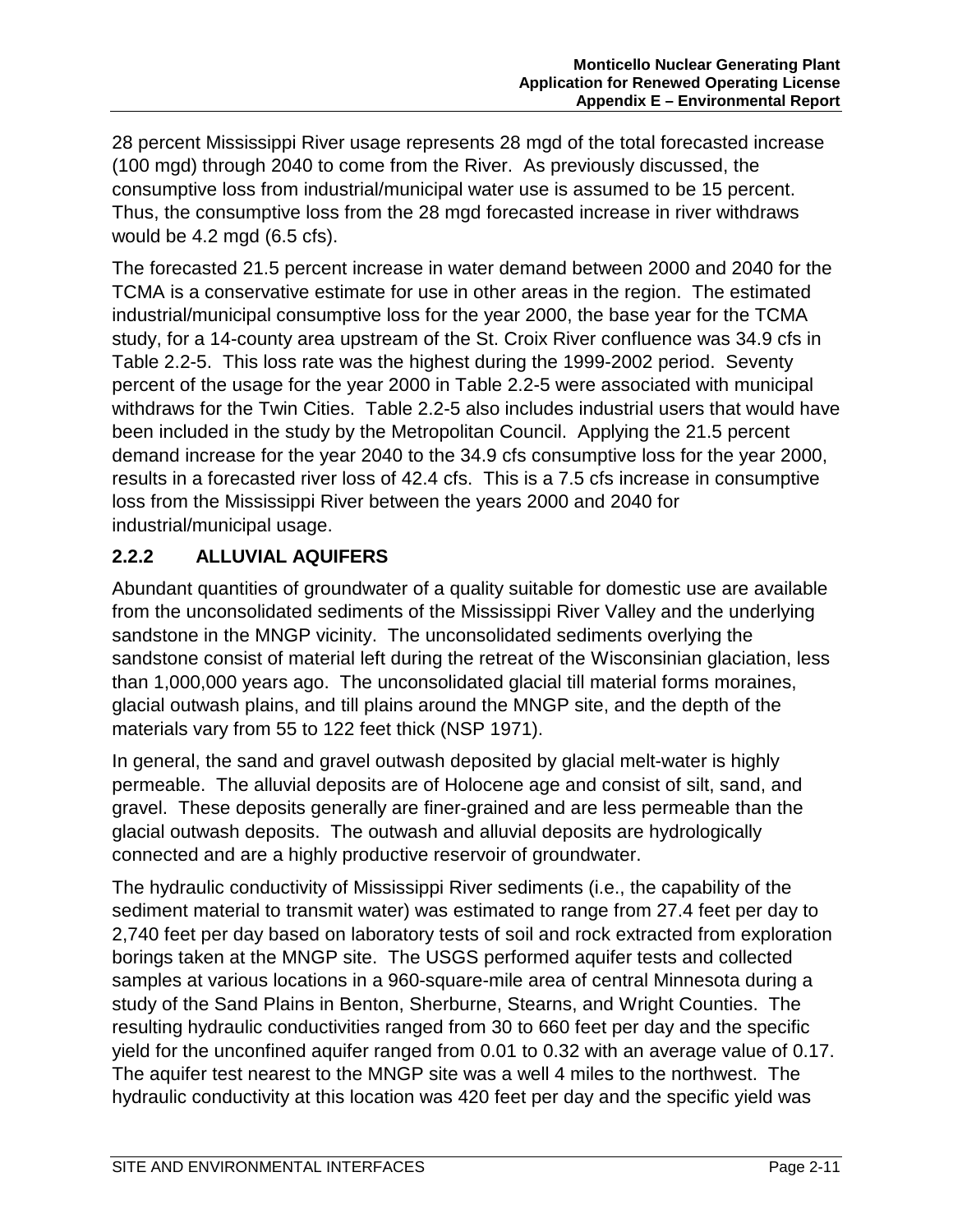0.29. A hydraulic conductivity of 274 feet per day, which falls in the middle of the laboratory range established for unconsolidated material at MNGP, and is consistent with values obtained by the USGS, was used for calculating the transmissivity of the surficial aquifer at the MNGP site.

Shallow wells in outwash and alluvial deposits supply water for many farms and residences in the surrounding countryside. The water usually is generally very mineral rich containing calcium, magnesium, and bicarbonates, with small amounts of sodium, potassium, sulfates, and chlorides. Shallow groundwater movement is controlled primarily by the Mississippi River and its tributaries.

## **2.2.3 DEEP AQUIFERS**

The principal deep groundwater aquifer in the region of MNGP site occurs in the underlying Precambrian/Cambrian sandstone, known as the Mount Simon-Hinckley aquifer. The sandstone is supported by underlying bedrock of deeply weathered granite. The granite bedrock surface is irregular, slopes generally to the east or southeast, is non-porous, and has poor water-bearing capacity in relation to that of the overlying sandstone and unconsolidated sediments. Groundwater movement in the granitic rocks is extremely slow. In certain areas within the MNGP site the sandstone has been completely eroded, leaving weathered granitic rocks in contact with the overlying upper unconsolidated glacial sediments. The sandstone overlying the bedrock varies in thickness from 10 to 25 feet at the site and thickens toward the east (NSP 1971, Section F). The hydraulic conductivity of the sandstone is approximately 10 feet per day according to laboratory tests conducted on rock extracted from the exploration test borings.

| Depth below Ground Level (ft)                      |          |          |          |  |  |
|----------------------------------------------------|----------|----------|----------|--|--|
| Well 2<br>Well 1<br><b>Well-Admn Bldg</b><br>Layer |          |          |          |  |  |
| <b>Surficial Deposits</b>                          | $0 - 60$ | $0 - 65$ | $0 - 80$ |  |  |
| Sandstone                                          | 60-80    | 65-82    |          |  |  |
| Shale/Sandstone                                    | 80-90    | 82-86    |          |  |  |
| Granite                                            | 90       | 86       |          |  |  |
| Uncased Interval                                   | 63-93    | 65-86    | 70-80    |  |  |

The underlying geologic stratigraphy at the MNGP site is illustrated by the geologic descriptions in the boring logs for three of the onsite wells, described below.

In the site vicinity, the general direction of deep groundwater flow is to the southeast. The regional hydrologic gradient, therefore, broadly parallels the trend of the topography and the principal surface drainage (NSP 1971, Section G).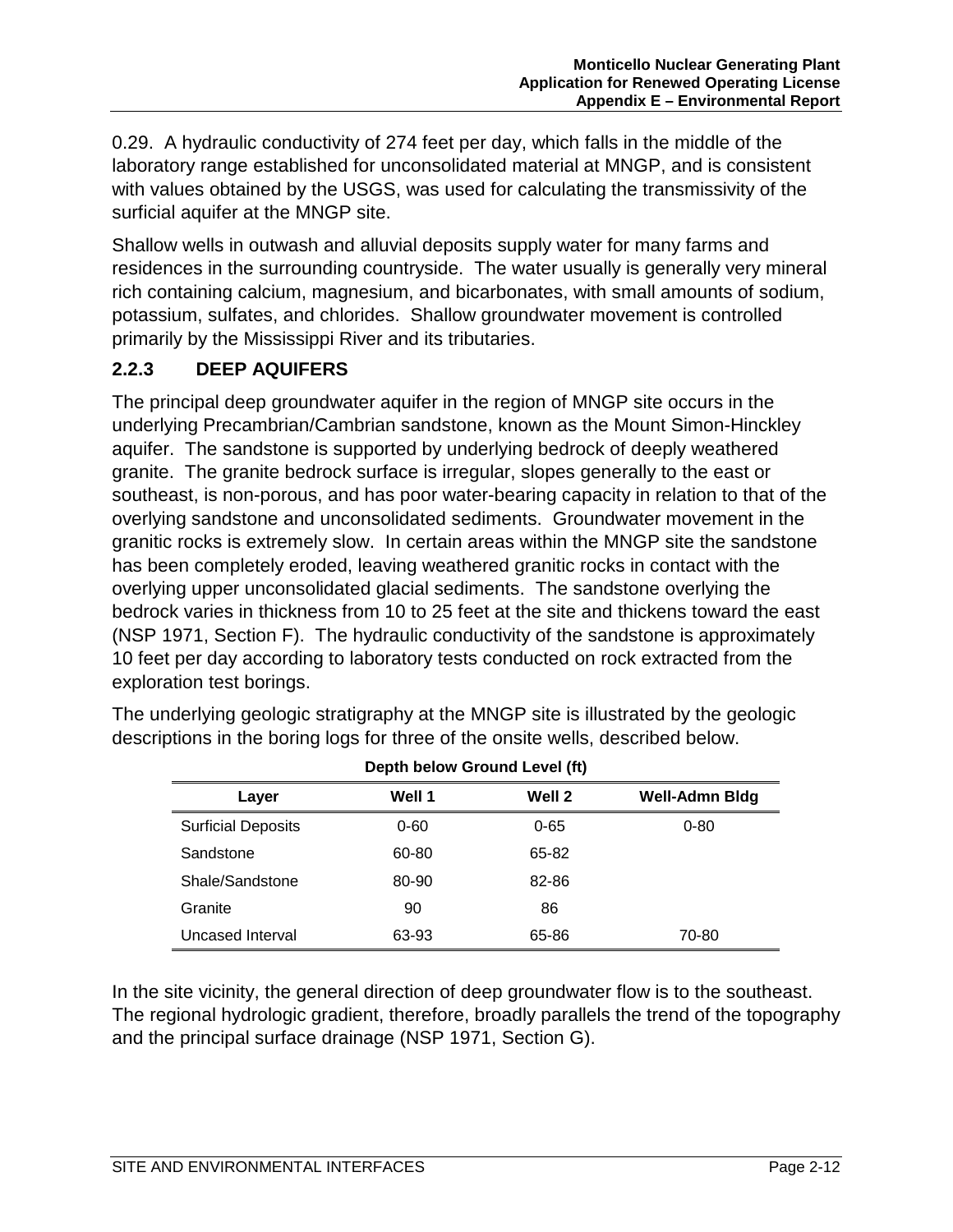# **2.2.4 GROUNDWATER LEVEL**

Exploration borings drilled at the site in 1966 indicated that the groundwater level was approximately 909 feet mean sea level (msl) at the location of the reactor building. The elevation of the Mississippi River was approximately 907 feet msl at the time. Based on the water levels in the exploratory borings, the depth to groundwater varied from approximately 1 to 30 feet below the ground surface. The variability is due primarily to changes in topography. The water table in the site vicinity is relatively flat with a slight gradient sloping generally towards the River. The shallow groundwater flow direction toward the River might reverse during periods of high river stage, and the potential exists for these conditions to occur for a limited period of time. However, the area with the potential to be impacted by such a reversal in the MNGP site vicinity is likely limited.

In accordance with well water appropriations permit requirements, MNGP staff measured weekly groundwater elevations at two on-site wells during five months (January, March, July, August, October) each year from 1967 to 1994. This groundwater elevation data are provided in Table 2.2-9 for the 1990 to 1995 period. Table 2.2-9 includes both the measured weekly values and calculated monthly average values. The monthly average groundwater elevation at the two wells and the monthly average Mississippi River elevation are illustrated in Figure 2.2-3 for the 1993 to 1995 period. Groundwater elevations were typically 2 feet higher than river elevations, particularly during the summer and fall. In March of both 1994 and 1995, during the spring freshet, river elevations were similar to well elevations (see Figure 2.2-3 and Table 2.2-9).

# **2.2.5 CONSUMPTIVE GROUNDWATER USE**

The MNDNR online database (MNDNR 2004f) was searched for ground water withdrawals in Wright County, and results of this search are summarized in Table 2.2- 10. In addition to the permit for 2 wells on the MNGP site, there were 7 permits representing 10 wells within a 2-mile radius of the site and 10 permits representing 20 wells between 2 and 5 miles from the site. Within a 2-mile radius, total groundwater usage varied between 117.6 million gallons in 2001 and 70.6 million gallons in 2002. These volumes represent 63 percent and 38 percent, respectively, of the total allocated pumping from these wells. Six of the 7 permits within in a 2-mile radius were for crop irrigation, representing 95 percent of the total 2001 pumping. The largest user within a 2-5 mile radius of the site was the City of Monticello, pumping 514 million gallons in 2001 and 450.1 million gallons in 2002. These pumping volumes represented 77.2 percent and 83.8 percent of the total 2-5 mile pumping in these two years, respectively (see Table 2.2-10).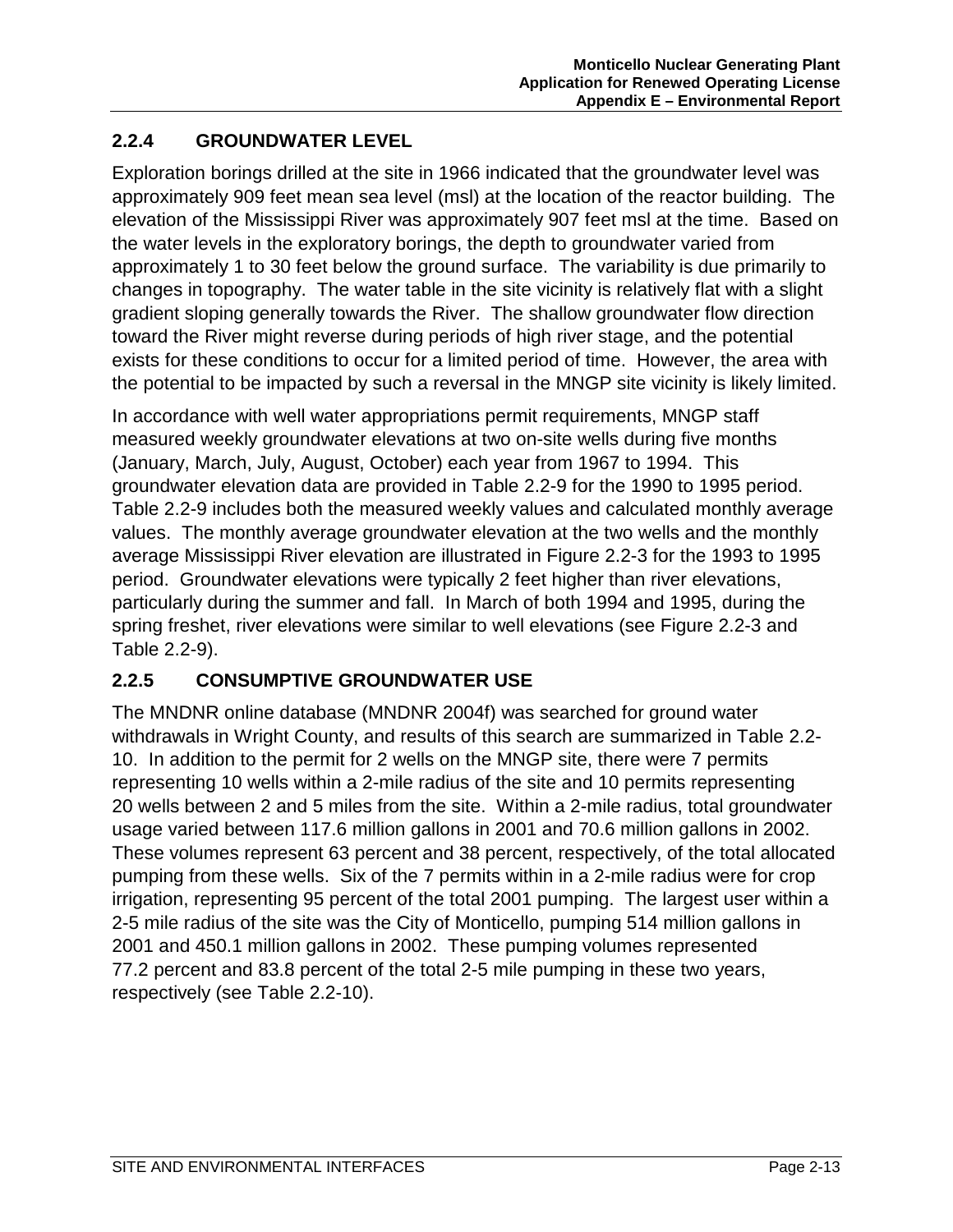# **2.3 BIOLOGICAL RESOURCES**

#### **2.3.1 AQUATIC AND RIPARIAN ECOLOGICAL COMMUNITIES**

#### **2.3.1.1 Aquatic Ecological Communities**

The Upper Mississippi River near the MNGP site supports a variety of plant and animal species that are typical of free-flowing, upper Midwestern rivers. The major primary producers, or plant groups, present are periphyton (attached algae), phytoplankton (floating algae), and macrophytes, which are larger flowering plants, either rooted or floating. Near the site, periphyton are the most important primary producer. Their ability to attach to underwater substrates allows these organisms to function in the higher velocity waters near MNGP. Although present in the area, neither phytoplankton nor macrophytes are prominent, because they are not well adapted to the relatively turbulent currents in the area (Amish et al. 1978, pages 44 and 48). Lower trophic level animal groups present in the River include zooplankton and benthic invertebrates. Although some zooplankton species are present in the area, they are not a prominent component of the ecosystem, because few zooplankton species are well-adapted to flowing water. In contrast, the benthic invertebrate community—comprising a great variety of insects, crustaceans, molluscs, and others—constitute a prominent faunal feature of the Mississippi River near MNGP, as is typical in any flowing water system (Hynes 1970, page 112). The Mississippi River also supports a diverse array of fish species, which are integral to ecosystem functioning. These fish communities also support significant recreational fishing activities in the vicinity of the MNGP site.

It is important to note that the energy base that supports the aquatic ecosystem in the Mississippi River near the MNGP site is derived in no small part from terrestrial primary production. Tree leaves and other terrestrial vegetative material wash into streams providing nutrients and also food for many benthic invertebrates. In some streams, over one half of the energy base in the systems comes from terrestrial origins (Hynes 1970, pages 432-433).

A brief description of the biotic groups in the River is provided in the following subsections.

#### *Primary Producers*

Amish et al. (1978) summarized studies of periphyton near the MNGP site conducted from 1968 to 1976. A total of 149 algal taxa were recorded, most of which were diatoms. Diatoms are single-celled algae with often ornate, silica-based cell walls. They often form a large portion of a periphyton community. Based on the prior studies, the diatom *Gomphonema olivaceum* dominated the winter community. That species was also present in spring, as were *Diatoma vulgare*, *Synedra ulna*, and *Navicula gracilis.* Peak periphyton production occurred during summer, and included diatoms as well as species of blue green algae. The fall community was again dominated by diatoms with *Cocconeis placentula* and *Cocconeis pediculus* being most common.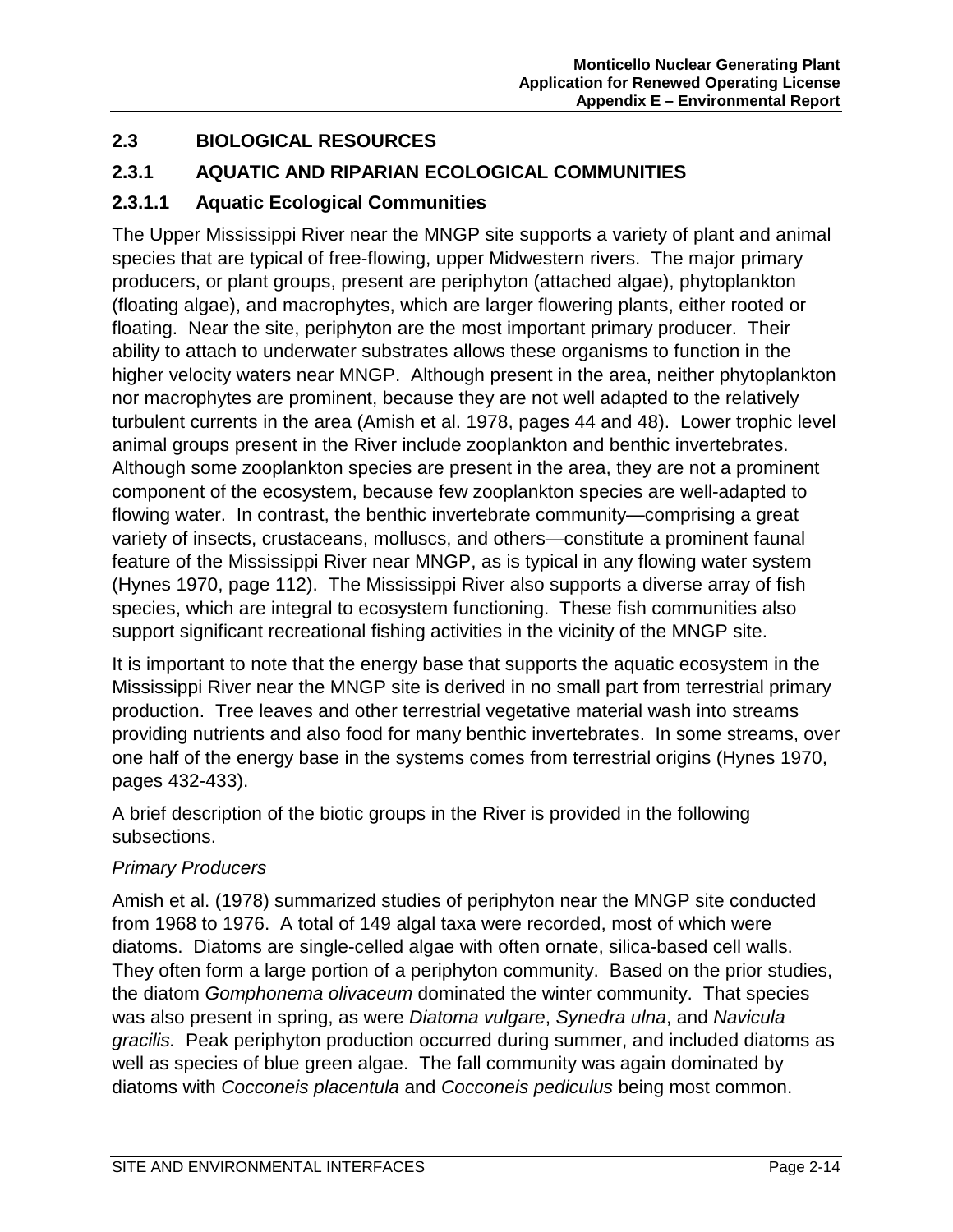Periphyton cell densities varied from year to year, and among seasons. Species composition was reported to be similar between preoperational and operational years of MNGP (Amish et al. 1978, Section 4.3.2.2).

As noted, floating phytoplankton are not commonly occurring in flowing water systems. Amish et al. (1978, page 44) pointed out that most "phytoplankton" in fast-flowing streams originate from backwaters and from scouring of the periphyton community. Moyle (1940) described summer phytoplankton communities in the Upper Mississippi River. Several distinct communities were described, two of which were dominated by blue-green algae genera such as *Anabaena* and *Microcystis*. A third distinct community was dominated by the diatoms *Navicula* and *Surirella*. Amish et al. (1978, page 46) cited an earlier study that attributed 18 to 40 percent of the primary productivity in the River near the MNGP site to phytoplankton. Although this is a significant proportion of overall primary productivity, its likely origin was scoured portions of the periphyton community.

Aquatic vascular plants are also important in energy flow, primary productivity, and substrate stabilization of some streams. Moyle (1940) surveyed the Upper Mississippi River between Minneapolis and Crosby, which is inclusive of the MNGP site. Moyle reported 81 species of macrophytes, of which only 15 were common. Most common were American wildcelery (*Vallisneria americana*), American pondweed (*Potamogeton americanus*), and sago pondweed (*Potamogeton pectinatus*). However, specific macrophyte studies near the MNGP site in the late 1960s to 1970 recorded only three species: water moss (*Fontinalis antipyretica*), American pondweed, and sago pondweed. Although not a macrophyte by definition, the macroscopic green alga *Cladophora glomerata* was reported as important in the area. The low abundance of macrophytes was attributed to the high current velocity and shifting sand and gravel substrates in the area (Amish et al. 1978, pages 48, 49, 51).

#### *Lower Trophic Level Fauna*

Lower trophic level fauna include zooplankton and benthic (or bottom dwelling) invertebrates. Zooplankton populations are not a prominent feature of flowing systems, particularly higher gradient systems like the Mississippi River near the MNGP site. However, zooplankton communities that do exist in flowing streams tend to be dominated by microscopic, single-celled protozoans and rotifers, with few crustaceans. This was confirmed in earlier studies of the Upper Mississippi River where the dominant zooplankter was the rotifer *Keratella cochlearis* (Amish et al. 1978, pages 49-50). Overall, their contribution to energy flow in streams is negligible, although fish larvae may feed on them to some extent.

Moyle (1940) published the first comprehensive survey of benthic invertebrates in the Upper Mississippi River. Numerous samples were collected between Minneapolis and Crosby, and over 100 taxa were recorded. The most abundant groups were aquatic earthworms (oligochaetes); insect larvae (mayflies, beetles, caddisflies, midges, and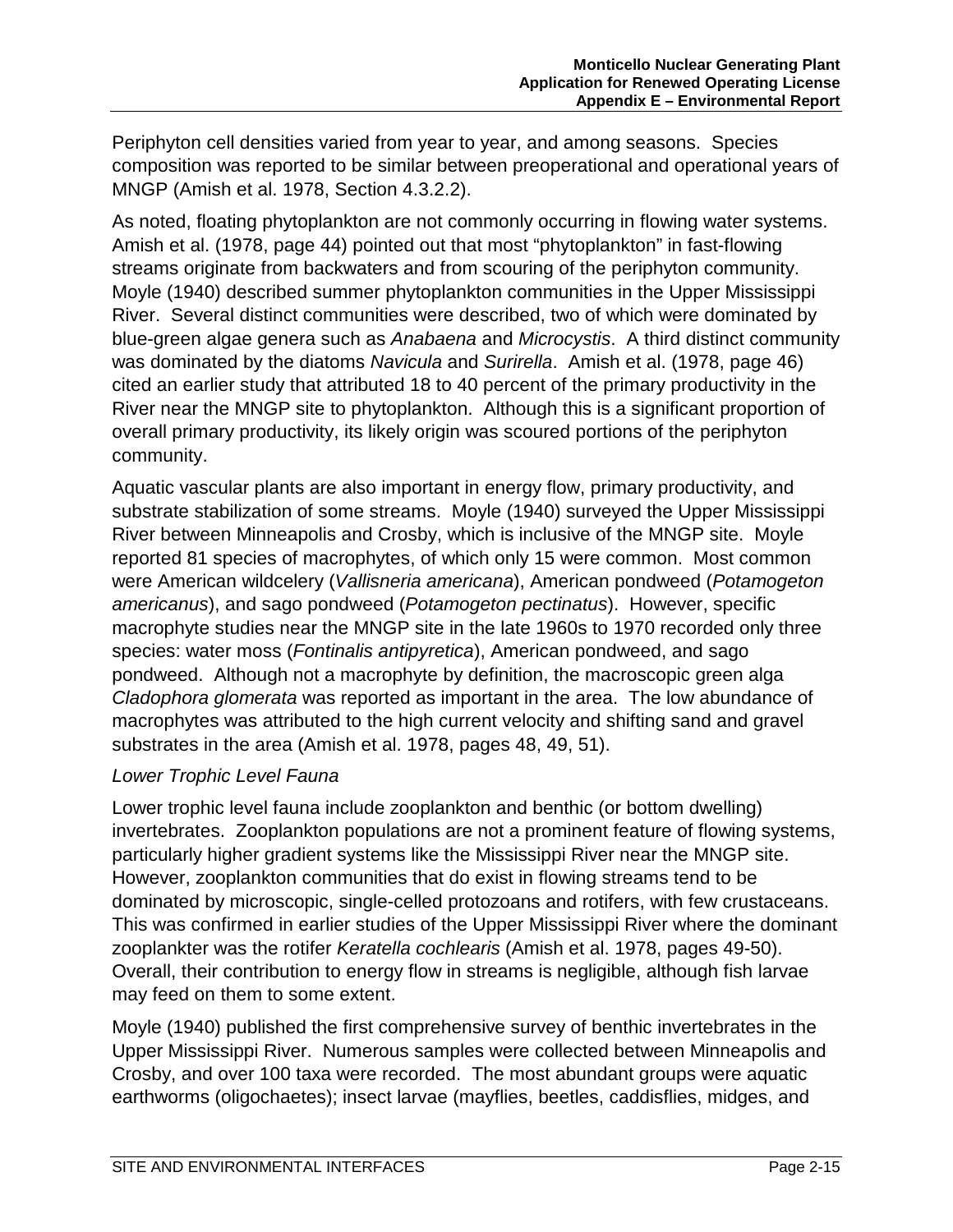blackflies); snails; and fingernail clams. Five species of true clams (freshwater mussels, family Unionidae) were also collected (Amish et al. 1978, pages 51 and 52). Bottom fauna densities were notably higher in shallow weed beds compared to bare gravel areas. Moyle (1940, Section V) concluded that the benthic invertebrate fauna is the main source of food supply for fish.

Several benthic community studies were initiated in 1968 by staff and students of St. Cloud State College, now St. Cloud State University. These studies, summarized by Amish et al. (1978, pages 51-52), focused on areas up- and downstream of the MNGP site. Results of these studies confirmed Moyle's (1940, Section V) observation that benthic invertebrates were more abundant in shallow weed beds. However, shallow weed bed habitat was limited in the study area. In addition to population density studies, drifting of benthic invertebrates was also studied. Drifting is an important community phenomenon that permits recolonization of downstream areas, primarily by the insect groups caddisflies, mayflies, and true flies. Drifting organisms are also highly vulnerable to predation by fish. In one study, millions of drifting invertebrates were estimated to have passed a sampling point in one 24-hour period (Amish et al. 1978, page 54).

The Upper Mississippi River once supported a substantial mussel fishery. The larger mussels of the family Unionidae were harvested in the early 1900s for the button industry. Button blanks were stamped out of the thick mussel shells. By the early 1930s, many mussel beds were fished out, and the industry went into decline. There was a resurgence in the fishery in the 1950s for harvesting shell to use as seed in the cultured pearl industry. The larger operations appeared to be in the Iowa area of the River (FWS 2003, page 3). Moyle (1940, Section VIII) reported that the mainstem Upper Mississippi River upstream of St. Anthony Falls had not been heavily fished because of the small size and thinness of shells of available commercial species. Moyle reported five species of Unionidae from his 1930 survey: *Actinonaias carinata, Anodonta grandis plana, Ligumia recta, Lampsilis siliquoidea,* and *Lampsilis ventricosa* (Amish et al. 1978, page 51). *L. recta* is now listed as a State Species of Special Concern according to the MNDNR but does not have a record of occurrence in the vicinity of MNGP (MNDNR 2004g; Hoffmann 2004).

Another freshwater mussel that has generated much attention in the region is the zebra mussel, *Dreissena polymorpha.* This is a native European species that was introduced in North America via ship ballast water. In 1988, the first zebra mussel was discovered in Indian Harbor, Gary, Indiana. It has since spread to all of the Great Lakes, as well as the Mississippi, Illinois, and many other rivers. Zebra mussels have a direct impact upon river and lake ecosystems once they are introduced. Individual adult zebra mussels are capable of filtering up to one liter of water per day in order to feed. Consequently, large numbers of phytoplankton and zooplankton are removed from the water column. This occurrence has a positive secondary impact, causing light transmissivity to increase, which allows submerged aquatic vegetation to become more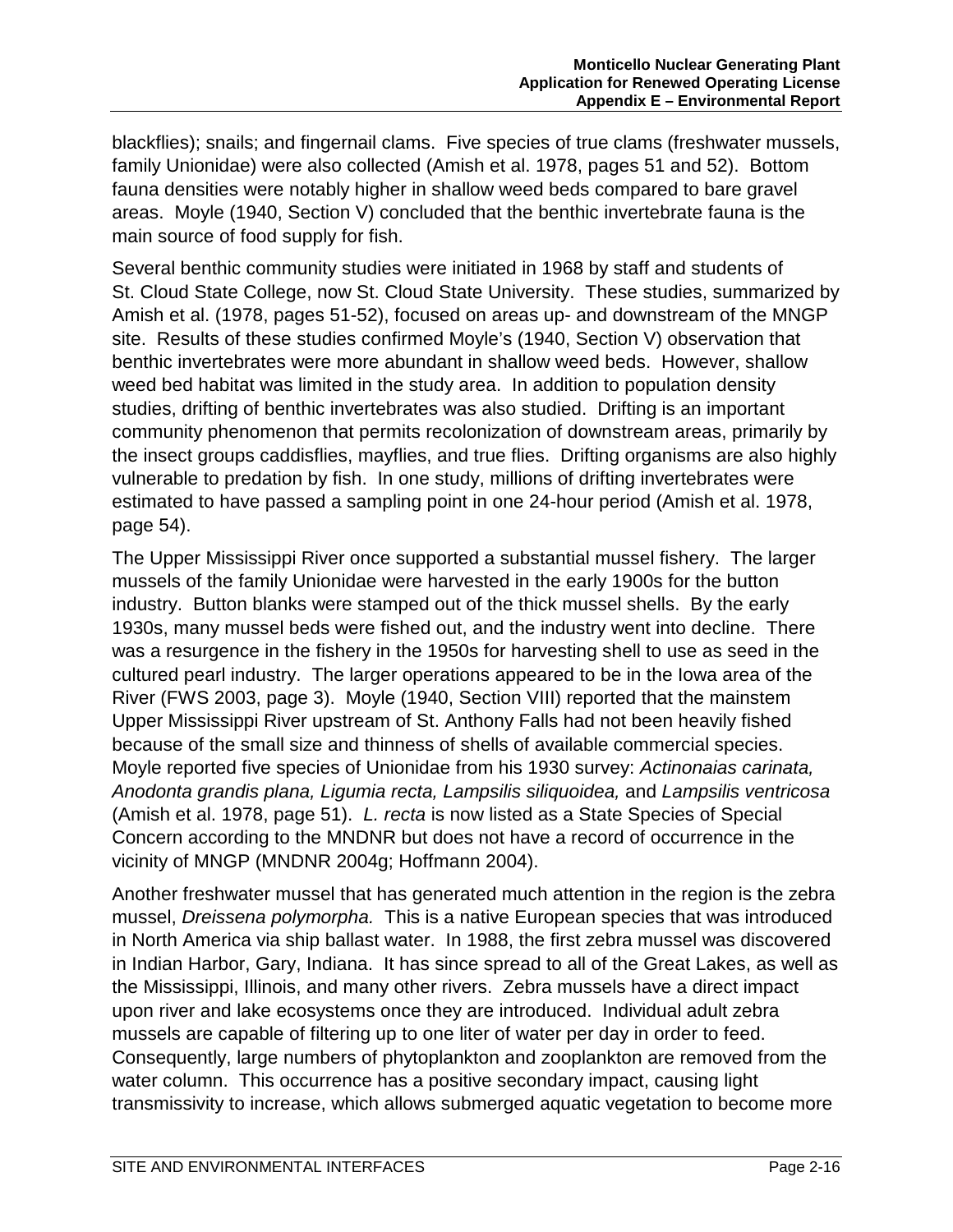established in deeper waters. However, this may also cause a decrease in fish populations dependent on phytoplankton and zooplankton as a food source.

The zebra mussel is harmful to both the environment and man-made facilities. Zebra mussels displace native clams and unionid mussels by interfering with their feeding, growth, reproduction, and respiration. It can out compete, and even destroy native mussels by attaching to their shells. Hundreds or thousands of zebra mussels may attach to a single large unionid. Zebra mussels also have a high reproductive potential, allowing the organism to colonize an area and eliminate native species in two to three years (Schloesser, Nalepa and MacKie 1996). Another indirect impact zebra mussels can have is an increase of bioconcentrated contaminants in fish that feed extensively on zebra mussels.

Zebra mussels are notorious for colonizing and clogging water intakes. Currently, zebra mussels are not found above St. Anthony Falls in the Mississippi River. However, they have been found in a lake and small stream in Crow Wing County in the Upper Mississippi River watershed (MNDNR 2004h). Consequently, the Upper Mississippi watershed and the area of the River in the vicinity of the MNGP site are vulnerable to invasion.

#### *Fish Community*

The fish fauna of the Upper Mississippi River system have been well described. By 1940, 52 species had been recorded in the River. Moyle (1940, Section VII) collected 44 of these species in his 1939 survey. Fishes reported as abundant in the mainstem Mississippi River included shorthead redhorse (formerly known as northern redhorse) (*Moxostoma macrolepidotum*), common carp (*Cyprinus carpio*), several species of minnow, three bullhead (catfish) species (*Ameiurus sp.*), and game fish such as smallmouth bass (*Micropterus dolomieu*), yellow perch (*Perca flavescens*), and walleye (*Stizostedion vitreum*). Moyle (1940) considered the absence of some species [e.g., channel catfish (*Ictalurus punctatus*), quillback (*Carpiodes cyprinus*), gizzard shad (*Dorosoma cepedianum*), sturgeon (*Acipenser fulvescens*), and paddlefish (*Polyodon spathula*)] to be noteworthy, and attributed this to the blockage of the River at St. Anthony Falls in Minneapolis.

Prior to the start up of MNGP, Dr. Alfred Hopwood and students of St. Cloud State College began fisheries surveys near the MNGP site in 1968 and continued after MNGP operations began through 1974. Amish et al. (1978, page 55) summarized these studies along with similar 1975 and 1976 surveys conducted by NSP. Electrofishing and seining were primary collection techniques utilized in the studies while drift netting was only done in 1976 for fish eggs and larvae. Electrofishing catches were dominated (78 percent) by common carp and shorthead redhorse. Silver redhorse (*Moxostoma anisurum*), white sucker (*Catostomus commersoni*), smallmouth bass, black crappie (*Pomoxis nigromaculatus*), and walleye were most abundant of the remaining species (Amish et al. 1978, page 76). The majority of species caught through seining before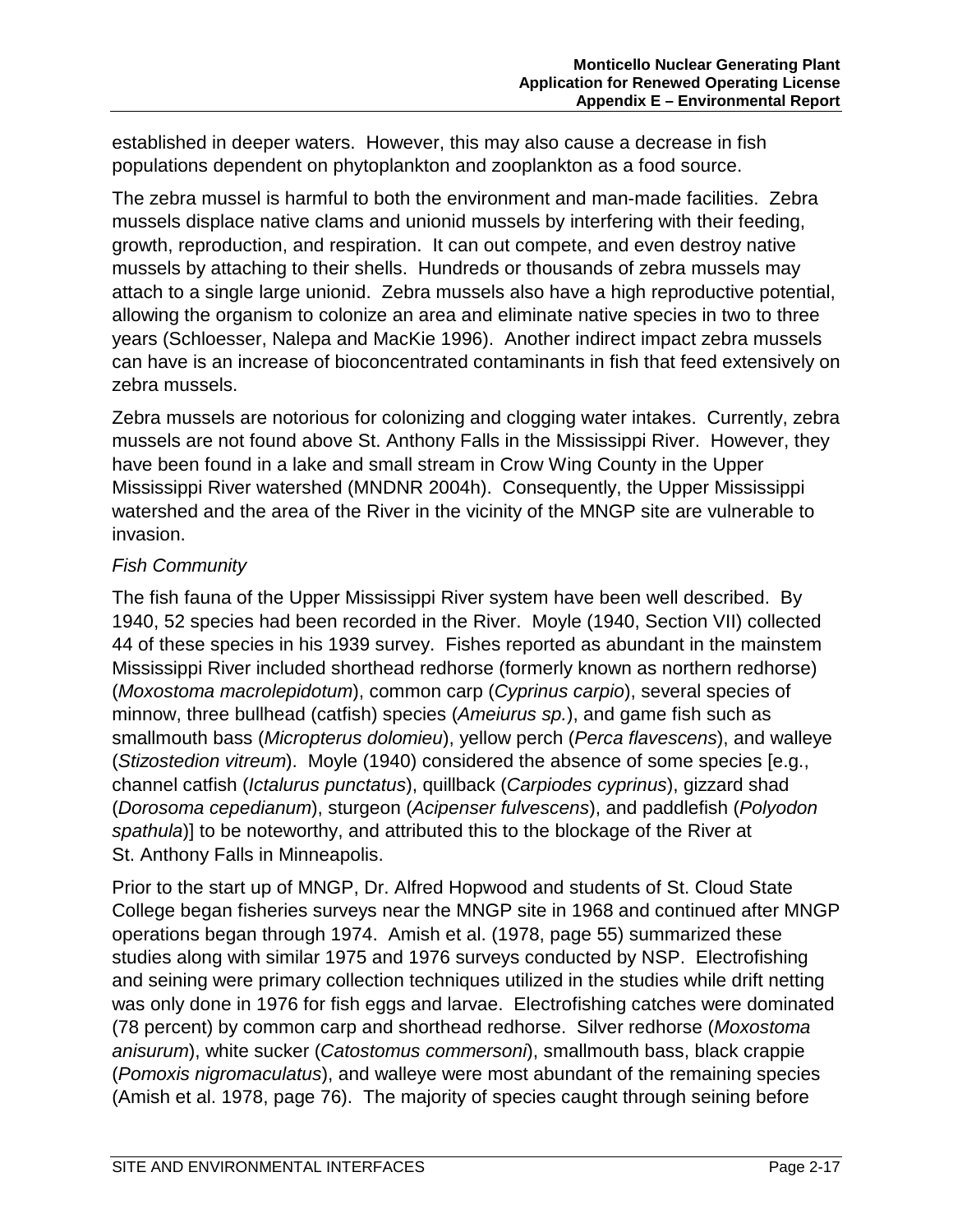and after start up of MNGP included minnows, i.e., spotfin shiner (*Cyprinella spiloptera*), bigmouth shiner (*Notropis dorsalis*), sand shiner (*Notropis stramineus*), and bluntnose minnow (*Pimephales notatus*). The 1976 drift net study yielded 18 taxa of fish in young life stages. Suckers (primarily redhorse) made up 52 percent of the total collection, and logperch (*Percina caprodes*) constituted 21 percent. Peak abundances of drifting young were recorded in late May and mid-June (Amish et al. 1978, pages 79, 94, and 99).

The electrofishing and seining studies began by NSP in 1975 and 1976 have continued annually, and provide an unbroken record of the fish community near the MNGP site for nearly 30 years (see Table 2.3-1). NSP's 1998-1999 biennial reports for the electrofishing and seining surveys (NSP 1999a, Table 2; NSP 1999b, Tables 5 and 6) include a review of all of the foregoing annual surveys. Overall, the composition of fish communities is not significantly different from those communities present when MNGP began operation. Electrofishing catches are still dominated by common carp, shorthead redhorse, and silver redhorse, with lesser numbers of smallmouth bass and northern hogsuckers (*Hypentelium nigricans*). Similarly, spotfin shiner, bigmouth shiner, sand shiner, and bluntnose minnow continue to dominate the seine catches. In both electrofishing and seine programs combined, 49 species have been reported since the NSP surveys began in the mid-1970s.

Since Moyle's (1940) survey, many additional fish species have been documented in the Upper Mississippi River. Hatch and Schmidt (2004, pages 68-72) documented the presence of 77 species in this portion of the River. The construction of the St. Anthony Falls Lock and Dam in 1963 effectively removed this barrier to fish movement. Species previously restricted to the area downstream of the falls, e.g., channel catfish, flathead catfish, gizzard shad, northern hogsucker, golden redhorse (*Moxostoma erythrurum*), and white crappie (*Pomoxis annularis*), are now found upstream of St. Anthony Falls. However, there remains today an impediment to upstream movement of fish in the form of Coon Rapids Dam, located approximately 12 miles upstream of St. Anthony Falls. In their discussion of the distribution of fishes in Minnesota, Hatch et al. (2003, page 2) inferred that Coon Raids Dam impeded upstream movement. The authors indicated that it was nearly 15 years from the opening of the lock at St. Anthony Falls before a new species (northern hogsucker) was documented upstream of Coon Rapids Dam. Hatch et al. (2003, page 8) surmised that the hogsucker circumvented Coon Rapids Dam during flood conditions as early as 1965. Consequently, although the Coon Rapids Dam represents an impediment to upstream movement of fish, there will be times and conditions that may enable fish to move upstream of the dam.

Amish et al. (1978, pages 105-109) summarized the sport fishery in the vicinity of the MNGP site in the early 1970s. A creel survey was conducted at six sites in a 6 kilometer reach between the MNGP site and the City of Monticello. Fishing effort increased from 2,570 fishing hours in 1972 to 1976 when nearly 6,000 fishing hours were estimated. Primary species caught varied among survey years; catches included carp, northern pike (*Esox lucius*), black bullhead (*Ameiurus melas*), black crappie, and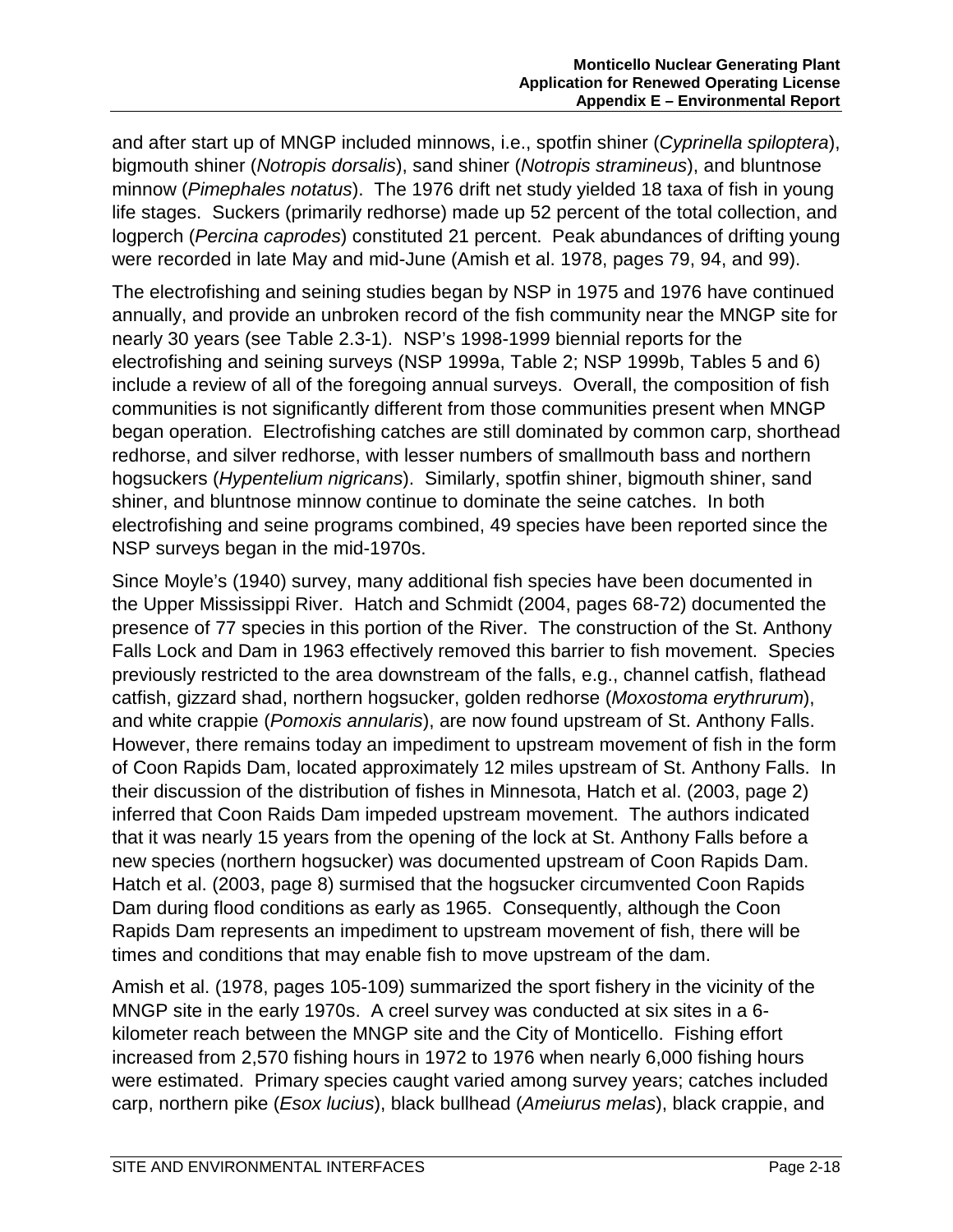smallmouth bass. Over the six survey years, 1975 produced the greatest harvest in the study area. A total of 2,370 fish weighing 523 kg were taken during this time period. Black crappie and smallmouth bass formed the bulk of the 1975 harvest. Sport fishing continues to be a popular activity in the study area, and the area is actively managed by MNDNR. For example, Altena (2000) described a survey of smallmouth bass in the River between the St. Cloud Dam and Dayton, Minnesota, which is inclusive of MNGP. This study was designed to evaluate experimental regulations for the harvest of smallmouth bass. Catch rates of larger smallmouth bass were lower than previous surveys. However, an abundance of young-of-the-year smallmouth bass was observed (Altena 2000).

#### **2.3.1.2 Riparian Habitats**

Riparian zones are narrow areas along the shores of water courses that function as transition zones between aquatic and terrestrial environments (Montgomery 1996, page 1). These areas have hydrologic and vegetative characteristics that distinguish them from upland terrestrial habitats. Although the riparian areas are small in relation to nearby terrestrial habitats, these areas do provide a number of very important ecological functions. They supply food, cover, migration routes, habitat connectors, and water for a diversity of wildlife. Riparian zones protect the adjacent aquatic environments by stabilizing stream banks (vegetative rooting) and removing excess nutrients, pollutants, and sediment from surface water runoff.

As indicated by U.S. Geological Survey topographic maps and photographs, much of the riparian zone on the south side of the Mississippi River in the vicinity of the site and the City of Monticello is intensively developed (USGS 1991a, 1991b). The more rural areas along this segment of the River consist of active farmland with little or no presence of natural riparian communities. A review of USGS sources, maps produced as part of the National Wetland Inventory, and biological survey information developed by the MNDNR (Delaney and Epp 1993; DOI 1991; Hoffmann 2004), suggests that many of the tracts of natural vegetation in or near the riparian zone occur on upland areas. These upland areas would not be drastically affected by changes in flow or river surface elevation. The tracts of particular note include several MNDNR-recognized dry to dry mesic Oak Woodland-Brushland and dry Oak Forest natural communities that border the River at and downstream from the site (Delaney and Epp 1993; Hoffmann 2004). Riparian wetland communities, which reflect the result of the river hydrologic regime, are not extensive in the site vicinity, but do occur on river islands and, generally in small isolated tracts, along or near the river channel in the floodplain (DOI 1991; Delaney and EPP 1993; Hoffmann 2004).

River islands in the immediate MNGP site area consists of Cedar Island and Oxbow Island (see Figure 2.1-3). Both of these islands are mapped primarily as uplands by FWS; however, the forest communities that occupy nearly the entire area of these islands, Silver Maple- (Virginia Creeper) Floodplain Forest on Cedar Island and Willow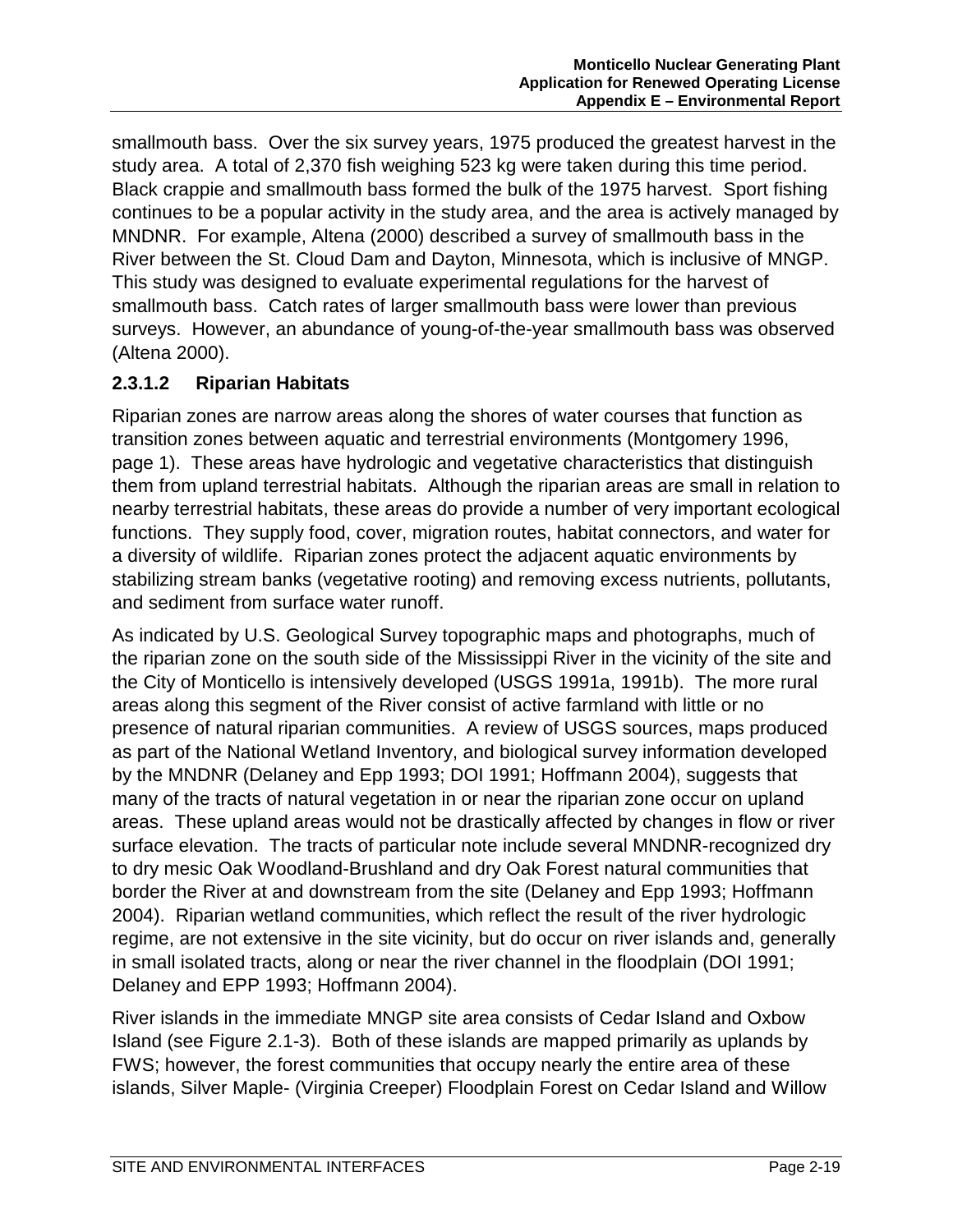Swamp bordered by Floodplain Forest on Oxbow Island, are MNDNR-recognized natural communities (DOI 1991). Silver maple (*Acer saccharinum*) generally predominates in floodplain forests in the area. A variety of willow species (*Salix sp.*), often with red-osier dogwood (*Cornus stolonifera*), predominate in Willow Swamps in the area (Delaney and Epp 1993; Hoffmann 2004). Other river islands within approximately 10 miles downstream include:

- a group of small islands along the City of Monticello, typed as unconsolidated bottom and shore with some areas of saturated scrub-shrub and forest;
- an island grouping approximately 2 miles downstream from the City of Monticello, typed mostly as uplands with seasonally flooded forested wetland and unconsolidated shore on the island periphery; and
- an island approximately 4 miles downstream from the City of Monticello typed as seasonally flooded forested and scrub-shrub with some unconsolidated shore (DOI 1991).

Vegetation cover of the latter island, associated with the Mississippi Islands State Natural Area, is an MNDNR-recognized Floodplain Forest community such as that noted above on the periphery of Oxbow Island (Delaney and Epp 1993; Hoffmann 2004).

Wetland areas mapped by FWS of note on and near the river channel in the immediate MNGP site vicinity include:

- a seasonally flooded emergent wetland that occupies approximately 20 acres along the north shore of the River immediately west of Oxbow Island;
- an area (approximately 10 acres) of saturated forest/scrub-shrub with some seasonally flooded emergent vegetation near the south bank of the River in the eastern part of the MNGP site;
- an MNDNR-recognized Floodplain Forest community on the north side of the River along the eastern MNGP site boundary; and
- a relatively large (approximately 40-acre) wetland tract, mostly temporarily flooded forest/scrub-shrub, which lies on the south side of the River approximately 1/4 mile from the southeastern site boundary. Several other smaller wetlands assigned these or similar wetland classifications are indicated by FWS as occurring within 10 miles downstream from the MNGP site (DOI 1991).

## **2.3.2 CRITICAL AND IMPORTANT TERRESTRIAL HABITATS**

## **2.3.2.1 Regional Setting**

As described in Section 2.1 of this ER, the MNGP site has roughly two miles of shoreline on the north and south banks of the Mississippi River in Wright and Sherburne Counties. Although MNGP is located on the edge of the city of Monticello, the land use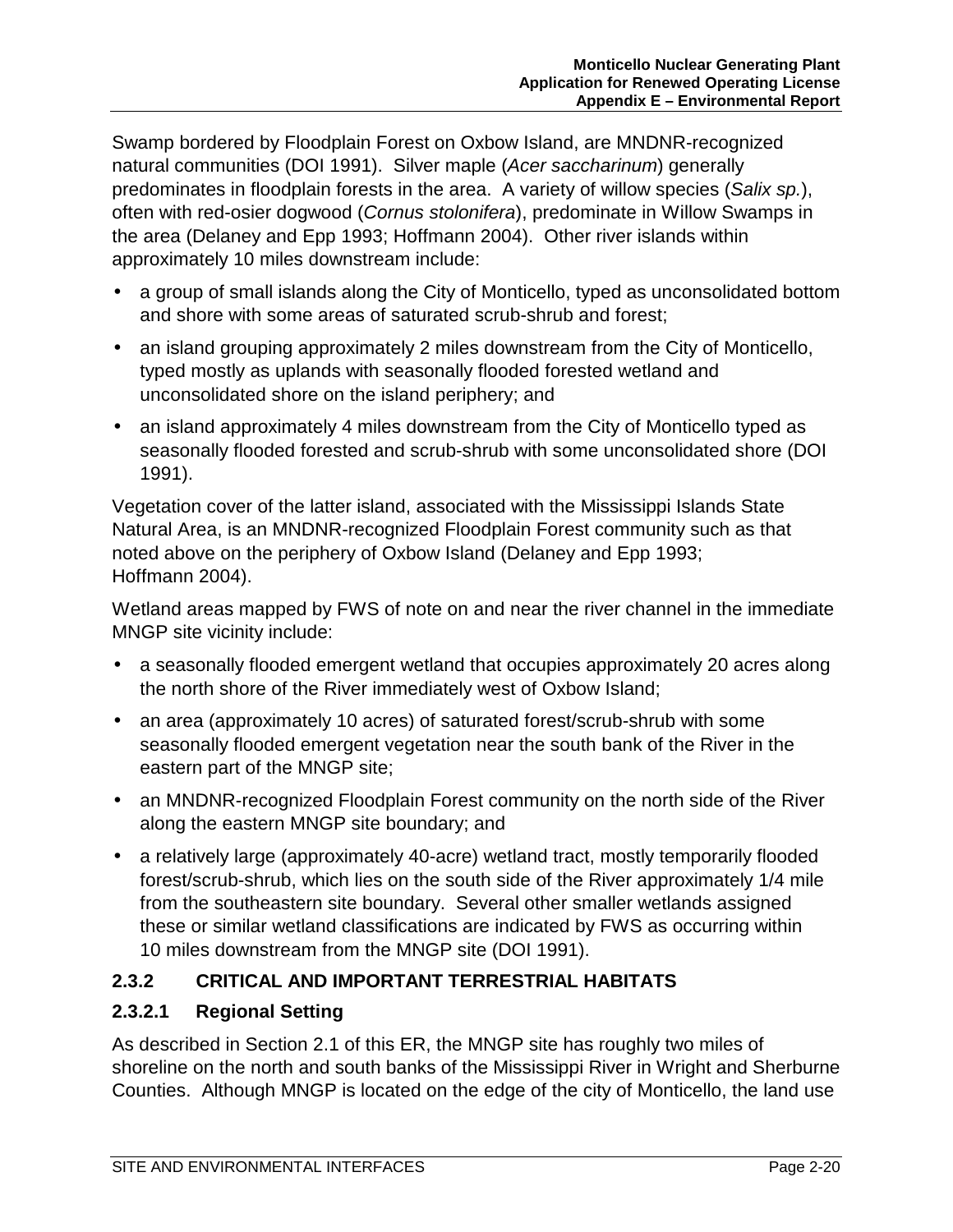in the region is primarily agricultural. Vegetation in the city of Monticello area was originally identified as supporting a climax deciduous forest. Remnants of the native climax hardwood forest of maple (*Acer* spp.), basswood (*Tilia americana*), elm (*Ulmus* spp.), oak (*Quercus* spp.), and hackberry (*Celtis occidentalis*) exist on the larger river islands and in small isolated pockets along the river banks (AEC 1972, page II-15).

Prior to European settlement, the southern sections of the Upper Mississippi River Basin where MNGP and the transmission corridors of interest are located were a mix of prairie, wetland prairie, Oak Woodland and Brushland, and the Maple-Basswood Forest (MPCA 2000). In 1974, Francis J. Marschner interpreted the original vegetation of Minnesota using Public Land Survey records from 1853 through 1856 (MCBS 1998). The original vegetation of Sherburne County in the general vicinity of the MNGP site and the Monticello to Coon Creek corridor was predominately oak openings and barrens which could be characterized by scattered trees and groves of scrubby oaks with some brush and thickets. This was interpersed with grasslands of dry prairie, wet prairies, marshes, and sloughs in the central part of the county. In the eastern part of the county, the oak openings and barrens were broken by small areas of aspen-oak woodlands. The conifer bogs and swamps were dominated by tamarack (*Larix laricina*). The aspen-oak woodlands were dominated by stands of small aspen (*Populus tremula*) with scattered oaks and a few elms, ash (*Fraxinus* spp.), and basswood (Delaney and Epp 1993; MCBS 1998). Original vegetation in Anoka County in the general vicinity of the transmission corridor of concern was similar to that of Sherburne County, though there were no dry or wet prairies (Delaney and Epp 1994). Original vegetation of Wright County and Hennepin Counties in the general vicinity of the MNGP site and the Monticello to Parkers Lake corridor was an upland decidious forest dominated by oak, basswood, maple, and elm (Big Woods) interspersed with some grasslands of wet prairie, marshes, and sloughs and some brushlands of oak openings and barrens similar to those in Sherburne County (MCBS 1998). Extensive farming in the area resulted in the removal of a large portion of this forest, with Wright County now having only 14 percent forest cover and Sherburne County 19 percent (Sherburne Co. 1992, page 16; Wright Co. 1988, page 46). The forest that remains has endured grazing and logging over the years and is; therefore, much changed from the original climax forest (AEC 1972, page II-15).

#### **2.3.2.2 MNGP Site**

Flora and fauna of the site are typical of the upland and wetland communities found along this stretch of the Mississippi. For the most part, facilities in use at MNGP are located on previously cultivated areas. Existing vegetation in these areas consists of early successional forbs and grasses. Upland forests on site are predominantly northern pin oak (*Quercus ellipsoidalis*), green ash (*Fraxinus pennsylvanica*), basswood, and prickly ash (*Zanthosxylum americanum*). Species composition of the forested wetlands on the northeast bank of the River and the river islands include American elm (*Ulmus americana*), box elder (*Acer negundo*), silver maple, cottonwood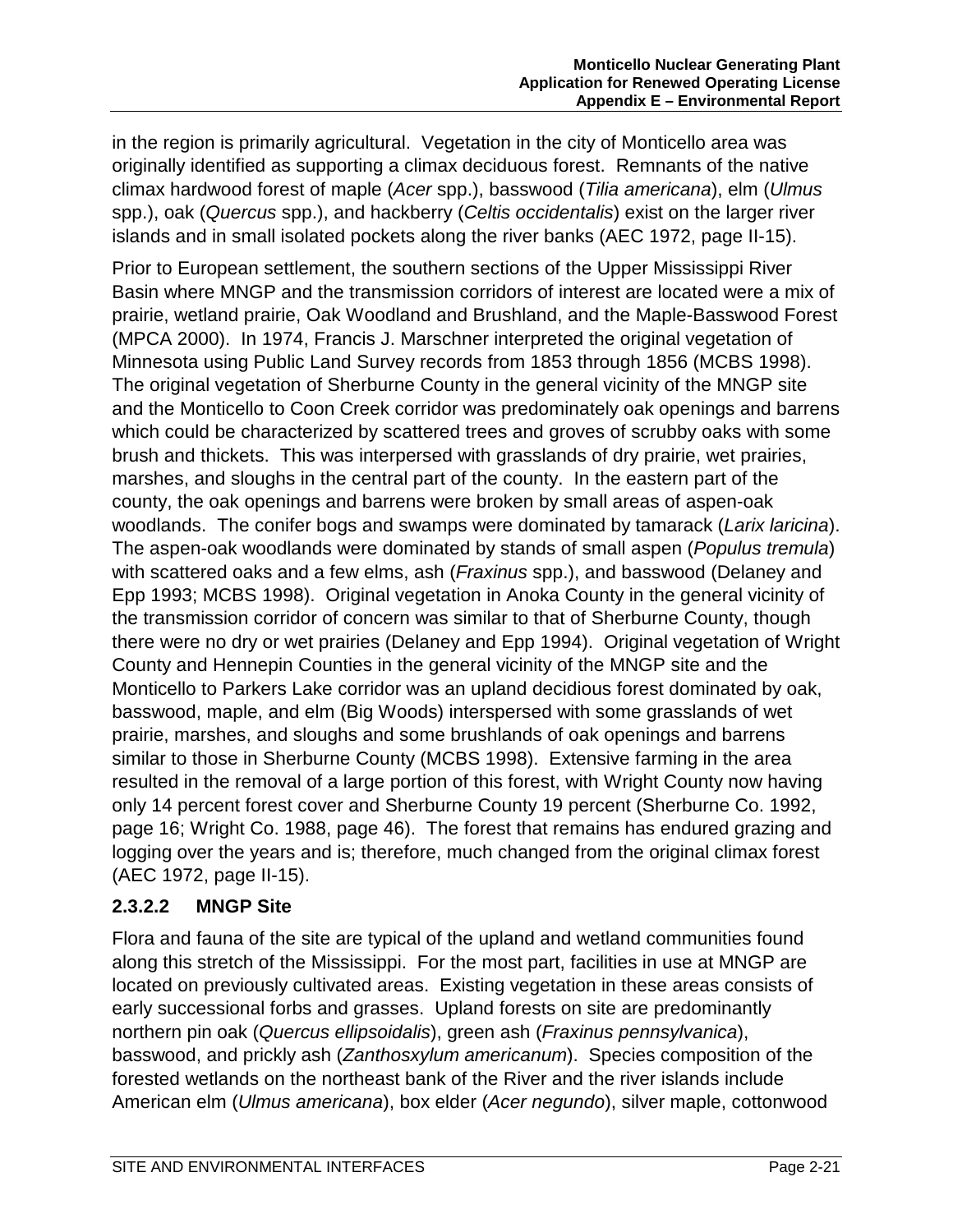(*Populus deltoides*), and black willow (*Salix nigra*) (MCBS 1998). Approximately 100 acres of the site property on the Wright County side of the River was planted with pines after completion of plant construction (AEC 1972, page II-15). AEC noted that this attempt to introduce conifers in a climax hardwood area may not be completely successful. Remnants of this effort exist on site south of the owner controlled area.

Information on the local ecology was derived from studies done at NSP's Sherburne County Generating Plant (Sherco) site approximately 5 miles upstream from MNGP prior to 1972, as well as the annual reports of the Sherco Environmental Monitoring and Ecological Studies Program between 1974 and 1984. NMC believes the sites are sufficiently similar to permit valid comparison. NMC also used Department of Interior Wetlands Inventory information derived from 1980 aerial imagery and current MNDNR County Biological Survey data (Delaney and Epp 1993; Delaney and Epp 1994; DOI 1991; MCBS 1998).

NMC discusses the occurrence of threatened and endangered species in the vicinity of MNGP and the associated transmission corridors in Section 2.3.3; other fauna are discussed in this section. Fauna identified in the Final Environmental Statement for MNGP as typical of the area included white-tailed deer (*Odocoileus virginianus)*, red fox (*Vulpes vulpes*), raccoon (*Procyon lotor*), red and grey squirrel (*Tamiasciurus hudsonicus* and *Sciurus carolinensis*), short-tailed shrew (*Blarina brevicauda*), southern red-backed and meadow voles (*Clethrionomys gapperi* and *Microtus pennsylvanicus*), various species of mice (*Peromyscus spp*.), pocket gopher (*Geomys bursarius*), whitetailed jack rabbit (*Lepus townsendii*), beaver (*Castor canadensis*), and muskrat (*Ondatra zibethicus*) (AEC 1972, pages II-15 and 17). Additional species identified through the Sherco Environmental Monitoring and Ecological Studies Program were gray fox (*Urocyon cinereoargenteus*), coyote (*Canis latrans*), fox squirrel (*Sciurus niger*), chipmunk (*Tamias striatus*), mink (*Mustela vison*), weasel (*Mustela frenata, erminea, and nivalis*), woodchuck (*Marmota monax*), and striped skunk (*Mephitis mephitis*).

The 1984 annual report of the Sherco Environmental Monitoring and Ecological Studies Program identified 99 avian species over a 10-year period during the breeding season along three road transects and in the floodplain area near MNGP. The most abundant species observed were mourning dove (*Zenaida macroura*), cliff swallow (*Petrochelidon pyrrhonota*), barn swallow (*Hirundo rustica*), robin (*Turdus migratorius*), starling (*Sturnus vulgaris*), vesper sparrow (*Pooecetes gramineus*), red-winged blackbird (*Agelaius phoeniceus*), grackle (*Quiscalus quiscula*), goldfinch (*Carduelis tristis*), and house sparrow (*Passer domesticus*). The most commonly hunted game species in the vicinity of MNGP were ruffed grouse (*Bonasa umbellus*), grey partridge (*Perdix perdix*), and pheasant (*Phasianus colchicus*). Waterfowl including Canada Geese (*Branta canadensis*), mallards (*Anas platyrhynchos*), and wood ducks (*Aix sponsa*) utilize the river shoreline for nesting and loafing. Other bird species present are grassland/woodland transition species such as meadowlark (*Sturnella magna* and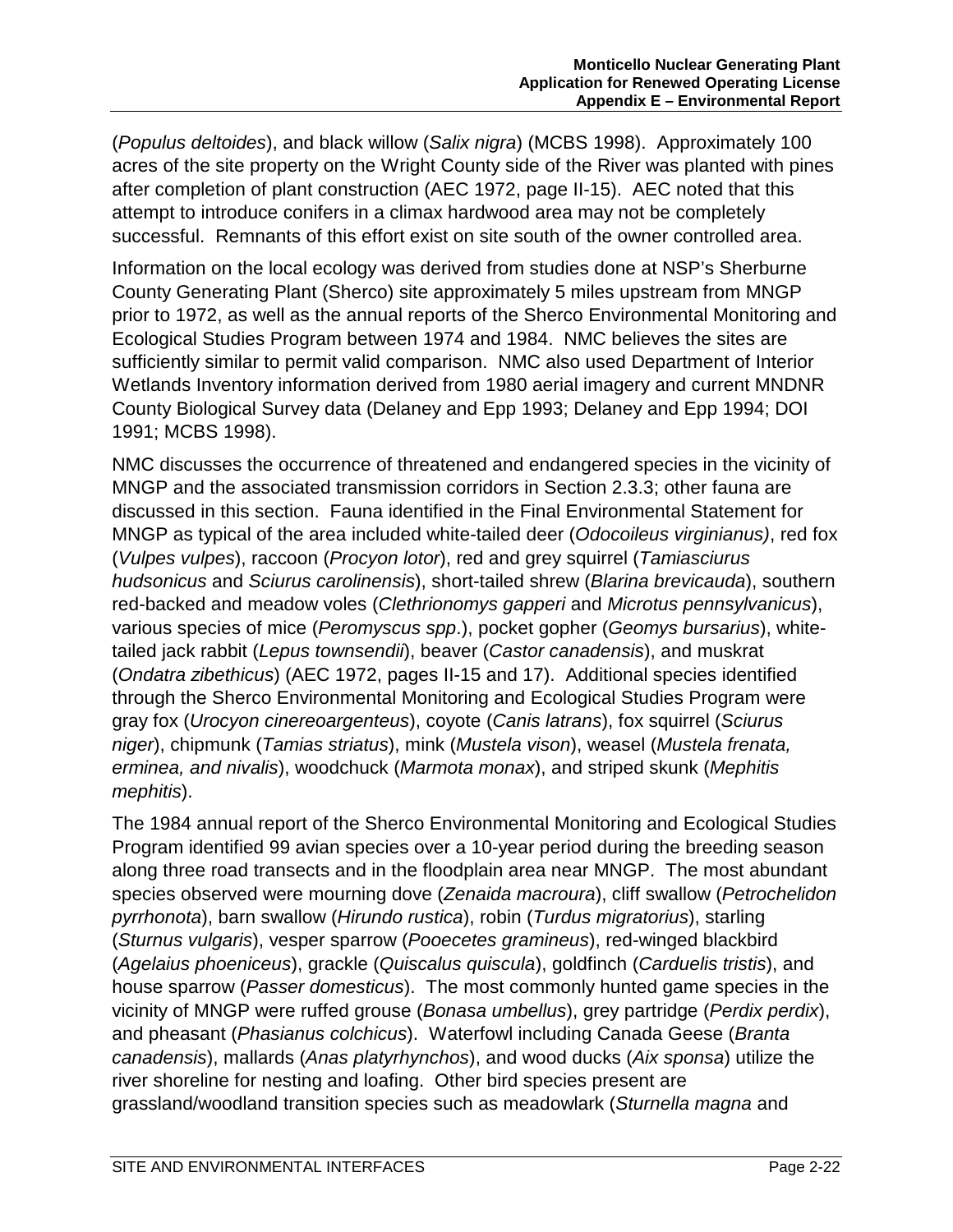*neglecta*), robin, blue jay (*Cyanocitta cristata*), eastern bluebird (*Sialia sialis*), flicker (*Colaptes auratus*), red-tailed hawk (*Buteo jamaicensis*), and kestrel (*Falco sparverius*).

There are no federally designated critical terrestrial habitats for endangered species in the vicinity of MNGP or along the transmission corridor (FWS 2004b). Through the Minnesota County Biological Survey, MNDNR identifies significant natural areas and collects and interprets ecological data including the distribution of rare plants, native plant communities, and animals throughout the state. This information is maintained in the Division of Ecological Service's Natural Heritage database (MNDNR 2004i). Several of these MNDNR designated significant native plant communities exist on the MNGP site and either on or in the vicinity of the transmission corridor, as discussed below (Hoffmann 2004).

MNDNR has identified the following native plant communities as occurring on MNGP; Floodplain Forest, Silver Maple-Virginia Creeper Floodplain Forest, Bur Oak Woodland, Oak Woodland-Brushland, Willow Swamp, Dry Oak Savanna, and Dry Prairie. The Silver Maple-Virginia Creeper Floodplain Forest and Floodplain Forest types occur on the larger river islands. The Willow Swamp type occurs on Oxbow Island and on the MNGP site. The Floodplain Forest type occurs on the northeast bank of the River (Hoffmann 2004). The Floodplain Forest types are generally dominated by silver maple with bur oak (*Quercus macrocarpa*) and green ash (*Fraxinus pennsylvanica*) as associates. The Floodplain Forest has a fairly open understory where woody climbers such as virginia creeper (*Parthenocissus quinquefolia*) may occur in light gaps and along open channels overgrowing trees and contributing to the canopy (Delaney and Epp 1993; MNDNR 1993, page 55). The Willow Swamp type is dominated by shrubby willows (*Salix gracilis*, *S. bebbiana*, and *S. discolor*) and often with red-osier dogwood (Delaney and Epp 1993; MNDNR 1993, page 65). Two patches of Oak Woodland Brushland occur adjacent to the River on the Sherburne County side of the property to the east and west of the power block (Hoffmann 2004). This community is typified by a dry to dry-mesic woodland with a patchy canopy dominated by bur oak or northern pin oak and a pronounced shrub layer dominated by American hazel (*Corylus americana*), red rasberry (*Rubus strigosus*), blackberry (*Rubus alleghaniensis*), smooth sumac (*Rhus glabra*), prickly ash, or red cedar (*Juniperus virginiana*) (Delaney and Epp 1993). An area of Dry Oak Savanna Sand and Gravel occurs on the Sherburne County side of the property, on the first terrace north of the River. This community is typified by scattered open-grown bur oaks or northern pin oaks; a shrub layer of american hazels, chokecherries (*Prunus virginiana*), and juneberries (*Amelanchier spp*.); and a ground layer dominated by grasses and forbs (Hoffmann 2004; Delaney and Epp 1993; MNDNR 1993, pages 34 and 35).

On the portion of the MNGP site in Wright County, patches of the Bur Oak-Pin Oak Woodland community occur south and west of the power block extending from the riverbank south below I-94 (Hoffmann 2004). This community has historically been found in areas protected from fire. Hazelnuts, chokecherries, gray-bark dogwoods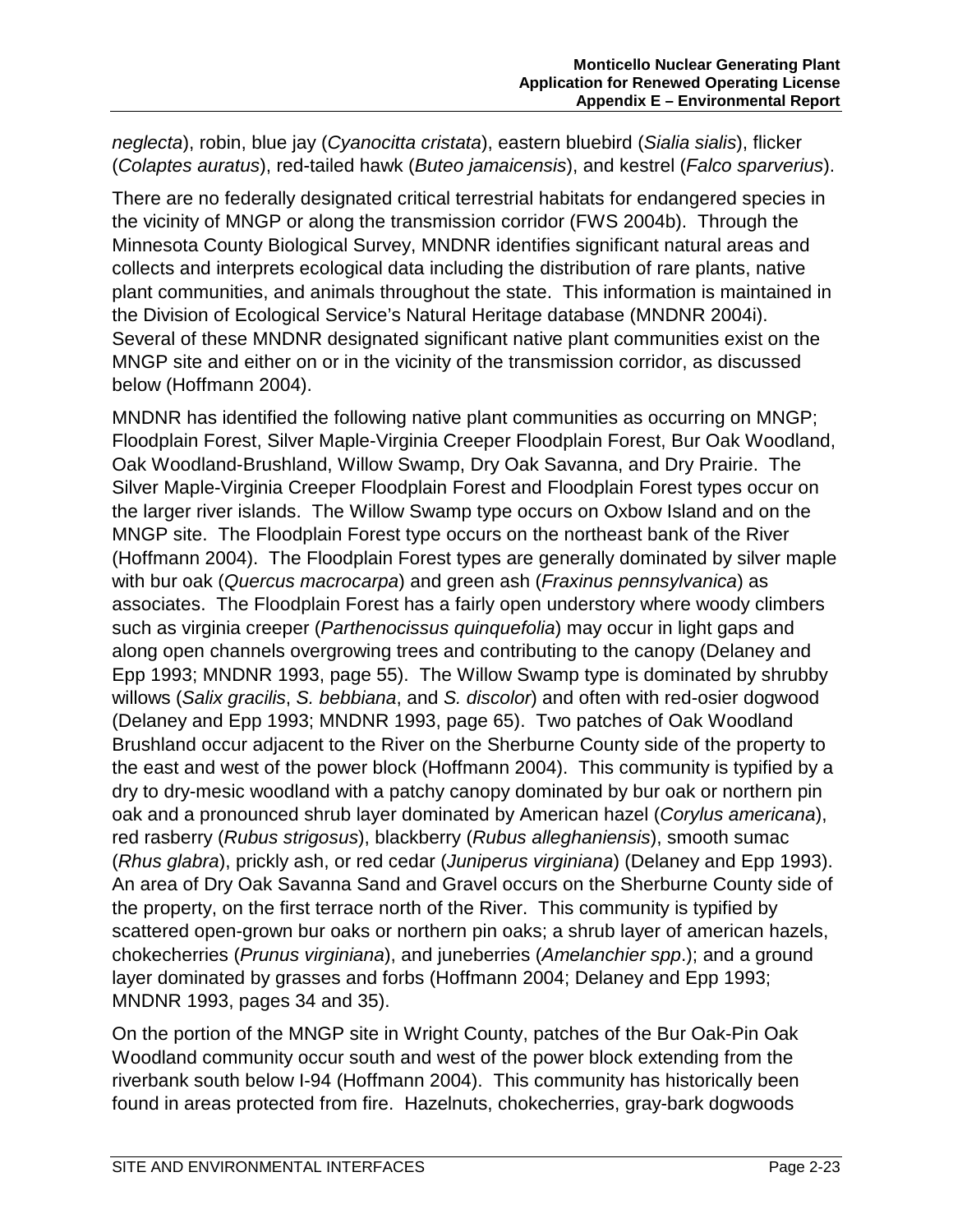(*Cornus foemina*), and *Rubus* spp. are common in the understory. Bur oaks and pin oaks form the canopy (MNDNR 1993, pages 31 and 32). An area of Dry Sand-Gravel Prairie occurs to the west of the power block on the narrow sloping area between the railroad right-of-way and the Mississippi River. The area consists of scattered prairie and savanna remnants (Hoffmann 2004). Dry prairies are typified by dry to mesic herbaceous communities dominated by grasses and sedges with common species of big bluestem (*Andropogon gerardii*), indian grass (*Sorghastrum nutans*), porcupine grass (*Stipa spartea*), little blue stem (*Schizachyrium scoparium*), side-oats grama (*Bouteloua curtipendula*), prairie june-grass (*Koeleria macrantha*), and sunloving sedge (*Carex heliophila*). The Dry Oak Savanna areas are dominated by a canopy of bur oak and pin oaks (MNDNR 1993, pages 47; Hoffmann 2004).

There are no wetlands onsite that are designated as protected under Minnesota Statute 103G.005, subd. 15 (MNDNR 1983, 1984, 2004j). However, the U.S. Fish and Wildlife Service (FWS) National Wetland Inventory indicates that these onsite wetlands exist for the most part along the River and on the river islands as saturated to seasonally flooded patches of scrub-shrub and deciduous forest and as patches of emergent vegetation along the shoreline (DOI 1991).

## **2.3.2.3 Transmission Corridors**

The 345-kV transmission corridor extending from the Monticello Substation to the Elm Creek and Parkers Lake Substations traverses Wright County and terminates in Hennepin County. The 345-kV corridor extending from the Monticello Substation to the Sherburne County and Coon Creek Substations originates in Wright County, traverses Sherburne County, and terminates in Anoka County (see Figure 3.1-2) (NSP 1971, page II-29). Major portions of both corridors pass through rural areas, utilizing railroad rights-of-way and highways where possible (NSP 1971, page II-30a).

Both Sherburne and Wright Counties, including areas traversed by the transmission corridors are still predominately rural in nature (Sherburne Co. 1992, page 21; Wright Co. 1988, pages 46 and 47). In Wright County, the area traversed by the corridor is predominately cultivated fields with scattered forests and some wetlands (Wright Co. 1988, page 47). In Sherburne County, the area traversed by the corridor is mix of agriculture, rural residential, scattered forests and wetlands (Sherburne Co. 2004b; Terra*Server* 2004). Both Anoka and Hennepin Counties have experienced significant losses of undeveloped land primarily to residential development over the last 30 years, with decreases of approximately 25 and 37 percent respectively (Metropolitan Council 2004). Review of USGS topographic maps revised in 1993 revealed the expansion of residential development in these two counties, including the vicinity of the transmission corridors in the communities of Andover, Ramsey, and Coon Rapids in Anoka County and the communities of Maple Grove and Plymouth in Hennepin County (USGS 1993). Land use along the transmission corridor in Anoka and Hennepin Counties is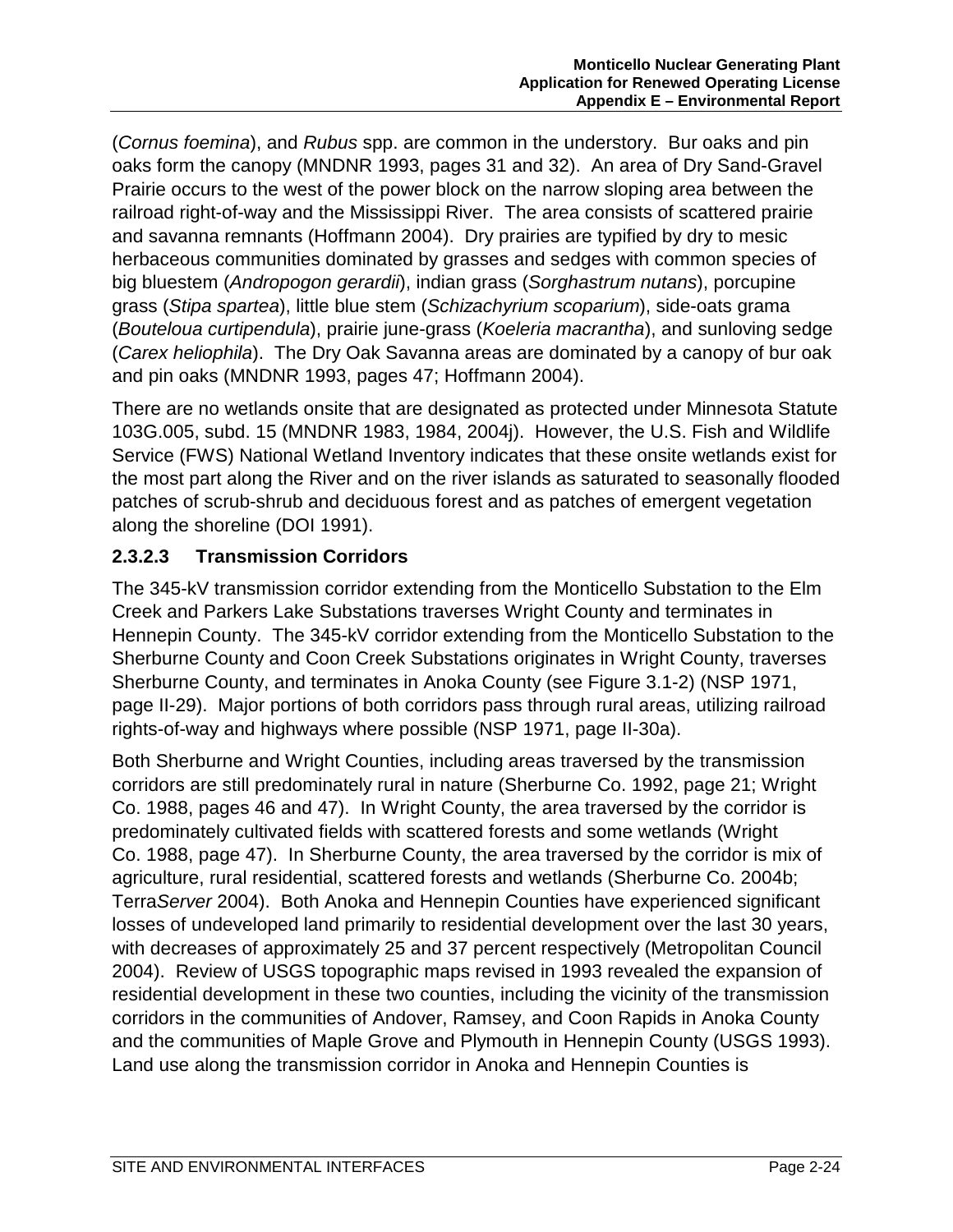predominately a mix of urban and rural residential with scattered forests and wetlands (Terra*Server* 2004; USGS 1993).

Table 2.3-2 lists the native plant communities identified by MNDNR as occurring on or adjacent to the transmission corridor and biodiversity significance rating as assigned by MNDNR if applicable. The majority of transmission corridors are adjacent to the areas where native plant communities occur and do not traverse them.

#### **2.3.3 THREATENED AND ENDANGERED SPECIES**

The FWS has designated 13 species known to occur in Minnesota as threatened or endangered at the federal level and four species known to occur in the state as candidates for such listing (FWS 2004c). However, only one of these species, the bald eagle (*Haliaeetus leucocephalus)* is indicated by MNDNR as occurring on or in the vicinity of transmission lines of interest to this ER. Similarly, threatened and endangered species have been designated at the state level under programs administered by the MNDNR as implemented by Minnesota Rule 6134.0150. Three bird species, one reptile species, one insect species, and one plant species designated as endangered or threatened at the state level in Minnesota have been documented by MNDNR as occurring in the vicinity of MNGP or the transmission corridors of interest. Pertinent information related to the status of these species is provided in the following sections (see Table 2.3-3).

#### **2.3.3.1 Fauna**

The bald eagle, listed as federally threatened, is known to occur in the vicinity of the MNGP site. Originally listed as endangered by the FWS in 1967, the bald eagle was down-listed to threatened in 1995, and was proposed for delisting in 1999 (Texas 2004; Hoffmann 2004). Several factors aided in the recovery of this species including a national ban on DDT and other organochlorine pesticides by the EPA in mid 1970's and the reduced use of lead shot for waterfowl hunting (Nebraska 2001). These efforts have considerably benefited bald eagle populations in the State of Minnesota. The state's first bald eagle survey in 1973 found 115 active nests; by 1995 the survey found over 600. In 2000, MNDNR surveyed over 1,300 known breeding areas and identified 681 occupied nests in the state, 76.5 percent of which included young. The 2000 survey documents the continuing recovery of the species. In comparing the early survey results with year 2000 data, MNDNR concluded that Minnesota's bald eagle population is growing at a slower but healthy level (MNDNR 2004k). Bald eagles are typically found near forested rivers and lakes where there is ready access to preferred nest sites and food. Preferred nesting habitat includes tall trees or cliffs. Bald eagles primarily prey on fish and ducks (MNDNR 2004l; NGS 1987, page 184). Bald eagles are known to nest in the vicinity of the MNGP site. One nest is known to exist on Cedar Island, upstream from the power block (see Figure 2.1-3); however, recent use of this nest and nesting success has not been confirmed.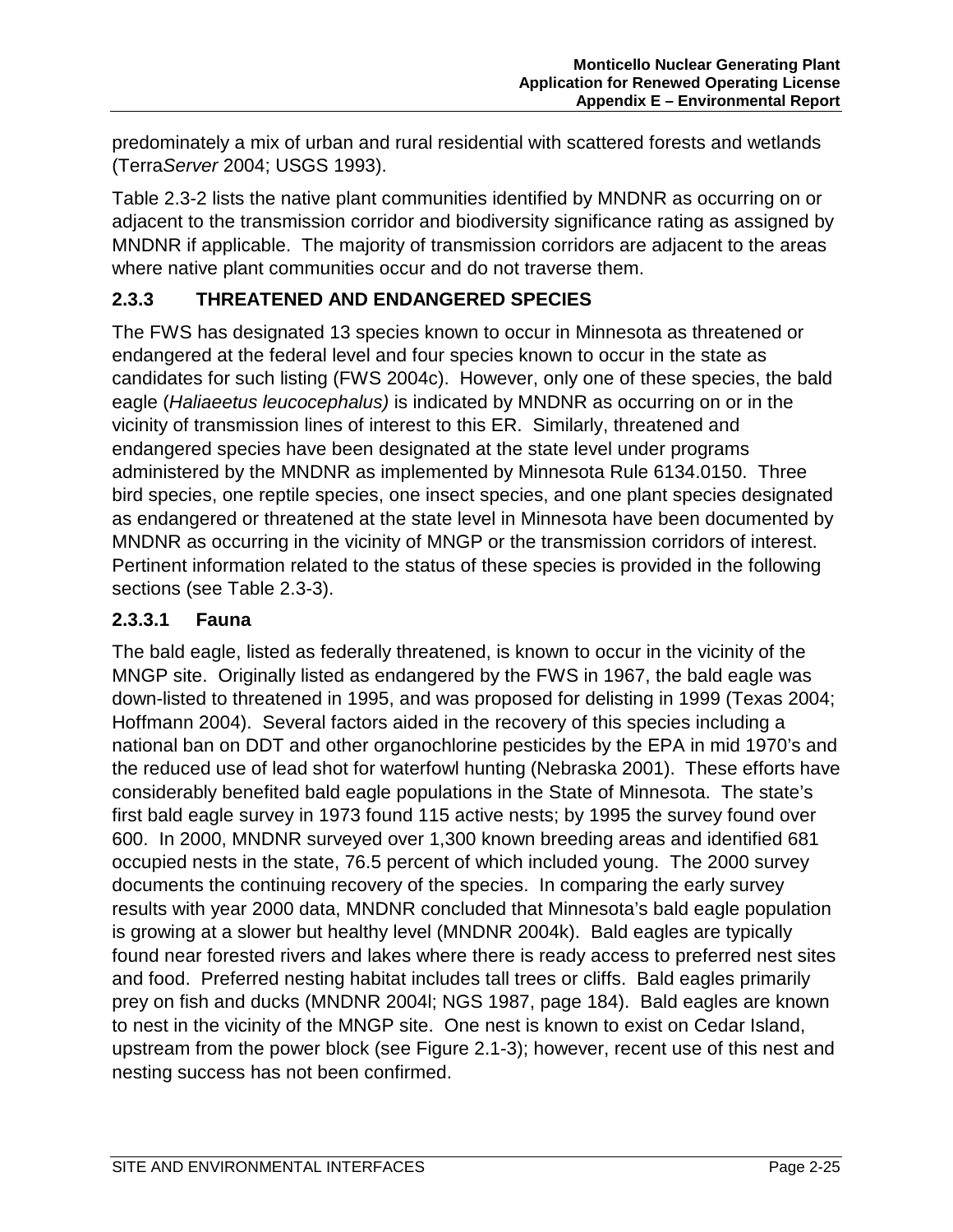Three bird species listed as threatened by the State of Minnesota are known to occur either on or in the vicinity of MNGP and associated transmission corriodors of interest: peregrine falcon (*Falco peregrinus*), loggerhead shrike (*Lanius ludovicianus*), and trumpeter swan (*Cygnus buccinator*) (Hoffmann 2004; MNDNR 2004m). Though peregrine falcon populations were greatly reduced in the 1950's and 60's by the effects of pesticide poisoning, reintroduction programs are having success in Minnesota. Peregrine falcons prefer open wetlands where there is access to nesting sites on cliffs, such as those along the Mississippi River Valley and Lake Superior. This species also demands a ready supply of prey such as ducks, shorebirds, and seabirds. However, they have proven to be adaptable. MNDNR reported that in 2003, 25 pairs successfully raised 48 young at traditional cliff sites and new man-made habitats which include power plant stacks, skyscraper balconies and rooftops, and bridges (MNDNR 2004n). With the installation of a nest box on the MNGP Off Gas Stack in 1992, peregrine falcons have been successfully nesting at the site since 1995. Since 1993, peregrine falcons have also been successfully nesting at the Sherco site, which is five miles upstream from MNGP. In 2003, four young were banded at the MNGP and three young were banded at Sherco sites.

Loggerhead shrikes are known to occur on and in the vicinity of MNGP and are documented in several areas along the transmission corridor in Anoka and Sherburne Counties. Preferring open country and dry upland prairie with hedgerows, shrubs, and small trees, the birds can also be found around planted shelterbelts of trees, old orchards, pastures, cemeteries, grassy roadsides, and farmsteads. The scattered trees, shrubs, and fencerows in these areas provide places for the shrikes to hunt and rest. Power lines are used as perches from which to hunt as well. Red cedar, hawthorn (*Crataegus spp.*) and plum (*Prunus americana*) trees are often used for nesting (Hoffmann 2004; MNDNR 1996).

In recent years, wintering trumpeter swans have been observed in increasing numbers on the Mississippi River downstream from MNGP. The swans in this area are drawn to the open water in the winter months, which results from MNGP's discharge of warm water to the River, and to food supplied by a local resident at the City of Monticello's Mississippi Drive Park (MCC 2004). Having disappeared from Minnesota in 1880's, the trumpeter swan has been successfully restored to the state with recent MNDNR and FWS surveys showing more than 75 nesting pairs and nearly 900 year round residents (MNDNR 2004o, 2004p).

One reptile species, the Blanding's turtle (*Emydoidea blandingii*) is listed by the State of Minnesota as a threatened species and is documented by MNDNR as occurring in the vicinity of the transmission corridors in Anoka and Sherburne Counties (see Table 2.3-3). In Sherburne County, the transmission corridor passes through two areas classified by MNDNR as "known concentration areas" of Blanding's turtles. There are fifteen such areas across the state (Hoffmann 2004). The turtles require both wetland and upland habitats to complete their life cycle. In Minnesota, the turtles are primarily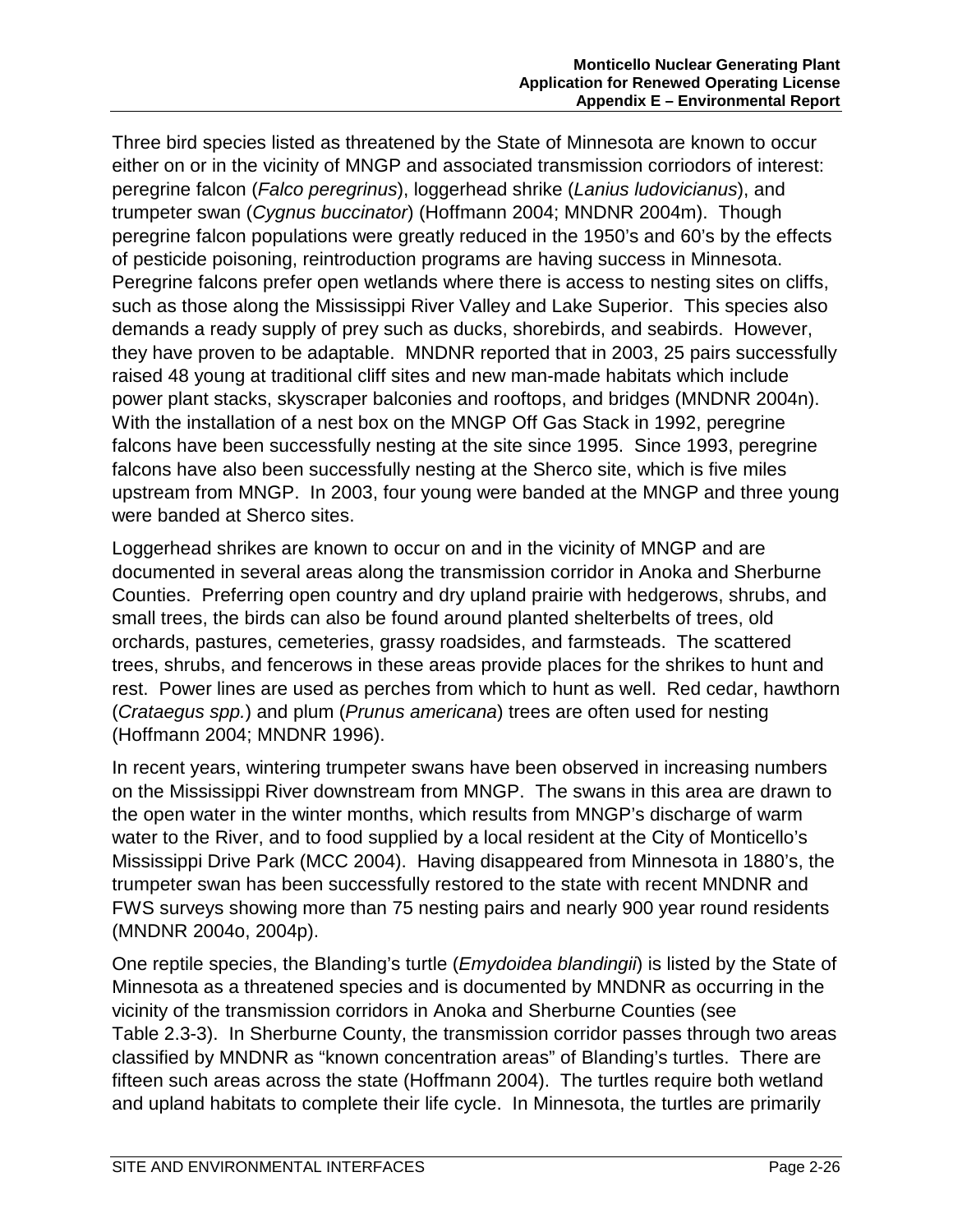marsh and pond inhabitants. Calm, shallow water bodies with mud bottoms and abundant aquatic vegetation, such as cattails, and water lilies are preferred, though extensive marshes bordering rivers are also suitable habitat for the turtles. Nesting occurs in open (grassy and brushy) sandy uplands (MNDNR 2001).

One insect species, the Uncas skipper (*Hesperia uncas*), a state-listed endangered species, is documented by MNDNR as occurring in the vicinity of the transmission corridor in Sherburne County (Hoffmann 2004). Preferred habitat for the Uncas skipper includes short-grass prairie and open woodlands. Adults feed on flower nectar, and the plant hosts for the caterpillar stage are blue grama grass (*Bouteloua gracilis*) and needlegrass (*Stipa sp.*) (USGS 2004c). Though found in many areas of the western North America, where arid environments are common, the Uncas skipper is listed as endangered in Minnesota because of habitat scarcity. With fire no longer a natural part of the regional ecosystem, forestation of former savanna has occurred and reduced the available habitat (Hoff 2000).

#### **2.3.3.2 Flora**

Tall nut-rush (*Scleria triglomerata)* is a state-listed endangered species documented by MNDNR as occurring in the vicinity of the transmission corridor in Anoka County where the corridor passes through Bunker Hills Regional Park. Tall nut-rush can be found in dry or moist sandy ground and tolerates open to shaded light conditions. It is found in prairies and in the borders of marshes (Hoffmann 2004). Common or indicator plant associates in dry sand prairie habitats include bluejoint grass, cordgrass, rush, sedges, twig-rush, and shrubby cinquefoil. In wet-mesic prairie habitats common or indicator plant associates include big bluestem, little blue stem, cord grass, prairie dropseed, and bee-balm (MSU 2004).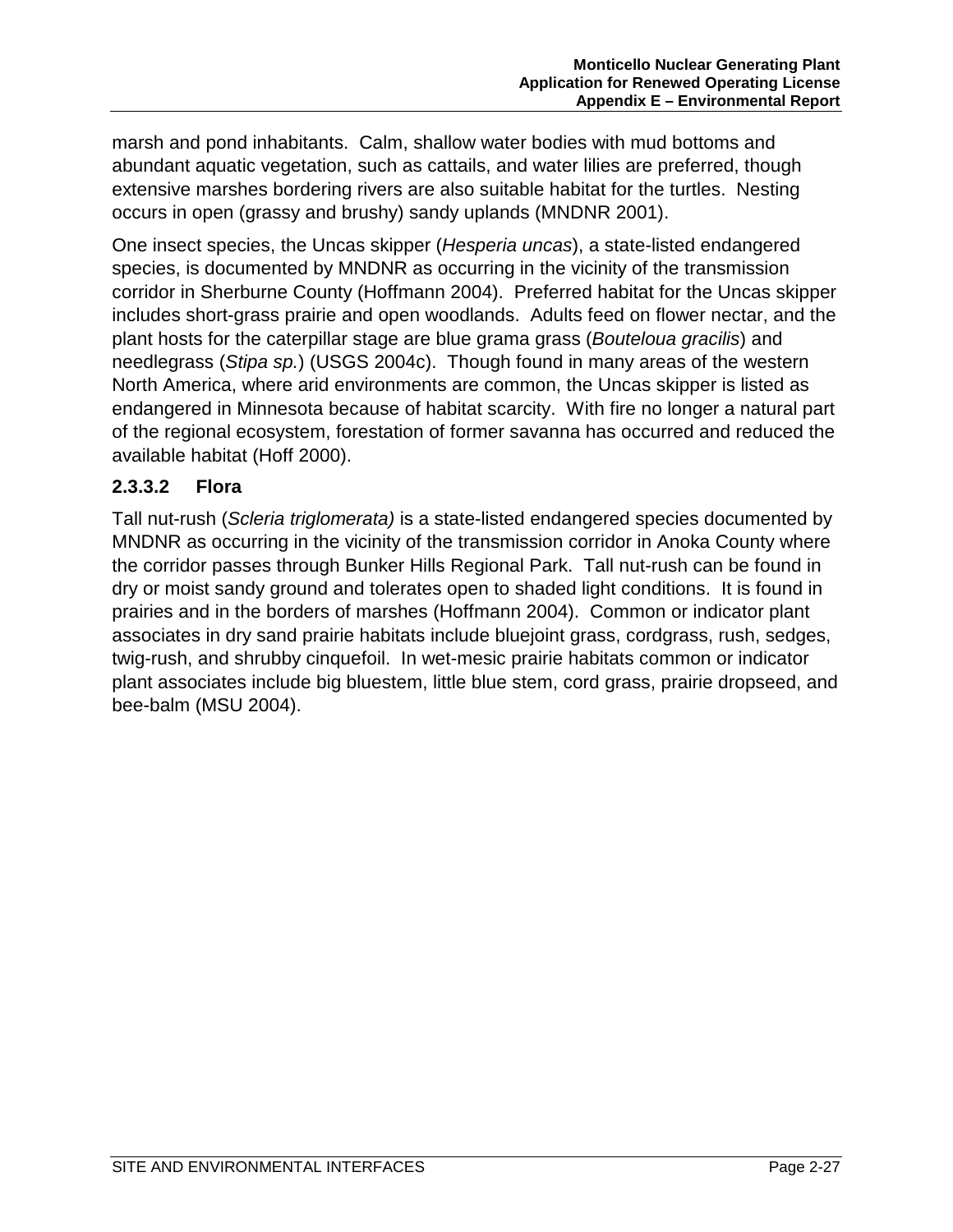## **2.4 METEOROLOGY AND AIR QUALITY**

The MNGP site is located in central Minnesota on the southern bank of the Mississippi River. The prevailing climate is characterized as a marked continental type with wide seasonal variations in temperature, relatively light winter precipitation, normally ample summer rainfall, and a general tendency to extremes in all climatic features. Relative humidity in the MNGP area is moderate, averaging 71 percent for the year with little seasonal variation. The greatest amount of precipitation comes during the months of May through September in the form of thunderstorms, averaging 17 to 18 inches or more than 70 percent of the annual rainfall total. Annual snowfall averages 42.2 and 42.4 inches for the Twin Cities and St. Cloud respectively, with extremes ranging from a low of 6 inches to a high of 88 inches. March typically receives the greatest average monthly snowfall. Monthly average temperatures range from 12°F in January to 72°F in July, with extremes ranging from negative 38°F in January to 107°F in July (NMC 2003, Section 2.3).

Wind speeds at the MNGP site and throughout the Twin Cities and St. Cloud areas exhibit similar trends, with the strongest winds occurring in the early spring and the lightest in late summer. Extreme conditions leading to poor dispersion and stagnation are rare in the MNGP area. Diffusion climatology comparisons with other similar locations indicate that the site is typical of the North-Central United States with the inversion frequency expected to be 30 to 40 percent of the year (NMC 2003, Section 2.3.4). Severe weather, though not common, occasionally occurs at the MNGP site. The site is located on the northern edge of the region of maximum tornado frequency in the United States. Eighteen tornados were reported in Wright County and six were reported in Sherburne County between January 1950 and April 2004. Using data from the Minneapolis-St. Paul and St. Cloud area, it is expected that the site may hypothetically experience an average of 36 thunderstorms annually. The maximum reported wind speed associated with the passage of a storm is 92 miles per hour (NCDC 2004; NMC 2003, Section 2.3.4).

MNGP is located in an area designated by the National Ambient Air Quality Standards as being in attainment for all criteria pollutants. The nearest area of nonattainment is the Milwaukee metropolitan area including Kenosha, Milwaukee, Ozaukee, Racine, Washington, and Waukesha Counties in Wisconsin. The area is in nonattainment with the eight hour ozone standard (EPA 2004c).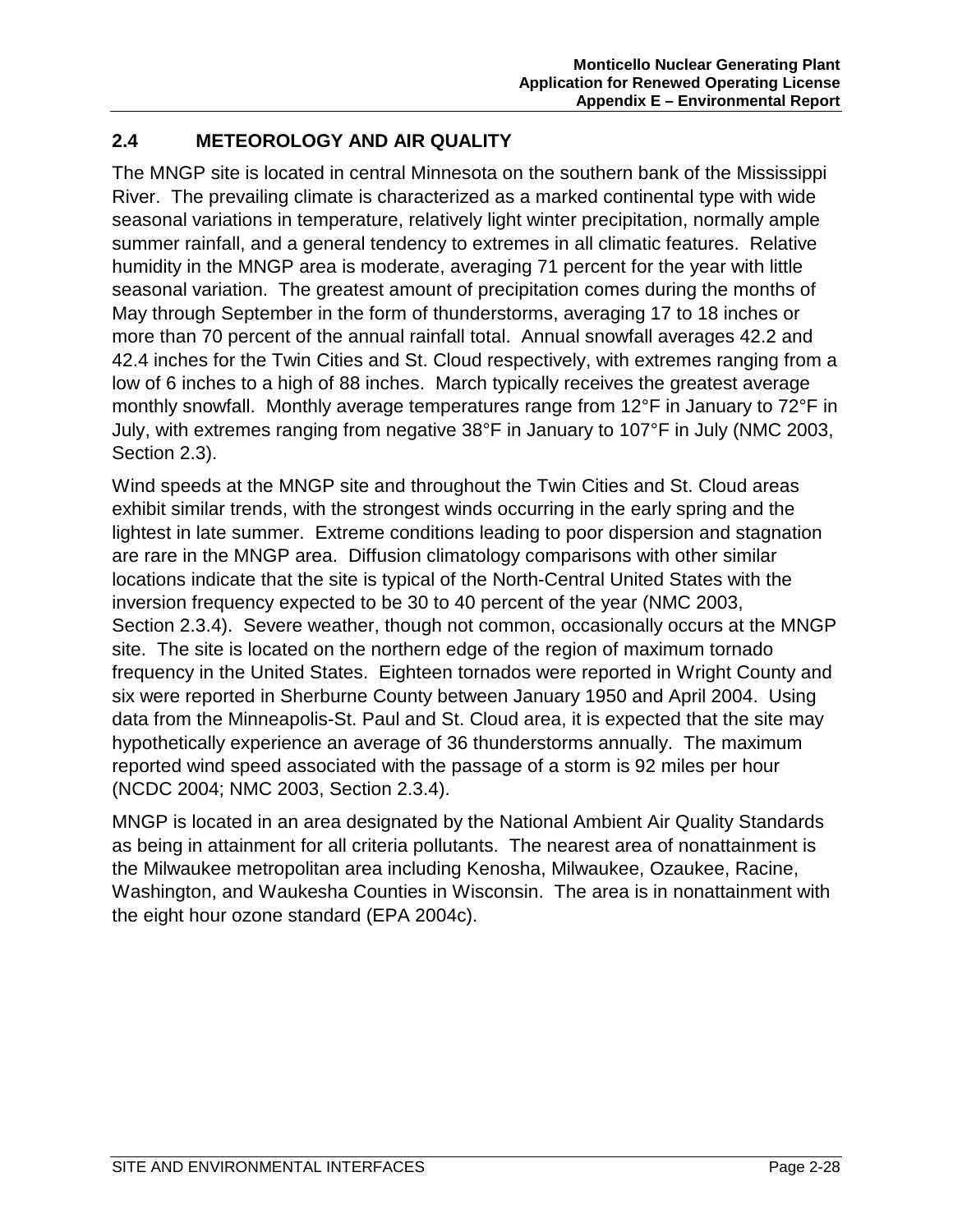#### **2.5 DEMOGRAPHY**

In this section, NMC describes demographic characteristics of the area within 50 miles of MNGP. NMC uses 2000 U.S. Census data for the population classification determination presented in Section 2.5.1 and the determination of minority populations in Section 2.5.3.

#### **2.5.1 GENERAL DEMOGRAPHY**

NRC's *Generic Environmental Impact Statement for License Renewal of Nuclear Plants* (GEIS) presents a population classification method using degrees of "sparseness" and "proximity" to characterize the remoteness of the area surrounding a site. Sparseness measures population density and city size within 20 miles of a site; proximity measures population density and city size within 50 miles (NRC 1996, Section C.1.4). NRC's model for categorizing population by sparseness and proximity measures, as presented in the GEIS, is shown below:

|                           | Category      |                                                                                                                                                          |
|---------------------------|---------------|----------------------------------------------------------------------------------------------------------------------------------------------------------|
| <b>Sparseness</b>         |               |                                                                                                                                                          |
| Most sparse               | $\mathbf 1$ . | Fewer than 40 persons per square mile and no community<br>with 25,000 or more persons within 20 miles                                                    |
|                           | 2.            | 40 to 60 persons per square mile and no community with<br>25,000 or more persons within 20 miles                                                         |
|                           | 3.            | 60 to 120 persons per square mile or fewer than 60 persons<br>per square mile with at least one community with 25,000 or<br>more persons within 20 miles |
| Least sparse              | 4.            | Greater than or equal to 120 persons per square mile within<br>20 miles                                                                                  |
| <b>Proximity</b>          |               |                                                                                                                                                          |
| Not in close<br>proximity | $\mathbf 1$ . | No city with 100,000 or more persons and fewer than 50<br>persons per square mile within 50 miles                                                        |
|                           | 2.            | No city with 100,000 or more persons and between 50 and<br>190 persons per square mile within 50 miles                                                   |
|                           | 3.            | One or more cities with 100,000 or more persons and fewer<br>than 190 persons per square mile within 50 miles                                            |
| In close<br>proximity     | 4.            | Greater than 190 persons per square mile within 50 miles                                                                                                 |
| Source: NRC 1996.         |               |                                                                                                                                                          |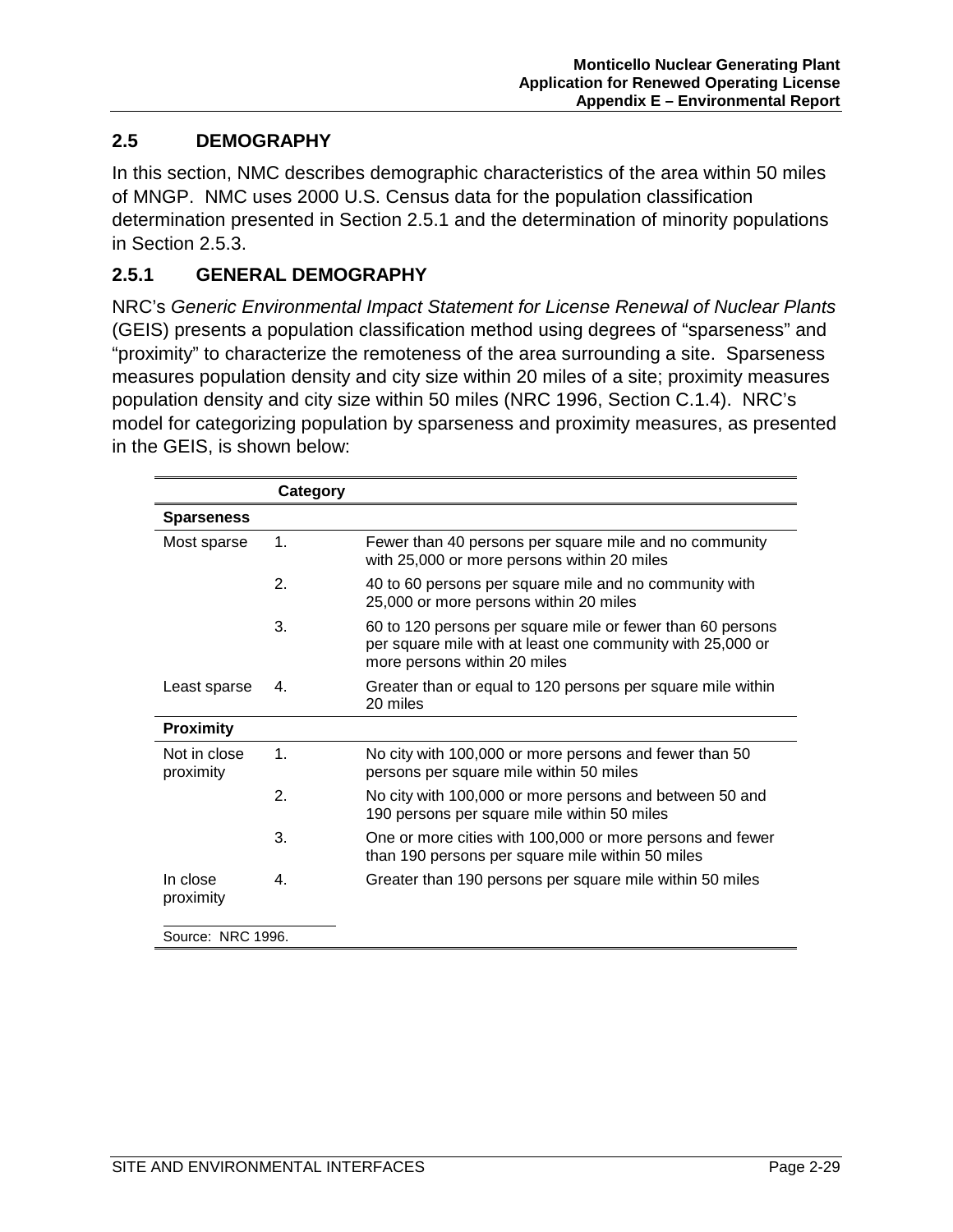

NRC uses the following matrix to rank the population category as low, medium, or high:

NMC used U.S. Census Bureau Year 2000 data and geographic information system software (ArcView<sup>®</sup>) to determine demographic characteristics in the MNGP vicinity at the block group level. The block groups, as defined by the Census Bureau are the next lower level in census geographic hierarchy below census tracts. NMC estimated 166,860 persons live within 20 miles of MNGP, which equals a population density of 133 persons per square mile. The area within a 20-mile radius of MNGP falls into Category 4 of NRC's GEIS sparseness classification (greater than or equal to 120 persons per square mile within 20 miles). There are an estimated 2,740,995 persons living within 50 miles of MNGP. This equates to a population density of 349 persons per square mile within 50 miles. The area within a 50-mile radius of MNGP falls into Category 4 (one or more cities with 100,000 or more persons and greater than 190 persons per square mile within 50 miles) of the GEIS proximity classification. According to NRC's GEIS sparseness and proximity matrix, the area's sparseness Category 4 and proximity Category 4 indicate that MNGP is in a high population area.

All or parts of 21 counties in Minnesota lie within the 50-mile radius of MNGP (see Figure 2.1-1). There are two Metropolitan Statistical Areas (MSAs) located at least partially within a 50-mile radius of MNGP. The Minneapolis-St. Paul-Bloomington, Minnesota-Wisconsin MSA, which lies partially within a 50-mile radius of the plant, includes eleven Minnesota Counties: Anoka, Carver, Chisago, Dakota, Hennepin, Isanti, Ramsey, Scott, Sherburne, Washington, and Wright. This MSA also includes two Wisconsin Counties: Pierce and St. Croix. This MSA is the 16<sup>th</sup> most populated MSA with an estimated Year 2000 Census population of 2,968,806 persons. The St. Cloud, Minnesota MSA is entirely within MNGP's 50-mile radius and includes both Benton and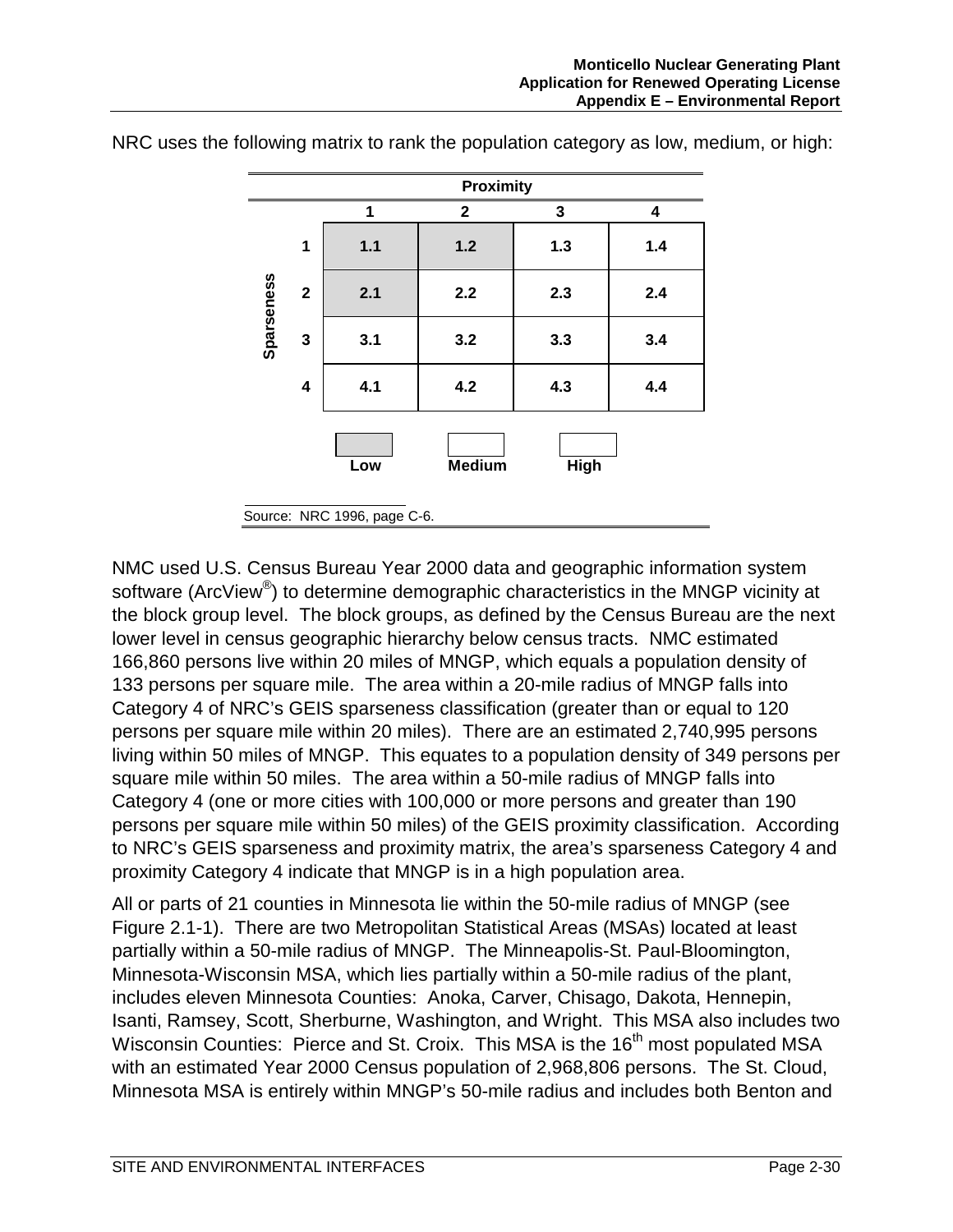Stearns Counties. The St. Cloud MSA is the 222<sup>nd</sup> most populated MSA, with an estimated Year 2000 Census population of 167,392 persons (Census 2003a, Table 3a; Census 2003b, Table 2a).

The MNGP site is located in an area composed of small urban and rural communities (Wright Co. 1988). The majority of the Wright County population reside in small cities (Wright Co. 2004). The largest city and county seat in Wright County is the City of Buffalo, located approximately 10 miles south of the MNGP site. The City of Buffalo had an estimated Year 2000 Census population of 10,097 persons. The City of St. Michael, located approximately 20 miles southeast of the MNGP site, is the second largest municipality in Wright County with an estimated Year 2000 Census population of 9,099 persons. The MNGP site is located within the City of Monticello, which has an estimated Year 2000 Census population of 7,868 persons. There are 14 other incorporated cities in Wright County, with populations ranging between 13 and 6,400 persons (Wright Co. 2004). The population in Wright County is relatively young; the median age in the county is 33.1 years, compared to a median age of 31.4 years for Sherburne County and 35.4 years for the State of Minnesota (Census 2000a,b,c).

Minneapolis is the largest city within the 50-mile radius of the MNGP site. Located in Hennepin County, Minneapolis is approximately 30 miles south-southeast from the site and part of the larger Minneapolis-St. Paul-Bloomington, Minnesota-Wisconsin MSA. Populations have increased by a greater percentage in other areas of the MSA than in the cities of Minneapolis or St. Paul: 16.9, as compared to 3.9 and 5.5 percent respectively, between 1990 and 2000, depicting the greater relative growth in the surrounding communities (Census 2001a; Table 1; Census 2003b, Table 2a). Minneapolis had an estimated Year 2000 Census population of 382,618 persons, up from the 1990 population of 368,383 persons while the MSA increased from 2,538,834 in 1990 to 2,968,806 in 2000 (Census 2001a, Table 1; Census 2003a, Table 3a).

Approximately 73 percent of MNGP employees live in Wright and Sherburne Counties (see Section 3.4.1 for workforce description); therefore, the following discussion focuses on the demographics on that two-county area. Table 2.5-1 presents decennial population estimates and annual growth rates for these two counties.

The population in Wright County remained fairly constant from 1900 to 1960 and then doubled between 1960 and 1980 due to its proximity to the Twin Cities Metropolitan Area and improvements made to the major highways that provided access to the metro area. Though some population growth occurred in the northwestern portion of Wright County, where many lakes and recreational developments are concentrated, the greatest growth occurred in the eastern and northeastern portions of the county in the unincorporated areas (Wright Co. 1988). The period of 1990 to 2000 showed significant population growth continues in the following (MDEED 2004a):

- St. Michael (Year 2000 population 9,099, increase of 263 percent),
- Albertville (Year 2000 population 3,621, increase of 190 percent),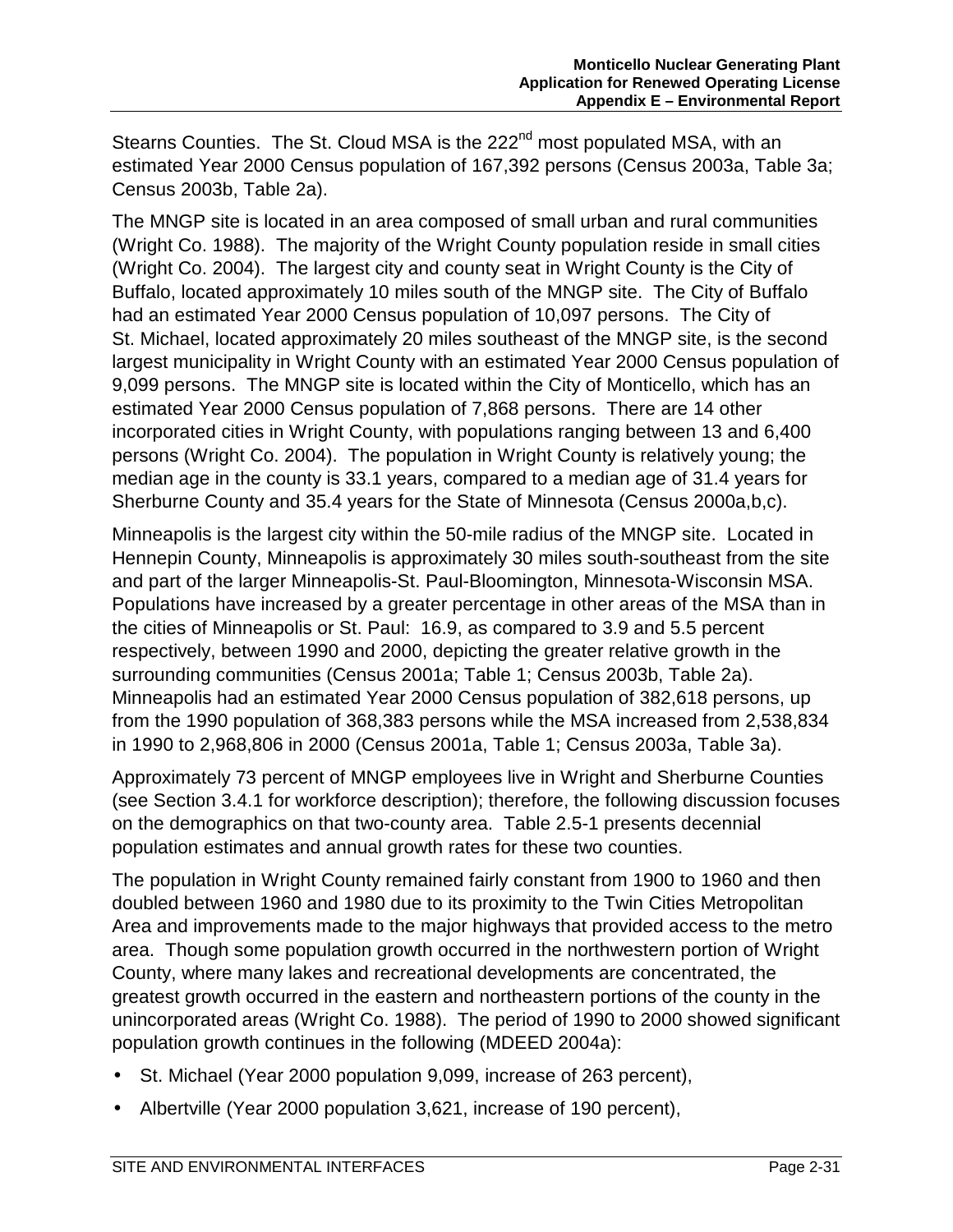- Monticello (Year 2000 population 7,868, increase of 56 percent), and
- Buffalo (Year 2000 population 10,097, increase of 47 percent).

Sherburne County has experienced similar growth trends, with the population more than doubling between 1960 and 1980 (Census 1995). Between 1970 and 1990, the percentage of county residents living in the unincorporated townships relative to the seven cities decreased from 55 to 47 percent. As with Wright County, growth has been greatest in the portion of the county in closest proximity to the Minneapolis-St. Paul metropolitan area (Sherburne Co. 1992, page 10). The cities of Elk River (Year 2000 population 17,016), Big Lake (Year 2000 population 6,063), Becker (Year 2000 population 2,673), and Zimmerman (Year 2000 population 2,851) have continued to experience significant growth between 1990 and 2000, increasing by 52.7 percent, 94.8 percent, 196.3, and 111.2 percent, respectively (MDEED 2004b). In contrast, the portion of St. Cloud located in Sherburne County has grown from 5,246 in 1990 to 6,058 in 1999, a 15.5 percent increase (MDOA 2004). Clear Lake (Year 2000 population 266) and Princeton (Year 2000 population 3,933) grew by 23.7 and 5.8 percent, respectively during the period (Sherburne Co. 2003a). In central Scott County, the Shakopee-Mdewakanton Reservation, located within the city limits of Prior Lake had an estimated Year 2000 Census population of 338 persons (Census 2001b; Prior Lake 2005).

#### **2.5.2 TRANSIENT POPULATIONS**

Small daily and seasonal fluctuations in regional population occur due to the number of colleges and recreational facilities that attract visitors (see Section 2.1 of this ER). Area colleges, and universities draw thousands of students to the region. St. Cloud State University offers more than 175 undergraduate majors and 50 Master's degrees with an enrollment of over 16,000 students from the U.S. and over 80 foreign countries (St. Cloud State University 2003). The University of Minnesota-Twin Cities, the largest of the University's campuses, offering the widest range of graduate and professional programs of any institution in the state, has an enrollment of over 37,000 full-time and 11,000 part-time students (MHESO 2004; University of Minnesota 2003).

Temporary housing for seasonal, recreational, or occasional use is relatively strong in Wright County, accounting for 6.0 percent of all housing units (Census 2000c, Table DP-1). By comparison, temporary housing accounts for only 3.7 percent and 5.1 percent of total housing units in Sherburne County and the State of Minnesota, respectively (Census 2000a,b, Table DP-1). In addition, Wright and Sherburne Counties host relatively small numbers of migrant workers. According to 2002 Census of Agriculture estimates, 1,753 and 1,143 temporary farm laborers (defined as employed for less than 150 continuous days) were employed in Wright and Sherburne Counties, respectively (USDA 2004).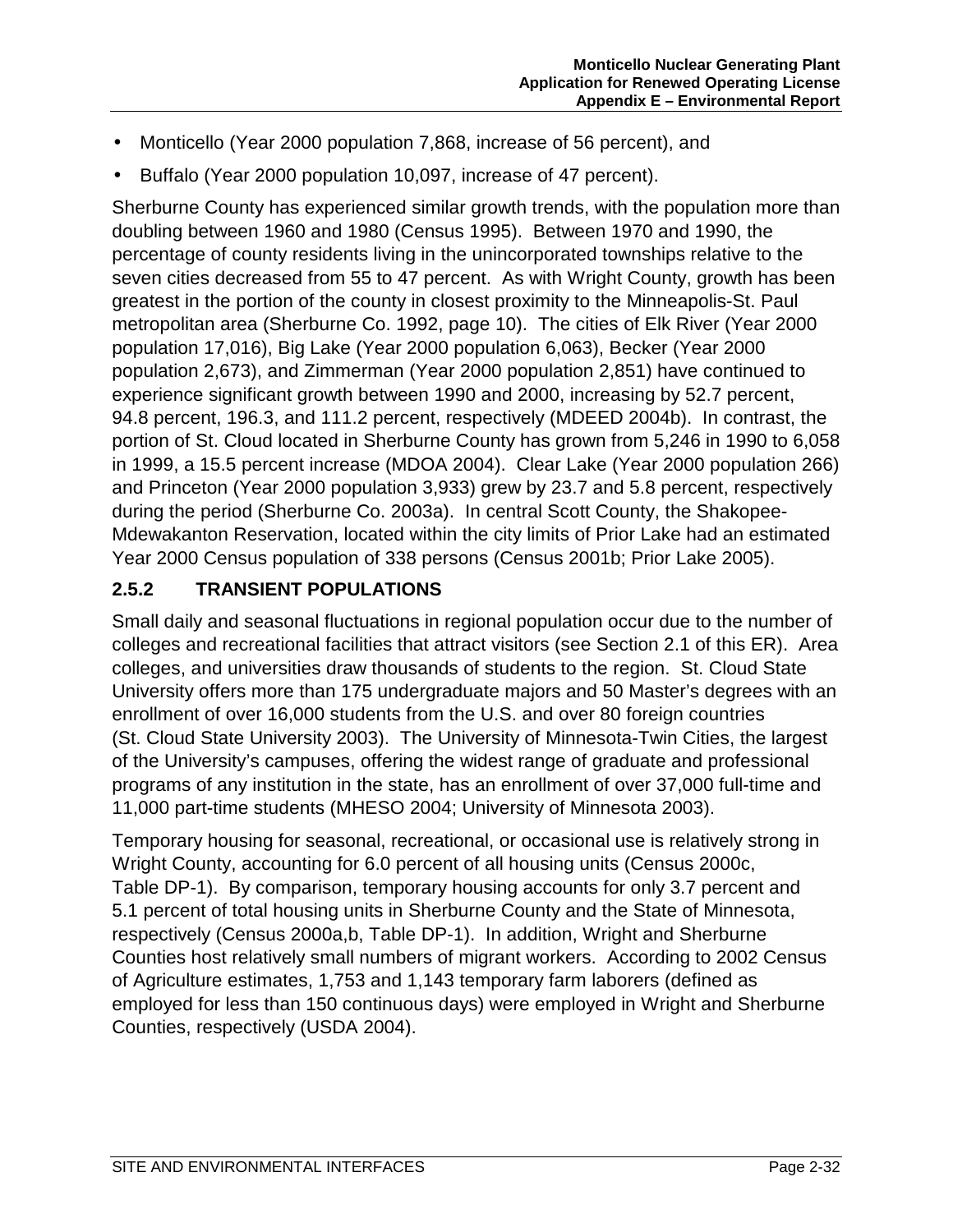## **2.5.3 MINORITY AND LOW INCOME POPULATIONS**

In the environmental justice analyses for previous license renewal applications, NRC used a 50-mile plant radius as the overall area that could contain environmental impact sites, and the state as the geographic area for comparative analysis. NMC adopts a similar approach in order to identify and analyze the minority and low-income populations that could be affected by continued MNGP operations.

#### **2.5.3.1 Minority Populations**

Minority populations were identified using the Year 2000 Census demographic data to the block group level for the following racial minority categories: Black or African American, American Indian or Alaskan Native, Asian, Native Hawaiian or Other Pacific Islander, Other Single Race, and Two or More Races. The Hispanic or Latino origin ethnicity designation is also identified. In addition to these groups, the minority population as a whole (an aggregate minority category) was included in the analysis, in accordance with NRC guidance (NRC 2004). The aggregate minority category included data from the following minority categories: Black or African American, American Indian or Alaskan Native, Asian, Native Hawaiian or Other Pacific Islander, Other Single Race, and Two or More Races (NRC 2004). The minority population determination for the MNGP environmental justice analysis included an evaluation of the seven minority categories used in the census and the aggregate minority population as indicated by NRC.

NRC guidance (NRC 2004) specifies that a minority population exists in either of the following cases:

Exceeds 50 Percent – the minority population of the environmental impact site exceeds 50 percent or

More than 20 Percentage Points Greater – the minority population percentage of the impact site is significantly greater (typically at least 20 percentage points) than the minority population percentage in the geographic area chosen for comparative analysis.

The area within a 50-mile radius of MNGP was used in this analysis to define the area of potential environmental impact. Census block groups with greater than 50 percent of their area located outside the 50-mile radius, as defined above, were excluded from this area. The 50-mile radius of MNGP is located entirely within the State of Minnesota, and encompasses all or part of 21 counties (see Figure 2.5-1). The geographic area chosen for comparative analysis consisted of the State of Minnesota. The population demographic data from the State comprises average numbers for both the minority population as a whole and each minority category for comparison (see Table 2.5-2).

The percentage of each minority group in an individual census block group was calculated as a percentage using the following: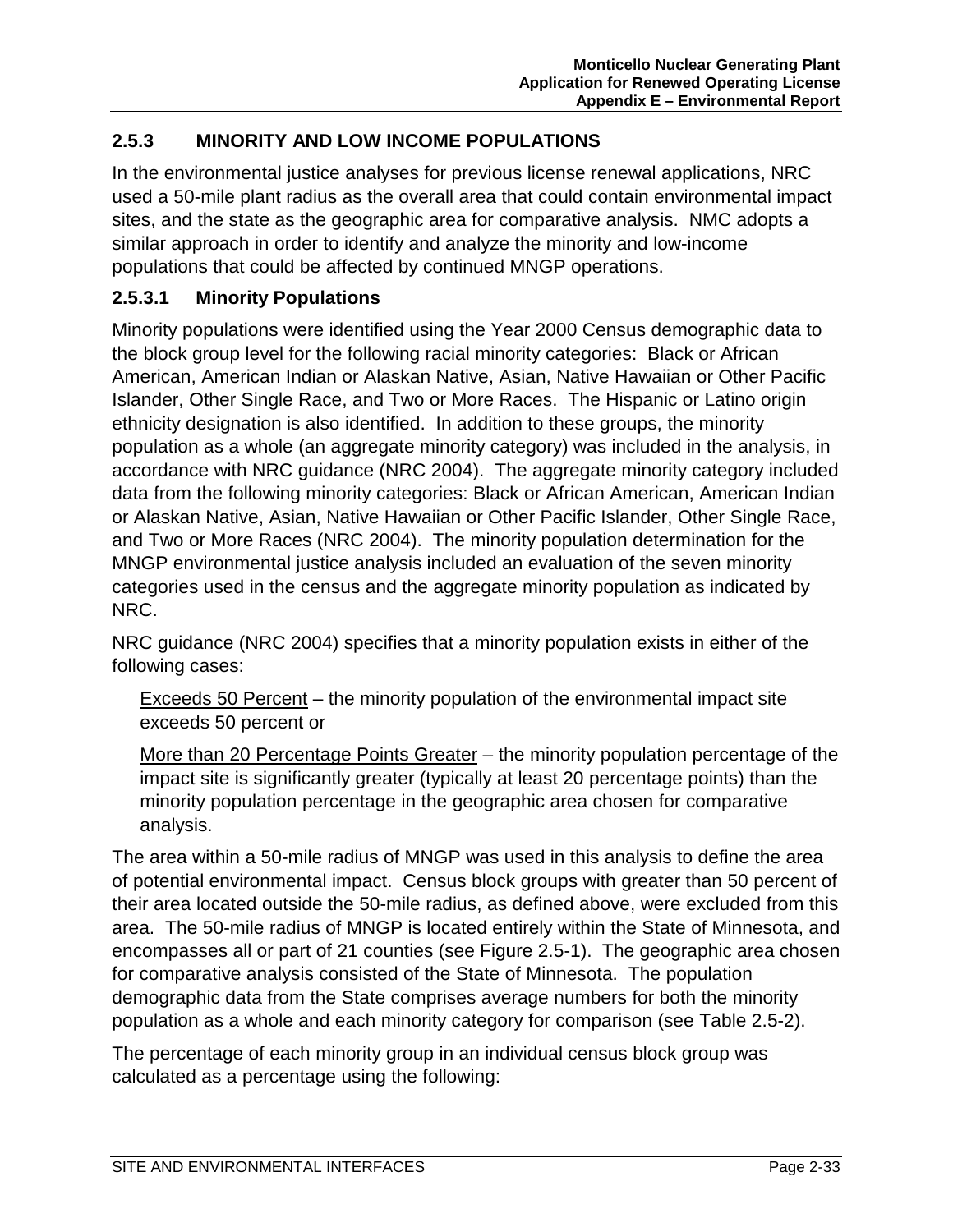[(minority group population) $_{\text{block group}}$  / total population]  $*$  100

To calculate the aggregate minority population in an individual census block group, the populations of each of the six minority groups (Black or African American, American Indian or Alaskan Native, Asian, Native Hawaiian or Other Pacific Islander, Other Single Race, and Two or More Races) and the Hispanic ethnicity designation were added together and used in the above equation. Since Hispanics may be of any race, and therefore are included within the other racial categories, the number of persons identified as white Hispanics was included in the calculation of the aggregate minority population.

Census 2000 data for the block group level from Minnesota was analyzed to determine which block groups meet either or both of the above criteria (exceed 50 percent or more than 20 percentage points greater). The 50-mile radius includes 2,166 census block groups. Table 2.5-2 shows the number of census blocks groups in each county with a minority population, and the threshold values for determining if a minority population exists. No block groups exhibit minority populations greater than 50 percent. Therefore the applicable threshold values were calculated using the "greater then 20 percent points" criterion.

There were no census block groups with a minority population of Native Hawaiian or other Pacific Islander within the 50-mile radius of MNGP. There were 325 census block groups with an aggregate minority population (see Figure 2.5-1).

For the individual minority categories,

- 149 census block groups had a minority population of Black or African Americans (see Figure 2.5-2 and Table 2.5-2),
- 3 census block groups had a minority population of American Indian or Native Alaskan (see Figure 2.5-3 and Table 2.5-2),
- 46 census block groups had a minority population of Asians (see Figure 2.5-4 and Table 2.5-2),
- 11 census block groups had a minority population of "other" single race (see Figure 2.5-5 and Table 2.5-2),
- 1 census block group had a minority population of two or more races (see Figure 2.5-6 and Table 2.5-2), and
- 52 census block groups had a minority population of Hispanics or Latino origin (see Figure 2.5-7 and Table 2.5-2).

Hennepin County, Minnesota has 123 block groups with a Black or African American minority population, Ramsey County has 25, and Carver County had one block group (see Table 2.5-2). Hennepin County is the only county within the 50-mile radius of MNGP to have block groups with an American Indian or Native Alaskan minority population (3 block groups). Hennepin and Ramsey counties had block groups with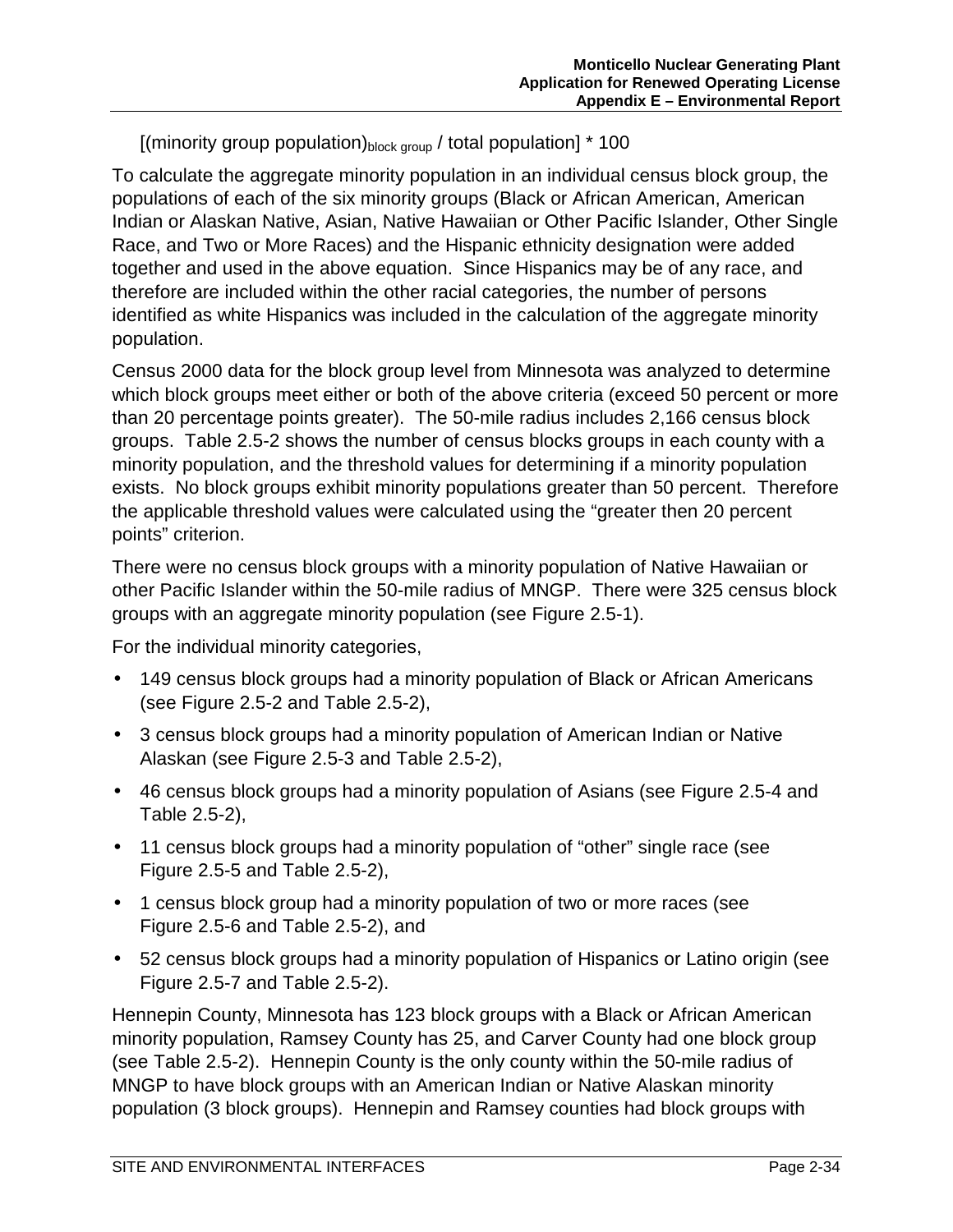Asian minority populations and were the only 2 counties within the 50-mile radius with an Asian minority.

The majority of the block groups with minority populations (581 of 587) were located in Hennepin and Ramsey counties, part of the Minneapolis-St. Paul metropolitan area. In conclusion, the minority populations in the 50-mile radius of MNGP are concentrated near an urban center with a high population density approximately 30 or more miles from the plant.

#### **2.5.3.2 Low-Income Populations**

As for the minority group analysis above, information about the percentage of lowincome households within the 50-mile radius of MNGP was compiled using Census 2000 data to the block group level. NRC guidance (NRC 2004) specifies that a lowincome population exists in either of the following cases:

Exceeds 50 Percent – the percentage of households below the poverty level in the census block group or environmental impact site exceeds 50 percent or

More than 20 Percentage Points Greater – the percentage of households below the poverty level in the census block group or environmental impact site is significantly greater (typically at least 20 percentage points) than the percentage of households below the poverty level in the geographic area chosen for comparative analysis.

The environmental impact area and geographic area for comparative analysis used to identify low-income populations are identical to those described above for identifying minority populations (i.e., all block groups extending 50 percent or more within the 50 mile radius and counties with at least one block group extending within the 50-mile radius, respectively). The percentage of households below poverty level in the State of Minnesota comprised average regional number for comparison (see Table 2.5-2).

Data for both the total number of households and the number of households with an income below the poverty level was obtained for each census block group within the 50 mile radius of MNGP. The number of households below poverty in each census block group was then calculated as a percentage using the following:

[(households below poverty) $_{\text{block group}}/$  total households]  $*$  100

Any census block group with a percentage of households below the poverty level greater than 27.9 percent (see Table 2.5-2) was considered a low-income population in this assessment.

A total of 91 census block groups within the 50-mile radius of MNGP meet the criteria for low-income populations (see Table 2.5-2). The majority of the census block groups with a low-income population were located in Hennepin County (61 block groups) and Ramsey County (23 block groups) 35 miles or more from the plant. The two other counties with census block groups that have low-income populations are Sherburne and Stearns counties (1 and 6 census blocks, respectively; see Table 2.5-2).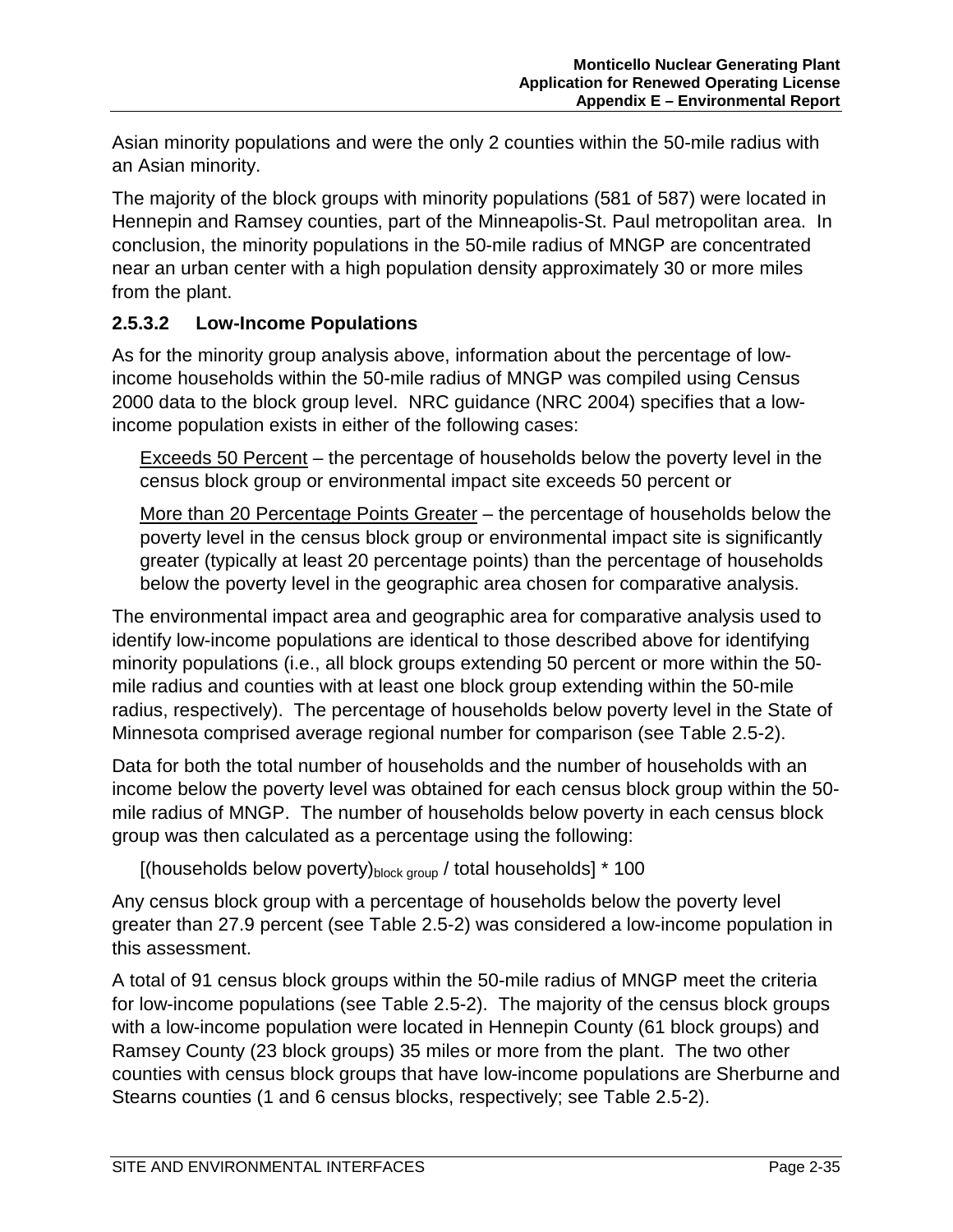## **2.6 AREA ECONOMIC BASE**

To discuss economic information pertinent to the License Renewal process, NMC will focus on Wright and Sherburne Counties. Seventy-three percent of MNGP's workforce resides in these counties (see Section 3.4 of this ER), both of which lie within the Minneapolis-St. Paul-Bloomington, Minnesota-Wisconsin Metropolitan Statistical Area (MSA). With a year 2000 population of approximately 3 million, this MSA ranks sixteenth in the nation and is experiencing moderate population growth, exhibiting an increase in population of 16.9 percent between 1990 and 2000 (Census 2003a, Table 3a).

#### *Labor Force and Employment Opportunities*

In 2003, Wright County had an estimated labor force of 54,879 persons, while Sherburne County had an estimated labor force of 39,279 persons in the same year. Since 1990, county workforces have increased by 46.8 and 74.7 percent, respectively, as Wright and Sherburne Counties had estimated workforces of 37,382 and 22,487 persons, respectively (BLS 2004). As the total workforce has increased over the period, unemployment rates decreased through 1998 to lows of 2.7 and 2.5 percent in Wright and Sherburne Counties respectively. However, more recently, both counties have seen sharp increases in their unemployment rates in 2003 comparable to the 1990 levels of 5.7 and 5.8 percent in Wright and Sherburne Counties, respectively. Both counties have historically had slightly higher unemployment rates than the state of Minnesota (BLS 2004).

Industry within Wright County employed an average of 28,851 persons in 2000, up from 17,536 in 1990. Over the past decade, employment opportunities have increased in all sectors in both counties. The construction sector has increased most dramatically - 125.6 percent in Wright County and 174 percent in Sherburne County. In 2000, the wholesale and retail trade sector lead in employment, accounting for 26.1 percent of employment in all industries in Wright County, while services accounted for 20.8 percent and manufacturing accounted for 17.7 percent (see Table 2.6-1). Manufacturing was the largest payroll-producing sector, accounting for 22.2 percent of total wages for all industries followed by wholesale and retail trade with 18.3 percent (MWFC 2004). In Sherburne County, while wholesale and retail trade sector led in employment, accounting for 27.8 percent of employment in all industries, services accounted for 17.8 percent, and government accounted for 17.1 percent (see Table 2.6-1). Manufacturing and wholesale and retail trade were also the largest payroll producing sectors in Sherburne County, accounting for 21.6 percent and 18.4 percent respectively of total wages for all industries (MWFC 2004).

The largest employers in Sherburne County, those employing more than 300 employees, are listed below (Sherburne Co. 2003b). These include two health care providers, a senior housing facility, a cabinet manufacturer, two utilities, and a major retailer.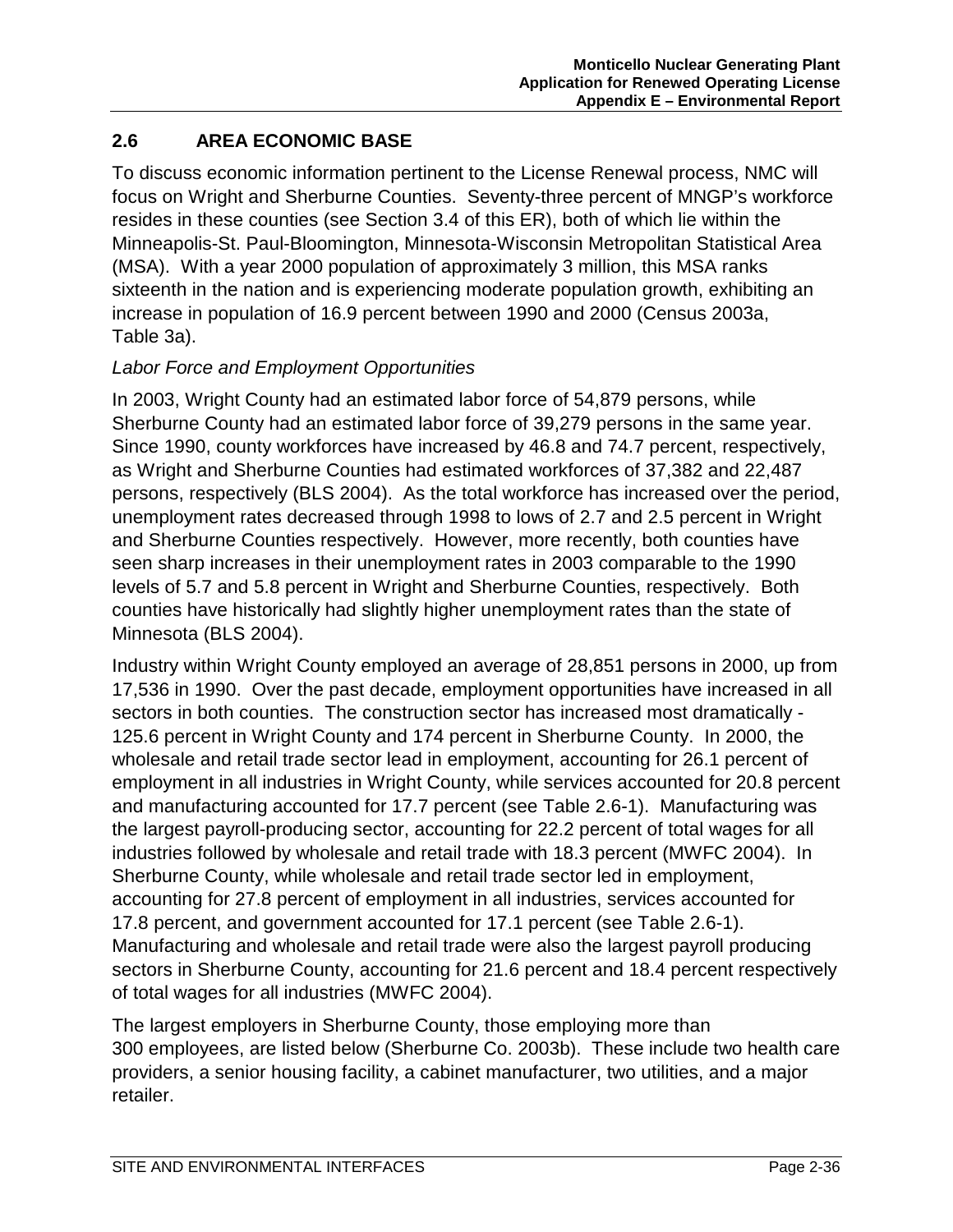| <b>Firm Name</b>                  | City             | <b>Product</b>                    | <b>Number</b> |
|-----------------------------------|------------------|-----------------------------------|---------------|
| <b>Fairview Northland Clinics</b> | Princeton        | <b>Health Care</b>                | 800           |
| Crystal Cabinet Works, Inc.       | Princeton        | Cabinet Mfg.                      | 600           |
| <b>St. Benedicts Care Center</b>  | St. Cloud        | <b>Nursing Center</b>             | 550           |
| <b>Xcel Energy</b>                | <b>Becker</b>    | Utility                           | 424           |
| Guardian Angels Care Center       | <b>Elk River</b> | Senior Housing                    | 372           |
| Wal-Mart                          | <b>Elk River</b> | Retail                            | 325           |
| <b>Great River Energy</b>         | <b>Elk River</b> | Utility                           | 316           |
| Westling Mfg. Co.                 | Princeton        | <b>Re-Manufactured Auto Parts</b> | 315           |

The Wright County employers with greater than 300 employees are listed below (MDEED 2004a). They include:

| <b>Firm Name</b>              | City           | <b>Product</b>                                                                            | <b>Number</b>    |
|-------------------------------|----------------|-------------------------------------------------------------------------------------------|------------------|
| <b>Outlets at Albertville</b> | Albertville    | General Merchandise Stores                                                                | 800              |
| Progressive Contractors Inc.  | St. Michael    | <b>Construction Contractor</b>                                                            | 540              |
| <b>Buffalo Public Schools</b> | <b>Buffalo</b> | Education                                                                                 | 514              |
| <b>Wright County</b>          | <b>Buffalo</b> | Government                                                                                | 450              |
| Monticello Public Schools     | Monticello     | Education                                                                                 | 450              |
| Monticello-Big Lake Hospital  | Monticello     | <b>Health Care</b>                                                                        | 432              |
| <b>Xcel Energy</b>            | Monticello     | <b>Power Generation</b>                                                                   | 368 <sup>a</sup> |
| Landscape Structures Inc.     | Delano         | Sporting Goods, Hobby, and<br><b>Musical Instruments</b>                                  | 350              |
| J&B Wholesale & Distribution  | St. Michael    | Fruit & Vegetable<br>Preservation and Food Mfg.                                           | 350              |
| Delano Public Schools         | Delano         | Education                                                                                 | 300              |
| Dura Supreme Inc.             | Howard Lake    | Furniture & Cabinet Mfg.                                                                  | 300              |
|                               |                | a. Xcel Energy labor number cited for MNGP not representative of current site employment. |                  |

In Sherburne County, the majority of employed residents, approximately 67 percent, commute to work outside the County and spend an average of 30 minutes traveling to their place of employment (Sherburne Co. 2004b). The St. Cloud-MSA, composed predominately of Stearns and Benton Counties, is a regional employment center drawing many Sherburne County residents (Tuck and Lofgreen 2004). The majority of Wright County residents, 57.2 percent, commute to work outside the county and spend approximately 29 minutes commuting to work (Census 2000d; McMurry 2003).

The Twin Cities Area is a magnet for workers from other regions. The central region, which includes Sherburne, Wright, Benton, and Stearns Counties, had a net flow of 34,212 workers to the area as documented by Census 2000. This represented the largest net flow of workers between any of Minnesota's regions (McMurry 2003).

Per capita personal income has also historically been lower in Sherburne and Wright Counties than the State of Minnesota (Census 2004a, Table C3). In 2000, Sherburne County had a per capita personal income of \$21,322, compared to \$21,844 for Wright County and \$23,198 for the State of Minnesota (Census 2000d).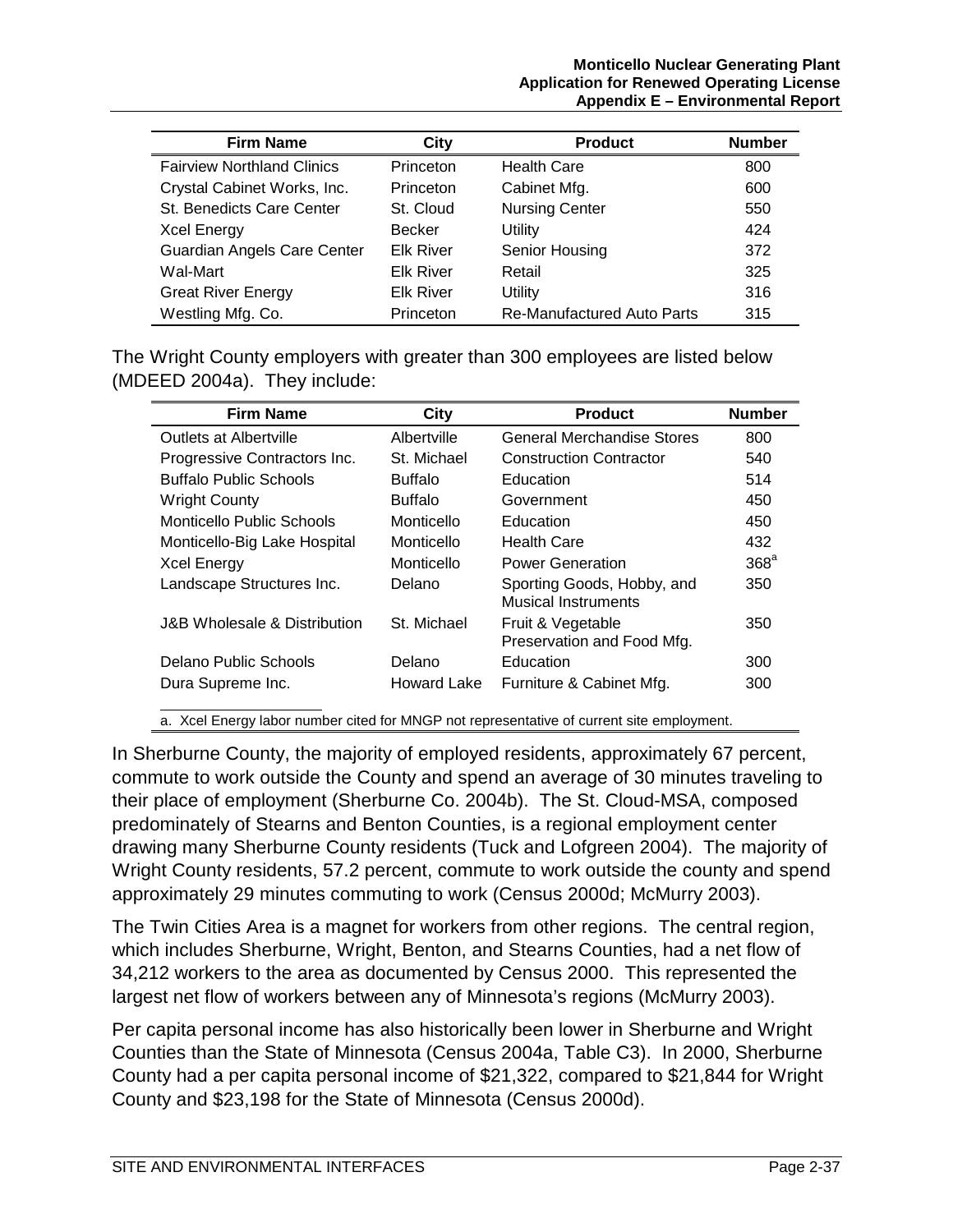Historically, agriculture has been a mainstay of the regional economy with 66 percent of Wright County and 26 percent of Sherburne County currently classified within that land use category (Wright Co. 1988; Sherburne Co. 1992). In 1997, Sherburne County had 512 farms encompassing 105,042 acres. Market value of agricultural products sold in the county totaled 42,760,000 dollars. Wright County had 1,422 farms totaling 251,832 acres and sold agricultural products with a market value of 92,839,000 dollars (Cornell 2004).

#### *Potentials for Economic Growth*

Wright County and Sherburne County areas have the potential to experience significant growth due to close proximity to large urban areas within a 50-mile radius. The Minneapolis-St. Paul International Airport (MSP) is within a one- to two-hour drive from most of the two-county region. It is serviced by 13 major passenger airlines, three international carriers, three regional commuter airlines, seven charter airlines, and 19 air cargo companies. The MSP airport served over 35 million passengers in 2001 and processed about 340 metric tons of cargo, ranking  $13<sup>th</sup>$  and  $48<sup>th</sup>$  in the world, respectively (MDEED 2003). St. Cloud Regional Airport located on the southeastern side of St. Cloud, is served by a commuter airline offering flights to the MSP and two fixed based operators (Tuck and Lofgreen 2004). Light air travel and transport is available from two municipal airports in Wright County – one in Buffalo and another in Maple Lake (EDPWC 2004). Municipal airports are located in Princeton, Clear Lake, and Big Lake in Sherburne County (Sherburne Co. 1992).

In addition, the communities surrounding MNGP are growing in part due to the traffic corridors that link the areas to urban centers. Wright County has a developed transportation network that includes Interstate Highway 94, U.S. Highway 12, and State Highways 24, 25, 55, and 101. Running east-west across the northern, central and southern portions of the county, Interstate 94, U.S. Highway 12, and State Highway 55 provide access to the Minneapolis-St. Paul area and the western part of the state. State Highways 25 and 24, running north-south, create corridors across the eastern and western part of the county. The region's transportation network also includes two active railway systems. The Canadian Pacific parallels State Highway 55 and passes through Rockford, Buffalo, Maple Lake, Annandale, and South Haven. The Burlington Northern Railroad parallels U.S. Highway 12 and passes through Delano, Montrose, Waverly, Howard Lake, and Cokato (EDPWC 2004). Sherburne County is served by two U.S. highways and two State highways. U.S. Highway 169 and State Highway 25 run northsouth in the eastern and central parts of the county while U.S. Highway 10 and State Highway 95 run east-west, connecting St. Cloud with the Minneapolis-St. Paul area and other parts of the state (Sherburne Co. 1992).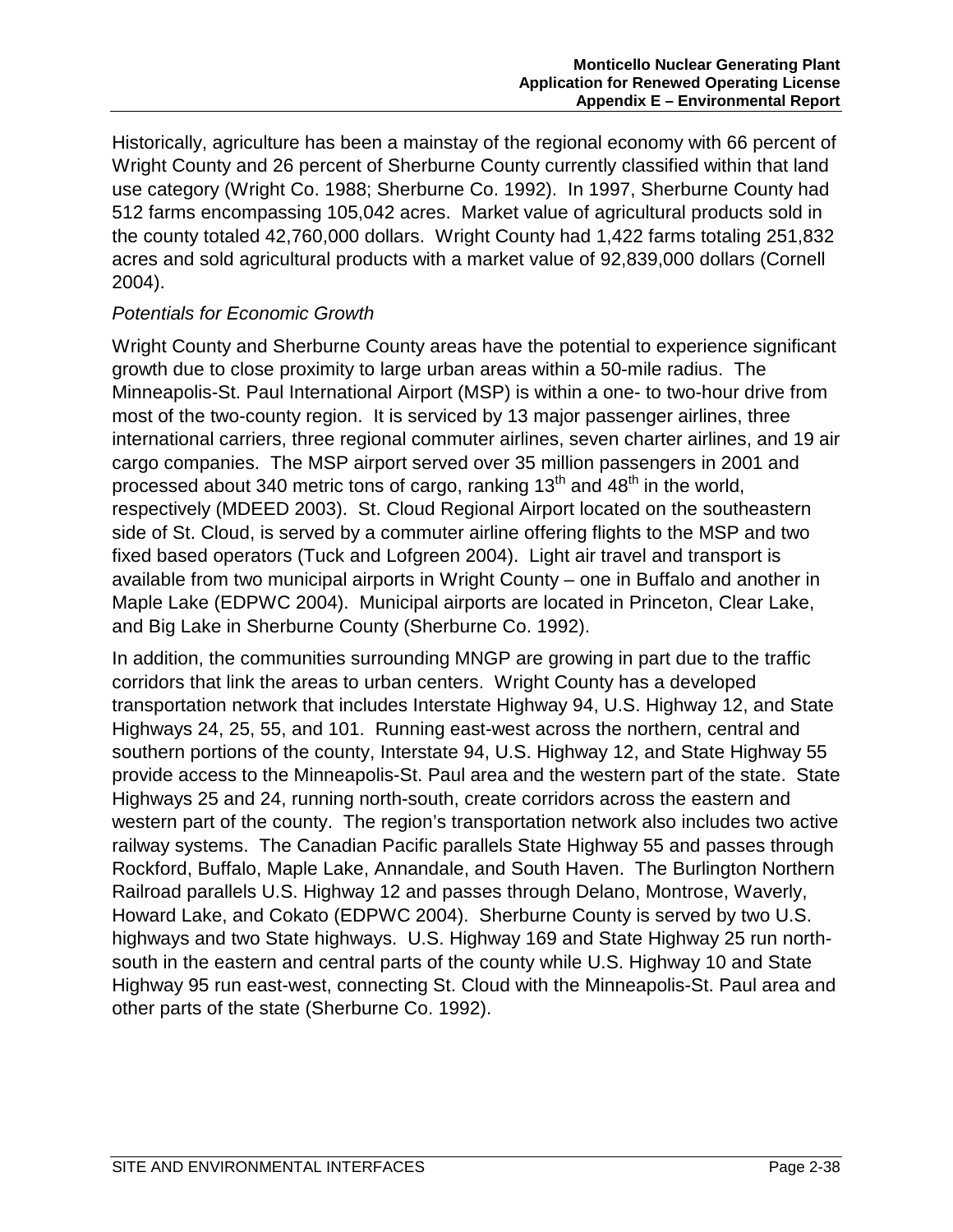## **2.7 TAXES**

This subsection focuses on Wright County because, other than a State General Tax, the property taxes for the MNGP site are paid only to taxing jurisdictions within Wright County.

NSP is assessed annual property taxes for the MNGP site by Wright County, the City of Monticello, School District 882, and the Monticello-Big Lake Hospital District. NSP is also assessed the State General Tax. Nuclear fuel is not taxed in the State of Minnesota and therefore is not included in the site's property tax assessment. Property taxes are paid directly to Wright County, which in turn distributes the money to the aforementioned taxing jurisdictions. Property taxes are the chief source of income for Minnesota counties, representing between 30 and 50 percent of their revenues (AMC 2002). Property taxes fund local government services such as highway maintenance, education, public health, public safety, public libraries, and various other social services (Wright Co. 2003; Monticello 2004a).

From 1994 to 2001, NSP's largest annual property tax contributions for MNGP went to School District 882. Payments during the period from 1998 to 2002 decreased by 70.2 percent, dropping from over 6.2 million dollars in 1998 to approximately 1.9 million dollars in 2002 as a result of the passage of a tax bill by the state in 2001 which replaced the State Assessed School Levy with the State General Tax. Assessments under the State General Tax are paid into the State General Fund and redistributed by a state-determined formula to school districts state-wide in part based on student numbers. The State Assessed School Levy had been included in School District 882 payments prior to year 2002. Contributions to the School District 882 accounted for 20.4 percent of the school district's total revenues and 18.5 percent of the total operating budget in 1999. By 2002, payments for MNGP represented a much smaller percentage of both the school district's total revenues and total operating budget, 5.2 percent and 5.5 percent, respectively (see Table 2.7-1).

Annual property tax payments to Wright County decreased from approximately 3.2 to 2.0 million dollars from 1998 to 2002, a 36.9 percent decrease. These contributions represented 6.9 to 3.4 percent of the county's total annual revenues during the period (see Table 2.7-1).

Annual payments to the hospital district decreased 30 percent during the period from 1998 to 2003. These payments represented an increasingly smaller percentage of total revenues from 1998 to 2002, from 1.4 to 0.5 percent. When viewed in relation to total Wright County property tax dollars received by the hospital district, NSP's tax payment for MNGP represented between 27.9 percent to 21.3 percent of the total tax levy during the period (see Table 2.7-2).

Annual NSP payments to the City of Monticello increased from approximately 2.8 to 3.4 million dollars from 1998 to 2002 (a 20.9 percent increase), but represented a smaller percentage of the city's total revenues than in previous years, decreasing from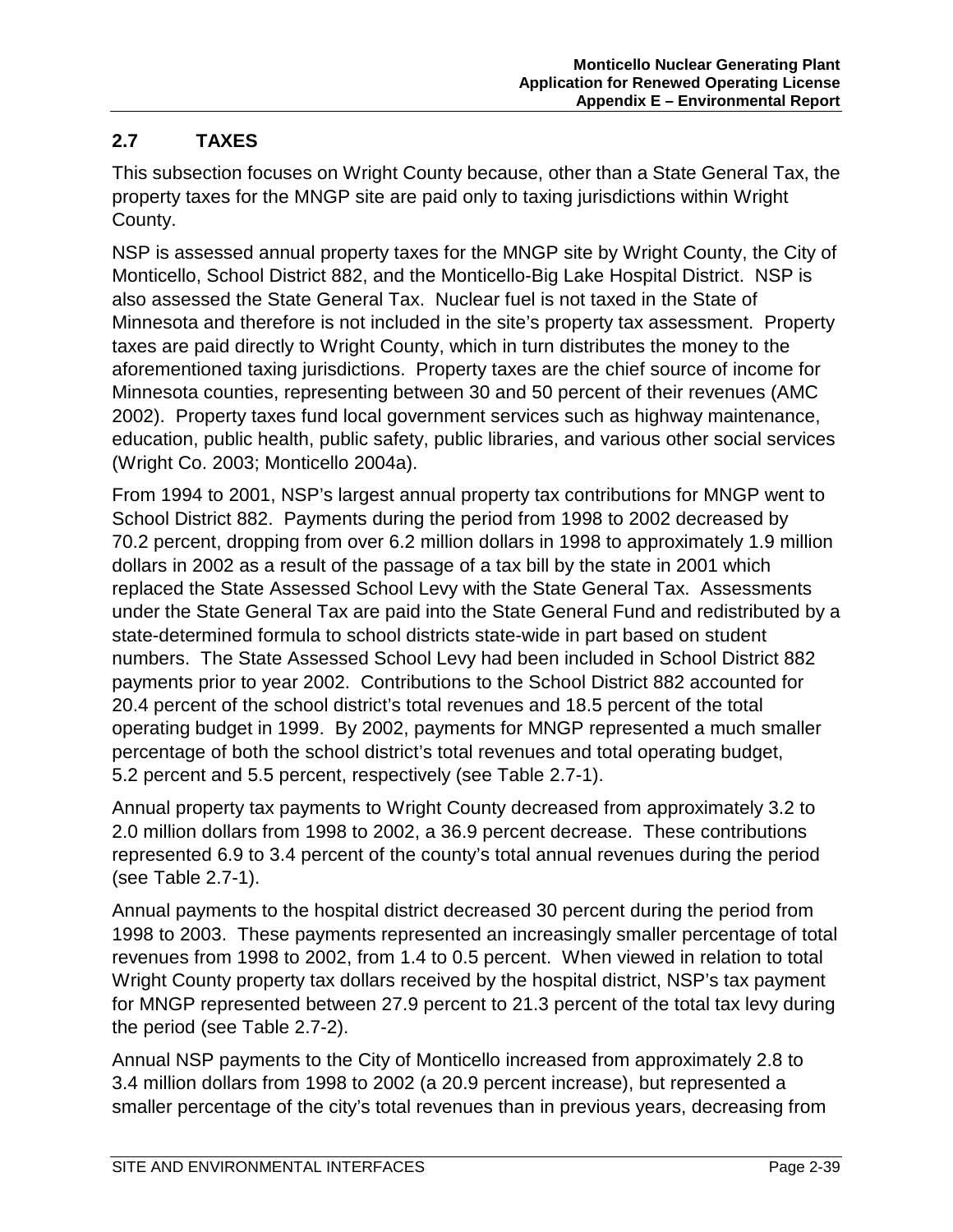29.8 to 24.6 percent between 1998 and 2002. In addition, these annual payments represented a slightly increasing percentage (11.7 to 12.8) of the total operating budget for the City of Monticello during the same period (see Table 2.7-1).

NSP projects that future tax payments will gradually increase due to increased levies by the aforementioned taxing jurisdictions. NSP's tax liability for MNGP could also be influenced by changes at higher levels of government. The Minnesota Department of Revenue is currently reviewing the rules determining the way electric utilities are valued. These reviews may result in a reduction of NSP's apportionable value regarding its MNGP properties, thereby potentially lowering future tax payments for MNGP. However, state law makers have discussed reducing some of the exemptions currently available to NSP, resulting in potentially higher future taxes liabilities for MNGP.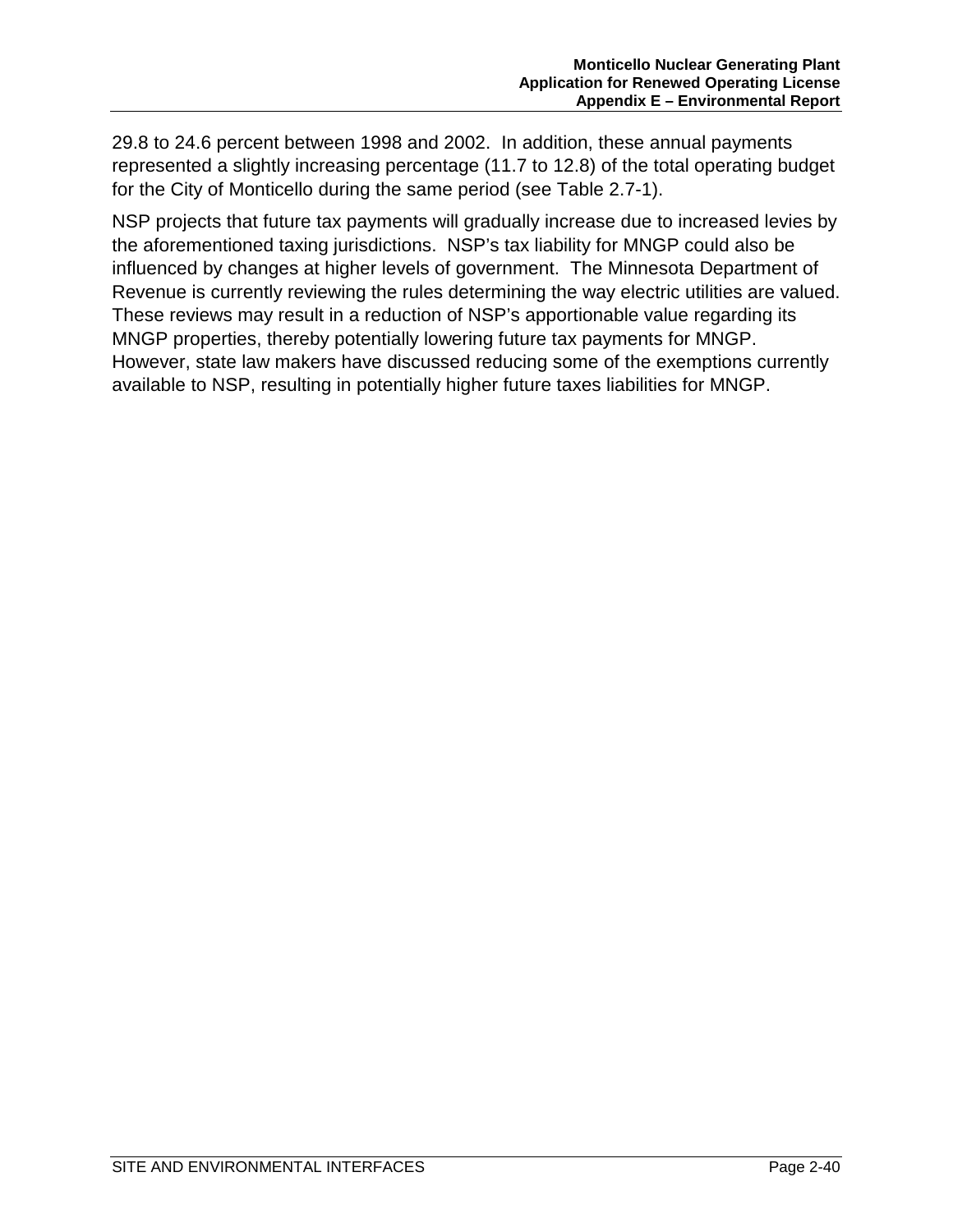# **2.8 SOCIAL SERVICES AND PUBLIC FACILITIES**

# **2.8.1 PUBLIC WATER SUPPLY**

The discussion of public water systems focuses on Wright and Sherburne Counties where approximately 73 percent of the MNGP workforce reside (see Section 3.4 of this ER for workforce description). Potable water is provided to residents of the counties by a combination of public and private water supply systems serving the municipalities. There are approximately 147 and 104 regulated water systems in Wright County and Sherburne County, respectively (EPA 2004d). These providers are subject to regulation under the Federal Safe Drinking Water Act, as implemented by the State of Minnesota Department of Health under Minnesota Rules, Chapter 4720. Residents of unincorporated portions of the counties have individual onsite wells. NMC operates one of these regulated systems, providing potable water from four groundwater wells in support of MNGP operations (see Section 3.1.3.5 of this ER). Table 2.8-1 identifies the municipal water systems in Wright and Sherburne Counties along with information on system capacity and usage. Most systems in the two-county area are operating below maximum capacity. Portions of both Wright and Sherburne Counties are experiencing significant population growth and several municipal water systems (Elk River, Joint Powers Water Board, and Otsego) are responding by increasing capacity with additional wells.

# **2.8.2 TRANSPORTATION**

Access to MNGP site is south of the power block via Wright County Road 75, a two-lane paved roadway that runs roughly parallel to Interstate 94 in the vicinity of the site. Interstate 94 runs northwest from Minneapolis less than a mile to the southwest of the site. Access points to the Interstate are approximately four miles to the southeast and six miles to the northwest of the site, at the State Highway 25 intersection in Monticello and the Wright County Road 8 intersection, respectively. Access to Sherburne County is via the State Highway 25 bridge in the City of Monticello approximately 3.5 mile to the south and the State Highway 24 bridge at Clearwater, approximately 11 miles to the north (see Figures 2.1-1 and 2.1-2). Minnesota Department of Transportation (Mn/DOT) average annual daily traffic counts (AADT) for the major roads in the vicinity of MNGP for year 2002 are listed in Table 2.8-2.

The most current data available for Wright County Road 75 is that compiled for the year 2000 (Mn/DOT 2004). The State of Minnesota does not normally calculate and keep up-to-date Level of Service (LOS) determinations for either state or county roadways; however, LOS information based on threshold values developed by Mn/DOT for use in District Long Range Transportation Plans was available for State Highways 24 and 25 and Interstate 94 in Wright County. LOS determinations (shown below) were made for current traffic volumes and with the addition of 60 additional vehicles assumed for license renewal. Results reveal that these roadways could accommodate the demand represented by the NMC bounding estimate for additional employees during the renewal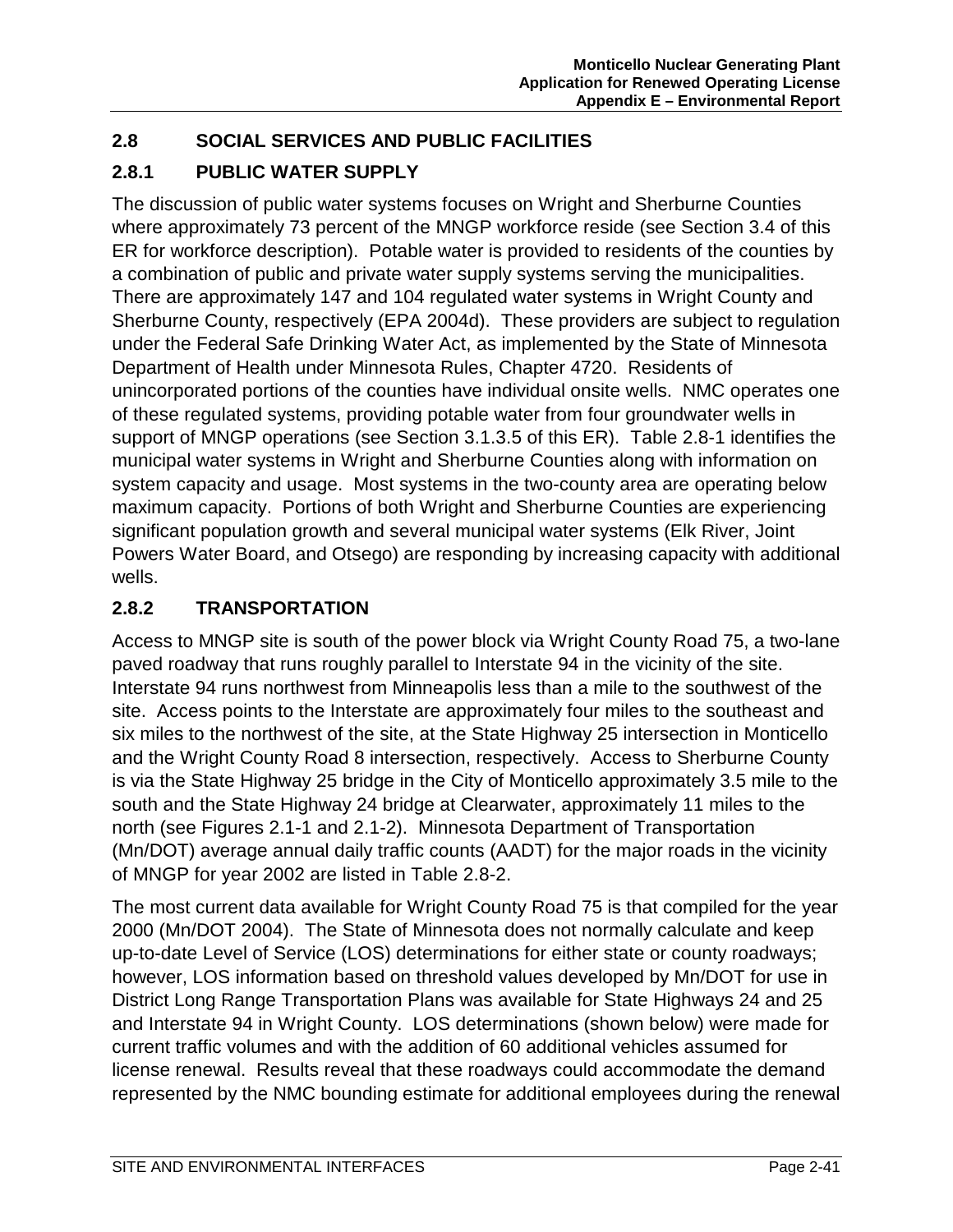term without a noticeable effect on level of service. Mn/DOT long-term future plans (10 to 20 year timeframe) included adding capacity to I-94 in the area and constructing a new river crossing that would improve conditions on Highway 24.

|                | <b>Wright County Level of Service (LOS)</b> |                 |                           |                                 |                           |  |
|----------------|---------------------------------------------|-----------------|---------------------------|---------------------------------|---------------------------|--|
| <b>Highway</b> | 2002<br><b>Volumes</b>                      | 2004<br>Volumes | Level of<br>Service (LOS) | 2004 Volumes<br>(plus $60$ veh) | Level of<br>Service (LOS) |  |
| 24             | 15.500                                      | 16.490          |                           | 16,550                          |                           |  |
| 25             | 31.300                                      | 32,860          |                           | 32.920                          |                           |  |
| I-94           | 48,000                                      | 51.360          |                           | 51,420                          | С                         |  |

Note: LOS determined by using threshold values developed by Central Office for use in District Long Range Transportation Plans.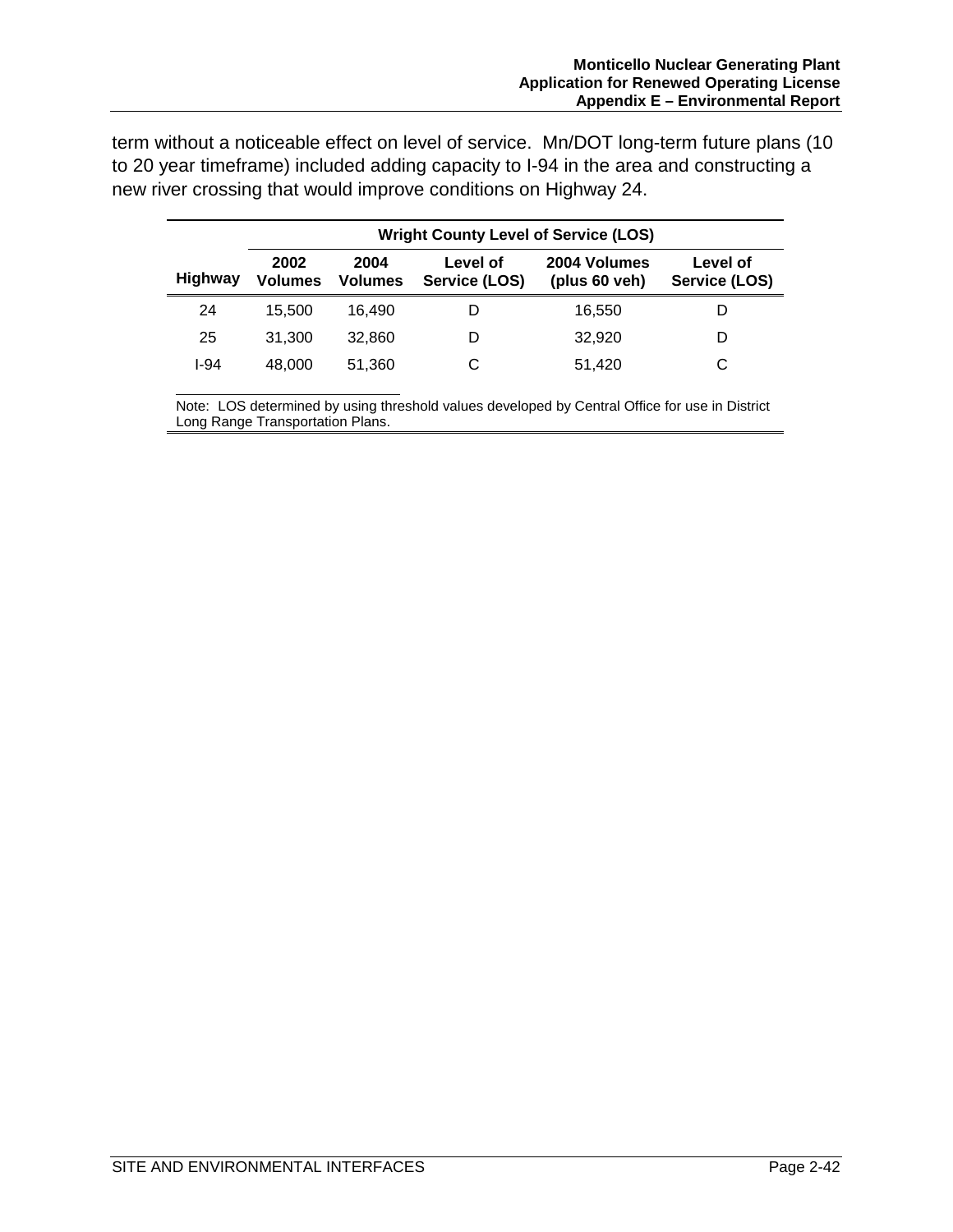## **2.9 LAND USE PLANNING**

In the State of Minnesota, local governments provide such services as police and fire protection, road and highway maintenance, public sewer and water facilities, parks and open space, planning and zoning, and social services. Local governments are comprised of counties, the next level of government below the state, and their subdivisions, including cities and townships.

The State of Minnesota authorizes counties to plan for and manage land use, under the County Planning Act 394 of 1959 (AMC 2002). Counties are authorized but not required to adopt management plans and zoning ordinances for purposes of characterizing current conditions and setting standards, policies, and goals for land development. Townships may also adopt and enforce zoning regulations as long as those controls are at least as restrictive as those adopted by the county. Counties however, have no land use authority in cities, except as requested by the city. Minnesota Statute 462, the Municipal Planning Act authorizes but does not require comprehensive planning within municipalities. Both Statues 394 and 462 retain provisions from the Community-Based Planning Act of 1997 that encourage counties to engage in land use management through increased coordination and cooperation between counties, cities, and townships (AMC 2002).

This section focuses on Sherburne and Wright Counties because 73 percent of the MNGP workforce resides in these two counties and because Xcel Energy pays MNGP property taxes to four jurisdictions in Wright County: the County, the City of Monticello, the School District 882, and the Monticello-Big Lake Hospital District (see Section 3.4 of this ER for workforce description).

Comprehensive planning is in various stages in the two counties. With the exception of Middleville and Stockholm Townships in Wright County, which have implemented their own land use plans and zoning regulations, all unincorporated land in the remaining 18 townships (20 total) in Wright County and 10 townships in Sherburne County, are under the planning and zoning control of each county (Sherburne 1992, page 6; Wright Co. 1988, page 1). Sherburne County's plan was adopted by the County Board of Commissioners on December 15, 1992 and the most recent update adopted on May 4, 2004 (Sherburne Co. 1992; Sherburne Co. 2004b). Wright County's plan was adopted by the County's Planning Commission on May 26, 1988 (Wright Co. 1988). Incorporated cities occupy a small percentage of the counties' total land area, 13.5 percent in Sherburne County and 4 percent in Wright County (Sherburne Co. 1992, page 21; Wright Co. 1988, page 71). Thirteen of the 16 cities in Wright County and four of the six cities in Sherburne County have developed comprehensive land use plans and guide growth and development in their communities through zoning subdivision ordinances. The five cities that do not have active planning programs are the smallest in the counties (MDEED 2004a,b). County-level planning documents encourage growth in areas that can be served by existing infrastructure, while preserving open space and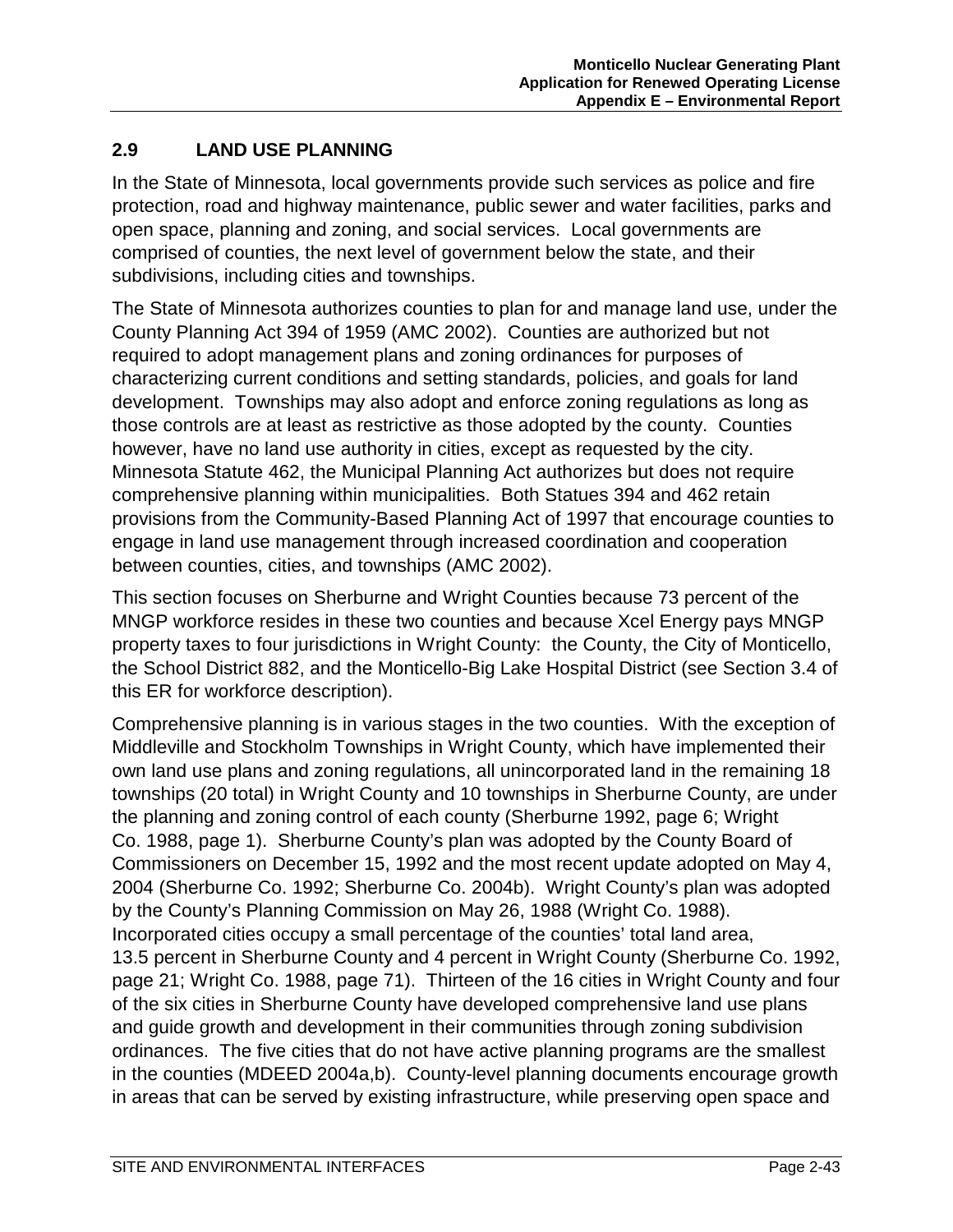environmentally sensitive areas, and county planning officials were not aware of any growth control measures in the municipalities that would limit residential development in their respective counties (Wright 1988; Sherburne 2004b). Neither county implements growth control measures that limit residential housing development.

In 1990, Wright and Sherburne Counties had housing stocks of 26,353 and 14,964 units, respectively. Homeowner vacancy rates were 1.3 percent in both Wright and Sherburne counties. Rental vacancy rates in these two counties were 7.0 and 6.2 percent, respectively (Census 1990). As the area's population continues to grow, so do housing stocks. U.S. Census Bureau year 2000 estimates for housing units have increased to 34,355 in Wright County and 22,827 in Sherburne County compared to 1990 values. Year 2000 homeowner and rental vacancy rates were low, 1.1 and 3.1 percent in Wright County and 0.8 and 2.5 percent in Sherburne County, respectively (Census 2000e). Between 1995 and 2000, the new housing construction within the counties was concentrated in areas along the main transportation corridors including Interstate 94, State Highways 12, 10, and 169, and County Roads 24, 25, 35, and 55. In Wright County, new construction was strongest in the northeastern cities and townships representing 30 to 42.9 percent of housing in the cities of St. Michael, Monticello, and Rockford; and 17 to 25.8 percent of housing in Clearwater and Chatham Townships and the cities of Hanover, Delano, Montrose, Howard Lake, Buffalo, and Annandale. In Sherburne County, new construction was strongest in the southeastern cities and the eastern townships. In Santiago Township and the cities of Zimmerman, Elk River, and Big Lake new construction represented 33.1 to 42.1 percent of housing and 25.4 to 27.6 percent of housing in Blue Hill, Baldwin, and Livonia Townships (Census 2004b; Wright Co. 1988, page 2).

Wright County encompasses approximately 70 square miles or 460,640 acres. Studies done in the 1980's by the Wright County Planning and Zoning Department found the predominant land use in the county to be cultivated fields, accounting for 52 percent of the total county acreage (242,280 acres). Approximately 16 percent was classified as residential (urban or rural) (73,890 acres), 14 percent was classified as forest (63,740 acres), 6 percent was classified as water bodies (29,600 acres), 6 percent as pasture and open (28,360 acres), 4 percent as marsh/wetland (17,170 acres), and only 2 percent was classified as urban and miscellaneous (7,680 acres) (Wright Co. 1988, page 46). Wetlands are an important natural resource in Wright County, and development of associated flood prone areas is restricted. Preservation of farmland is a major concern and goal of planning efforts, as Wright County contains approximately 337,240 acres of farmland that the State of Minnesota classifies as either prime or of statewide importance based on soil quality, growing season, and moisture supply characteristics (Wright Co. 1988, pages 13, 35, and 39). Between 1960 and 1980, the majority of population growth in the county took place in the unincorporated areas and was rural nonfarm in nature. In 1970, only 8 percent of the county's residents lived in the incorporated cities (Wright Co. 1988, page 19). However, by the Year 2000, this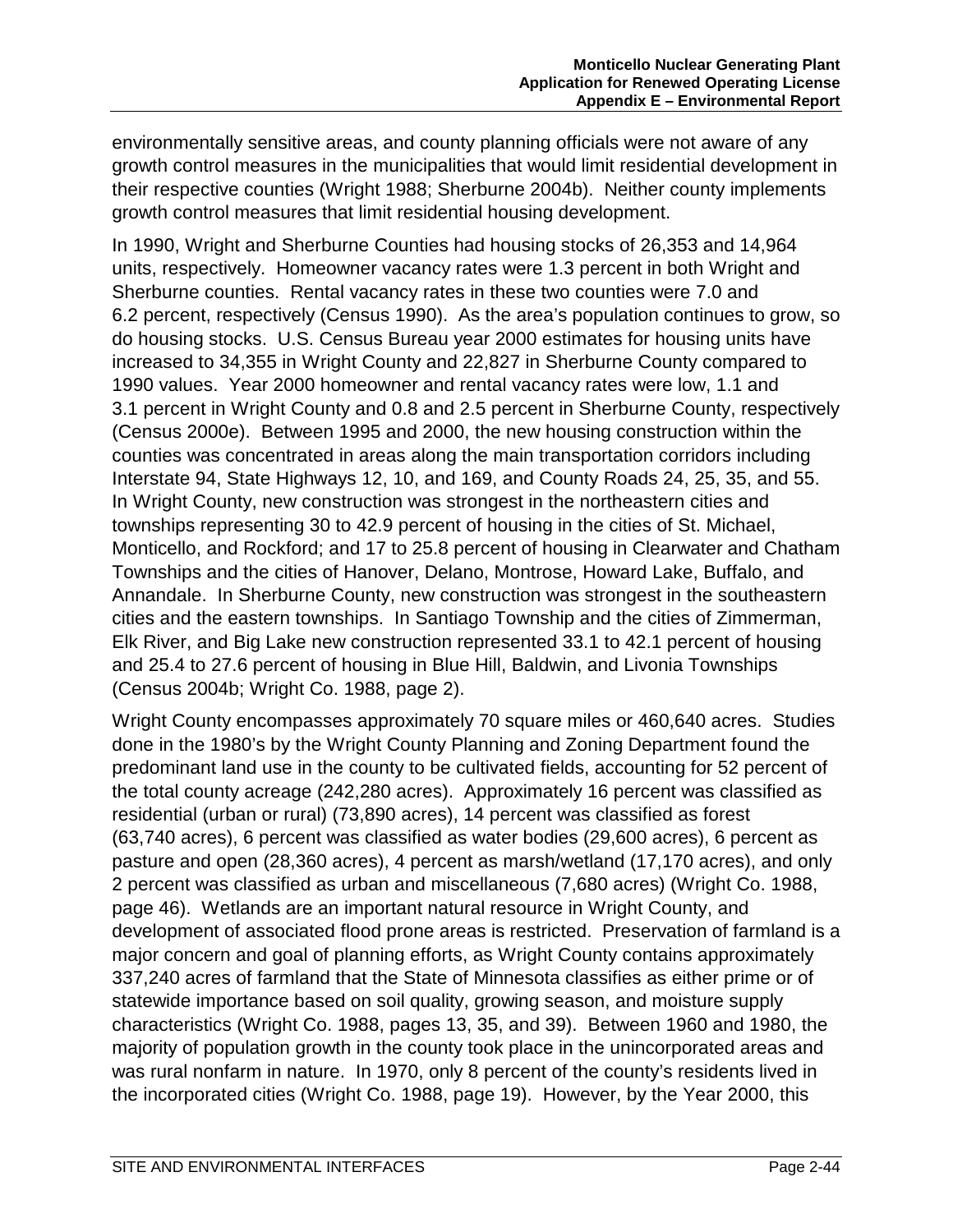percentage had increased to 63.5 percent (Census 2000f, GCT-PH1). Since 1980, the growth in Wright County has concentrated in the cities, such as Albertville, Monticello, Buffalo, St. Michael, and Otsego (Wright Co. 1988, page 23; MDEED 2004b). U.S. Census Bureau estimates show that Wright County was the 48<sup>th</sup> fastest growing county in the nation for the period 2000 to 2003 (Census 2004c).

Sherburne County encompasses less land area than Wright County, approximately 286,000 acres in total. A 1991 analysis of land use in the County found that open land (not farmed) was the largest land use category with 122,530 acres or 43 percent of the county's total land area. Included in the open land category are approximately 55,400 acres of woodlands (Sherburne Co. 1992, pages 16 and 21). Wetlands, lakes (11,443 acres), and other natural areas are also included in the open land category. Approximately 26 percent of the county was classified as farmland (73,700 acres), 13.5 percent as incorporated areas (39,990 acres), 12 percent as federal wildlife refuge and state forest (34,100 acres), 5 percent as residential (14,440 acres), and 0.5 percent as commercial and industrial (1,240 acres) (Sherburne Co. 1992, pages 13, 17, and 21). Wetlands are also an important natural resource in Sherburne County, and development is restricted by County, State, and Federal regulations (Sherburne Co. 1992, page 13). Farmland in Sherburne County does not have the natural soil productivity (ranked 73<sup>rd</sup> out of 87 counties in Minnesota) of its neighbor, Wright County, and only a small percentage is characterized by the State as prime farmlands or of statewide importance (9,350 acres). However, preservation of farmland and/or the rural character of the county is a major concern and goal of planning efforts in Sherburne County (Sherburne Co. 1992, page 17).

Between 1970 and 1990, the majority of population growth in the county took place in the incorporated cities, which grew approximately 167 percent. In 1970, 45 percent of Sherburne County's population lived in the cities; the percentage rose to 53 by 1990, and remained there through the Year 2000 (Sherburne Co. 1992, page 6; Census 2000f, GCT-PH1). U.S. Census Bureau estimates show that Sherburne County ranks as the 36<sup>th</sup> fastest growing county in the nation for the period 2000 to 2003 (Census 2004c).